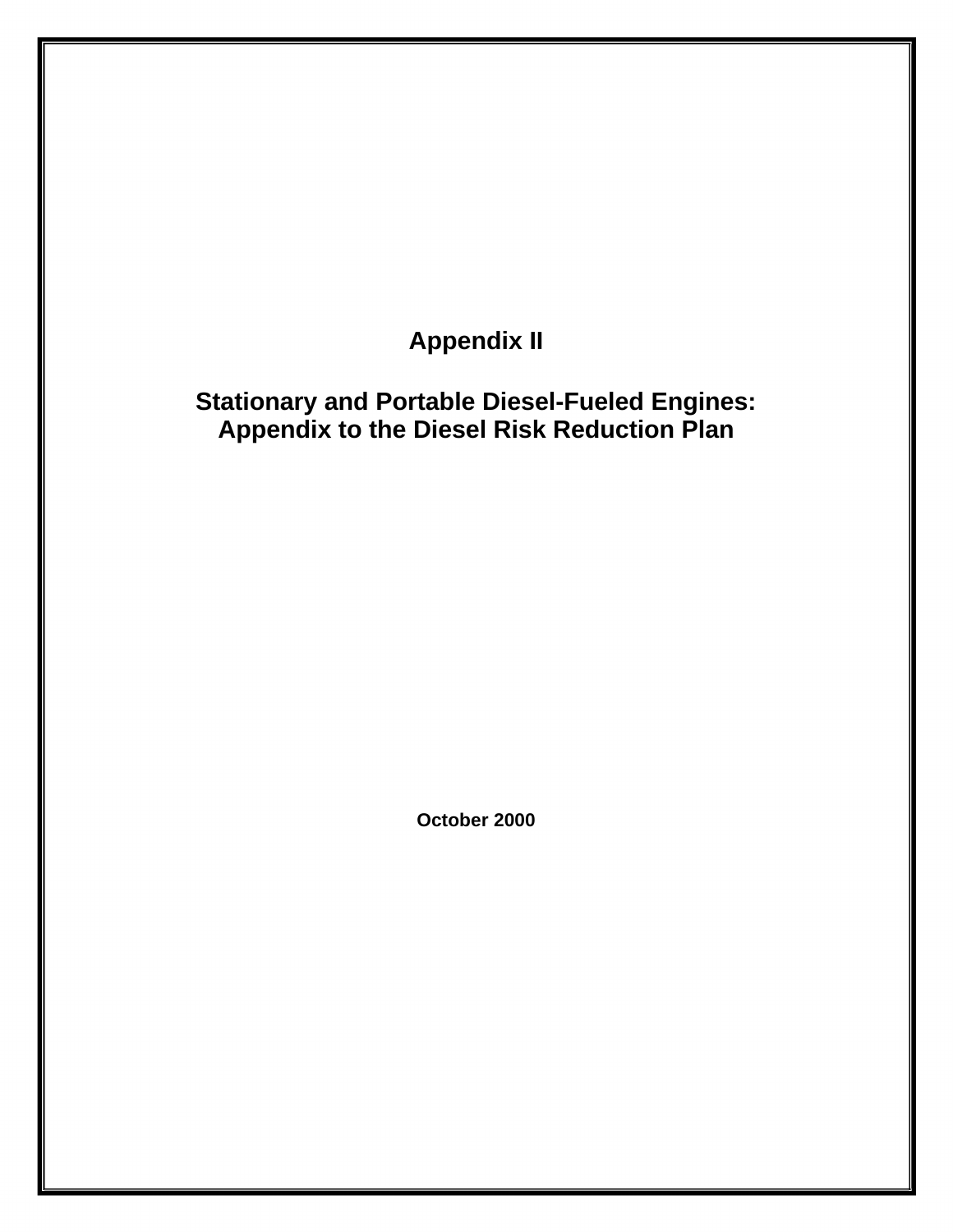## **TABLE OF CONTENTS**

| Contents | Page                                                                                       |  |
|----------|--------------------------------------------------------------------------------------------|--|
| I.       |                                                                                            |  |
| ΙΙ.      | А.<br>B.                                                                                   |  |
| III.     |                                                                                            |  |
|          | Α.<br>AB2588 "Hot Spots" Information and Assessment Act7                                   |  |
|          | B                                                                                          |  |
|          | C.                                                                                         |  |
| IV.      | Α.<br>c. Statewide Diesel PM Emissions: 1990 and 2020  13<br>B.<br>2. 2010 Emissions<br>C. |  |
| IV.      | А.<br>B.                                                                                   |  |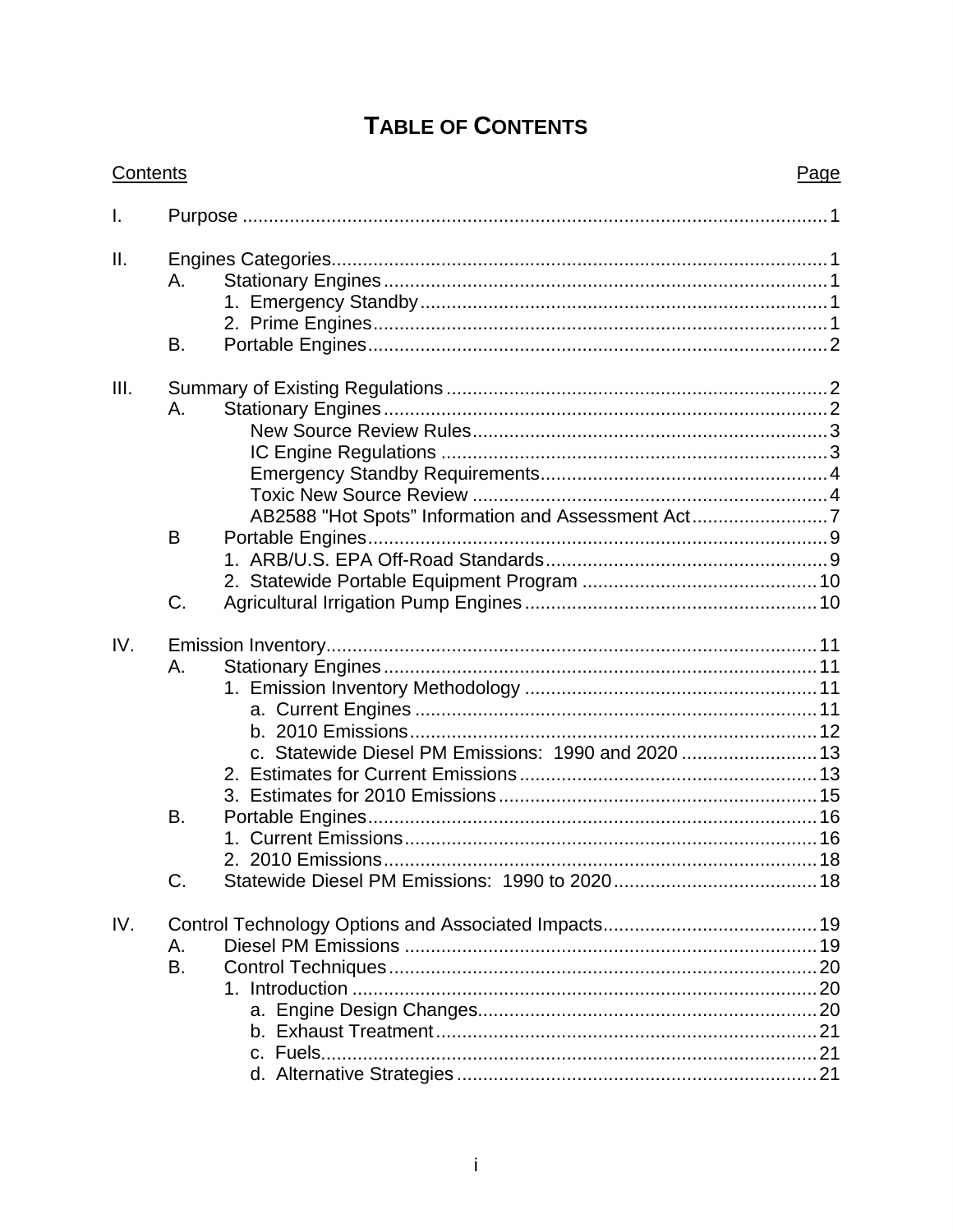# **TABLE OF CONTENTS (cont.)**

| Contents           |    |                                                                                                                                                                 | Page |
|--------------------|----|-----------------------------------------------------------------------------------------------------------------------------------------------------------------|------|
|                    |    | Repower with Tier 2 or Tier 3 Certified Non-road Engines31                                                                                                      |      |
| VI.                | А. | a. New Stationary Diesel-Fueled Engine Rule 35<br>c. Emergency Standby Engine Retrofit Requirement38<br>3. Retrofit of Agricultural Irrigation Pump Engines  42 |      |
| VII.               |    |                                                                                                                                                                 |      |
| Table 1<br>Table 2 |    | Stationary Diesel-Fueled Engines Current NOx and Diesel PM                                                                                                      |      |
| Table 3            |    | Diesel PM Emission for Stationary Prime Engines,                                                                                                                |      |
| Table 4            |    | Stationary Diesel-Fueled Engines Diesel PM and NOx<br>Emission Estimates for 2010<br>16                                                                         |      |
| Table 5            |    | Portable Diesel-Fueled Engines Diesel PM Emission                                                                                                               |      |
| Table 6            |    | Statewide Estimates of Diesel PM Emissions for 1990 - 2020 19                                                                                                   |      |
| Table 7            |    | Comparative Annualized Costs of Diesel PM Control Technologies23                                                                                                |      |
| Table 8            |    | Recommended Measures to Reduce Diesel PM From                                                                                                                   |      |

ii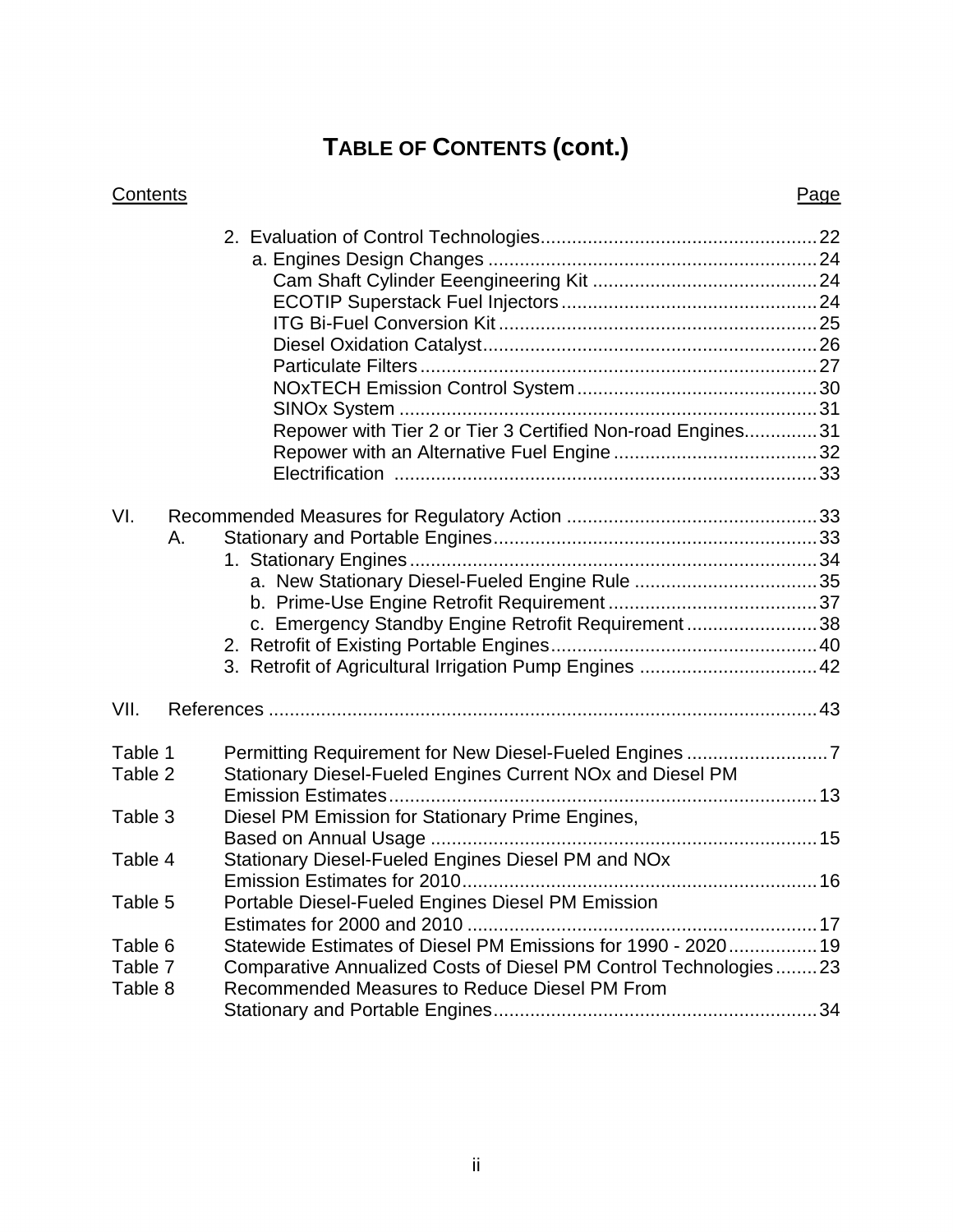## **TABLE OF CONTENTS (cont.)**

| Contents | Page |
|----------|------|
|          |      |
|          |      |
|          |      |
|          |      |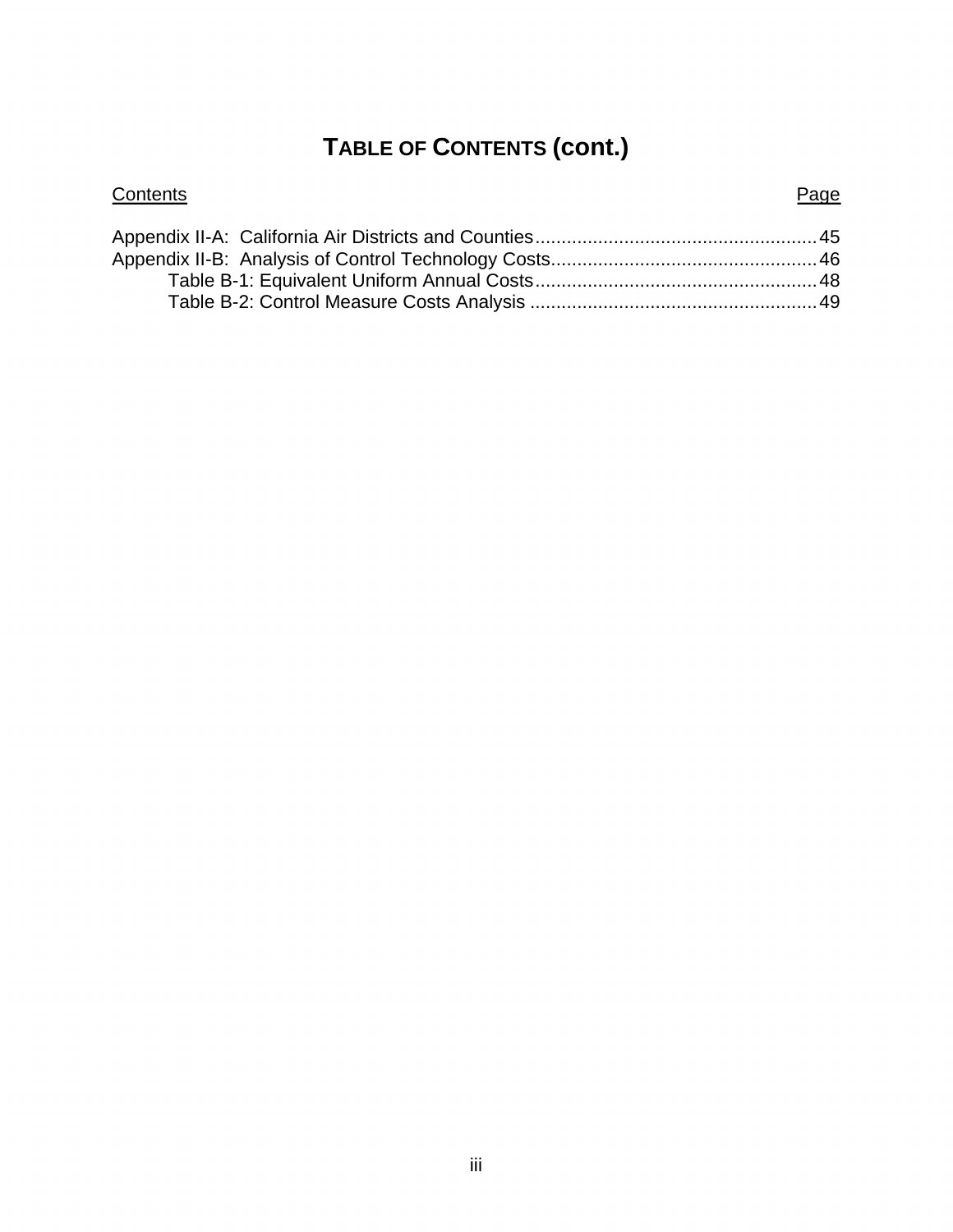### **I. PURPOSE**

This report summarizes the need for further regulation of stationary and portable diesel-fueled engines.

### **II. ENGINE CATEGORIES**

#### **A. Stationary Engines**

Stationary diesel-fueled engines were split into two categories: emergency standby and prime engines.

1. Emergency Standby

Emergency standby engines represent the majority of all stationary engines. For all stationary engines, emergency standby applications represent about 70 percent of the total stationary engines.

The most common use of emergency standby engines is in conjunction with generator sets to provide back-up electrical power during emergencies or unscheduled power outages. The emergency standby category does not include generators that are operated to displace or supplement utility grid power for economic reasons. Engines used in this capacity are considered prime engines and are discussed in the next section. Emergency generator engines can range from less than 50 horsepower to over 6,000 horsepower, depending on the end user's needs. Emergency standby engines are also used with fire pumps as part of fire suppression systems. Engines used in fire pump applications are seldom larger than 200 horsepower.

Typical operation of emergency standby applications average 50 hours annually, with most of the hours run for maintenance operations.

2. Prime Engines

Prime engines are used in a wide variety of applications, including: compressors, cranes, generators, pumps (includes agricultural irrigation pumps), and grinders/screening units.

The size and operation of prime engines are highly variable, depending on the specific application. Prime engines can range in size from about 50 horsepower for an engine used with a screening plant used to sort wood waste, to 2,000 horsepower or more for an engine generator set that is the main source of power for a facility. Annual operation can be as low as 100 hours a year for a prime engine driving a compressor to several thousand hours a year for an irrigation pump.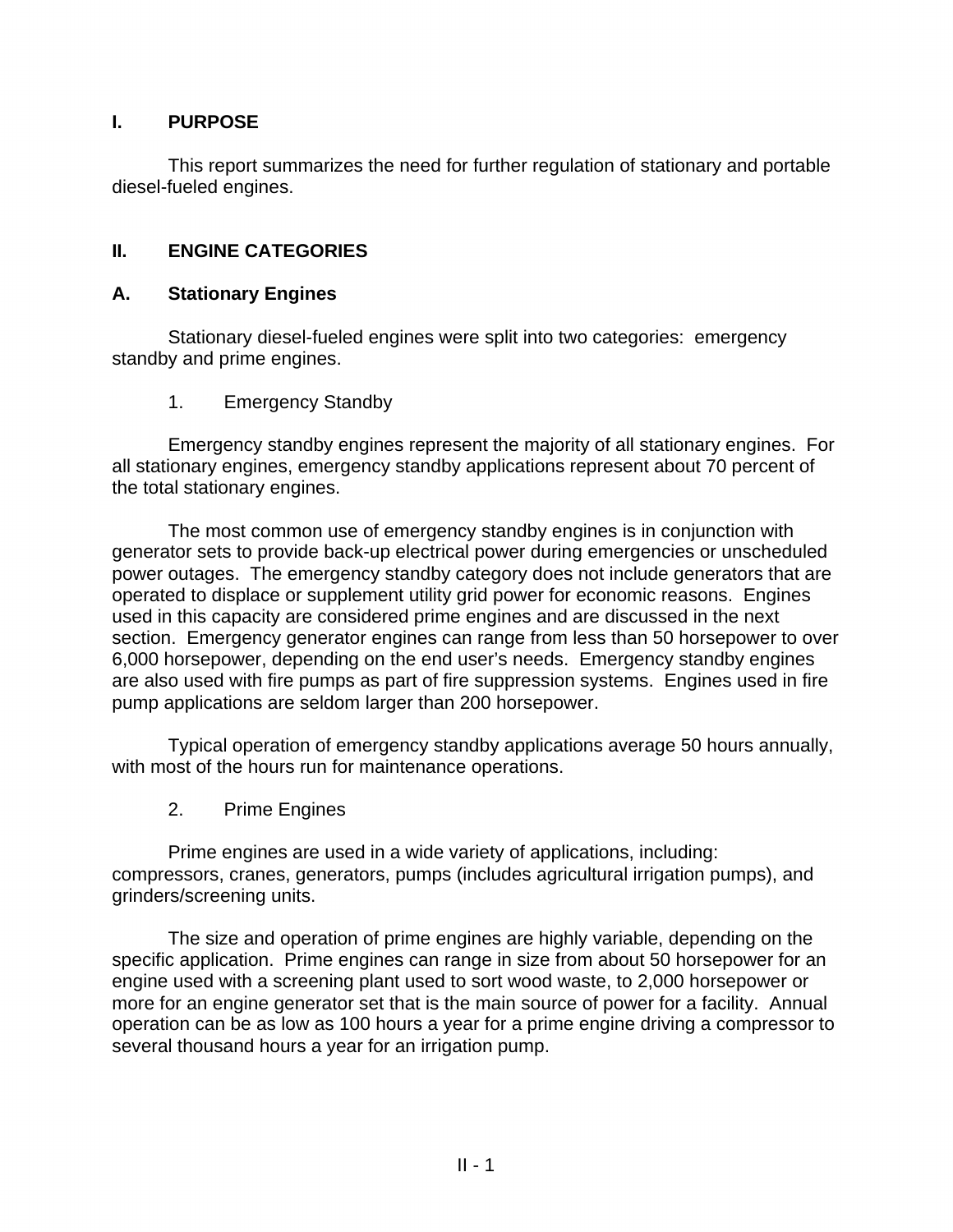Engines used in agricultural irrigation operations represent about 70 percent of the engines used in prime applications. Agricultural operations, including irrigation pump engines are exempt from district permit requirements and are not currently subject to air quality requirements. Agricultural irrigation pump engines can be either stationary or portable. For stationary applications, these engines are typically around 160 horsepower and normally operate between 1,500 to 2,000 hours a year.

### **B. Portable Engines**

Portable engines are a subset of the off-road engine category. Portable engines are engines that move from location to location, but are not used to propel mobile equipment or motor vehicles.

Portable engines are used in a wide variety of applications. Examples of the use of portable engines include: agricultural irrigation pumps; compressors; cranes; dredging equipment; ground support equipment at airports; military tactical support equipment (TSE); oil well drilling, servicing and workover rigs; pile-driving hammers; power generators; rock crushing and screening equipment; welding equipment; and woodchippers. The engines used in these activities can range in size from less than 50 horsepower to in excess of 2,000 horsepower. Similarly, the annual hours of operation vary from several hundred hours to several thousand hours. In the case of portable agricultural irrigation pump engines, the average horsepower is less than 100 horsepower and the engines normally operate about 750 hours a year.

## **III. SUMMARY OF EXISTING REGULATIONS**

### **A. Stationary Engines**

This section discusses the air pollution control laws that apply to stationary and portable diesel-fueled engines. Health and Safety Code Division 26, Section 40000 specifies that the Air Resources Board (ARB) has direct responsibility for controlling emissions from motor vehicles, and that districts have the responsibility of controlling air pollution from all sources other than motor vehicles.

The discussion of existing regulations in this section covers regulations that are currently in effect or control measures committed to in the 1994 State Implementation Plan (SIP). Only one measure in the SIP has not been fully implemented. This measure affects off-road industrial equipment and targets oxides of nitrogen (NOx) emissions. This commitment will be satisfied with the implementation of the Tier IV standards for off-road engines. Future revisions to the SIP are likely to result in additional control measures being implemented by both districts and ARB, some of which may affect diesel-fueled engines.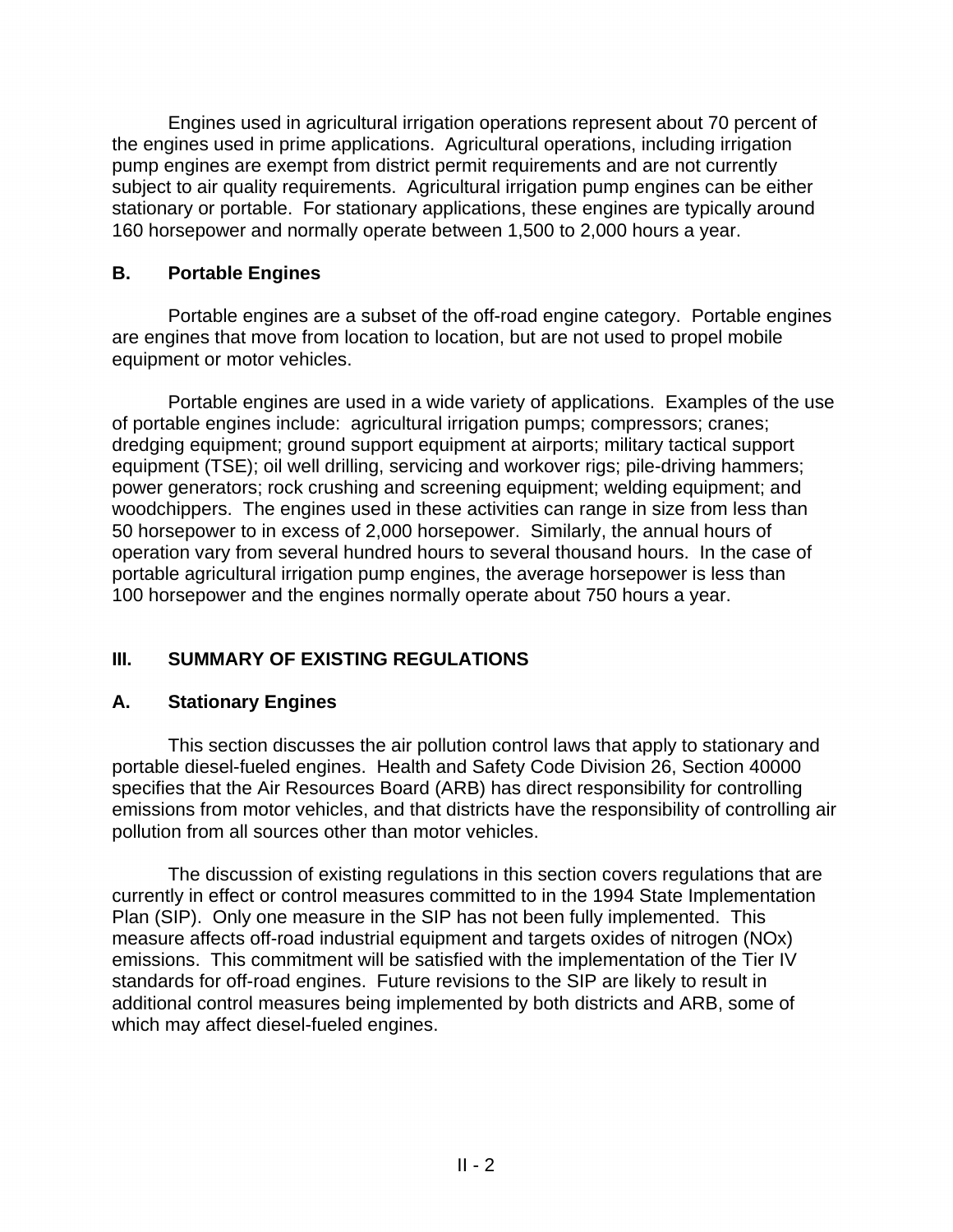#### New Source Review Rules

A new or modified stationary source may be subject to one or more federal, State or local air pollution control laws. The federal Clean Air Act established two distinct preconstruction permit programs (termed New Source Review (NSR)) governing the construction of major new and modifying stationary sources. NSR is intended to ensure these sources do not prevent the attainment or interfere with the maintenance of the ambient air quality standards. Sources constructing in nonattainment areas are required to apply the Lowest Achievable Emission Rate (LAER) control technology to minimize emissions and to "offset" the remaining emissions with reductions from other sources. Sources constructing in attainment or unclassified areas are required by the Prevention of Significant Deterioration (PSD) program to apply the Best Available Control Technology (BACT) and meet additional requirements aimed at maintaining the region's clean air. In addition, the Federal Clean Air Act requires all major sources subject to federal NSR to obtain federal Title V operating permits governing continuing operations.

The State Health and Safety Code requires districts with nonattainment areas for CO, NOx, VOC, and SOx to design permit programs for new and modified stationary sources with the potential to emit above specified levels to achieve no net increase in emissions. In these areas, districts must also require BACT on new and modified stationary sources above specified emission levels.

The state Health and Safety Code allows local districts to establish a permit system that requires any person who builds, erects, alters, replaces or operates equipment or machinery which may cause the issuance of air contaminants to obtain a permit from the district. All districts in California have adopted permit programs. Generally, the local districts incorporate the State and federal permitting requirements into their preconstruction and operating permit programs. Some districts issue separate federal permits. Most of the emission control requirements that have been established for diesel-fueled engines have been set through the district permitting programs. In addition, for particulate matter, nothing restricts the authority of a district to adopt regulations to control suspended particulate matter or visibility reducing particles.

### IC Engine Regulations

While most districts require some level of control to reduce NOx emissions from new and modified stationary and portable diesel-fueled engines, only twelve districts have adopted source specific regulations affecting emissions from existing stationary and portable diesel-fueled engines. Engines used in agricultural operations, emergency standby applications, and low capacity engines are typically exempt from these regulations. All twelve regulations set NOx and carbon monoxide (CO) standards (three districts also have hydrocarbon (HC) standards). These regulations do not set limits for diesel PM emissions. However, South Coast Air Quality Management District (SCAQMD) Regulation 1110.2 is projected by SCAQMD staff to result in a number of diesel-fueled engines being taken out of service because of the cost of satisfying the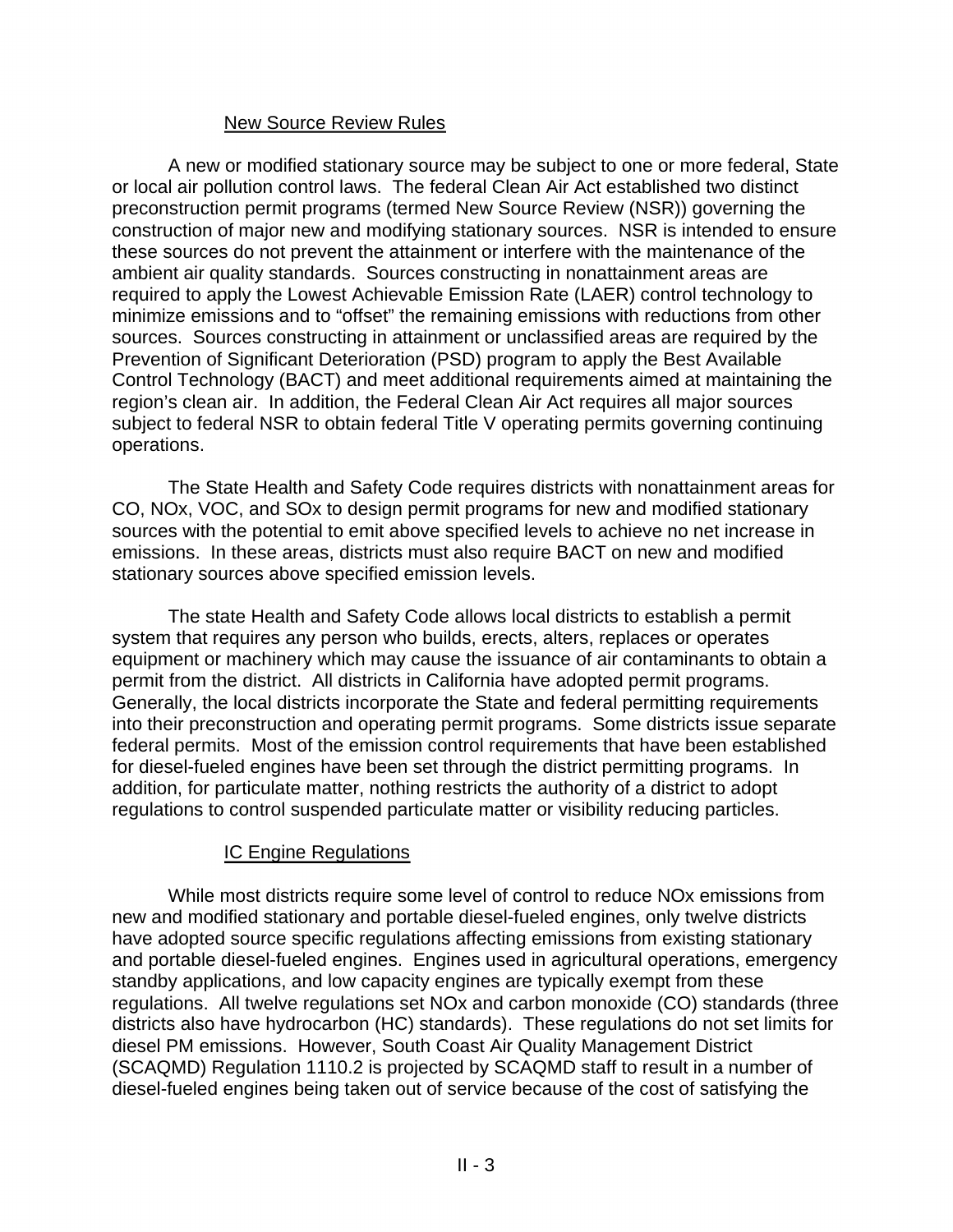Regulation's NOx standard. Consequently, SCAQMD staff expects overall diesel PM emissions will be lower in the SCAQMD by the end of 2004.

Ventura County air pollution control district (APCD) is the only district that has adopted a source specific regulation that targets portable engines. Ventura County APCD Rule 74.16 affects only portable engines used in oilfield drilling operations and requires, for some drilling activities, the use of electrified drilling equipment.

#### Emergency Standby Requirements

In addition to local district regulation of emergency standby engines, there are other laws and regulations that affect the use of these engines. Certain types of facilities are required by either California law or local regulations to provide for emergency lighting and power. Examples of affected facilities include medical facilities, prisons, and certain office complexes. For medical facilities, State law requires that the equipment providing the emergency lighting and power must be tested at load for 30 minutes every 7 to 10 days.

### Toxic New Source Review

Currently, four districts have adopted Toxic New Source Review rules and approximately 15 districts have policies. A rule is a set of criteria that has been formally adopted. A policy is a set of guiding principles that has not been codified into a rule. None of these rules or policies was designed to facilitate the permitting of diesel-fueled engines. Most of these rules and policies use an approach that incorporates risk levels that trigger the installation of Toxic Best Available Control Technology (T-BACT) and permit denial. This approach doesn't work well with diesel-fueled engines, since relatively small engines (100 hp) operated for relatively short periods of time (400 hours per year) can pose significant cancer risks. As a result, the ARB; working with districts, industry, and environmental groups; has developed a risk management guidance document for the permitting of new stationary diesel-fueled engines.

The *Risk Management Guidance for the Permitting of New Stationary Diesel-Fueled Engines, September 2000,* (Guidance*)* is the ARB staff's guidance to assist local air pollution control districts and air quality management districts (districts) in making risk management decisions associated with the permitting of new stationary diesel-fueled engines that are greater than 50 horsepower. The Guidance identifies minimum technology requirements and performance standards for reducing particulate matter emissions from new stationary diesel-fueled engines. It identifies engine categories that may be approved without a site-specific health risk assessment (HRA), provided either the minimum technology requirements or performance standards are met. The Guidance also discusses diesel-specific adjustments that may be used when a site-specific HRA is required.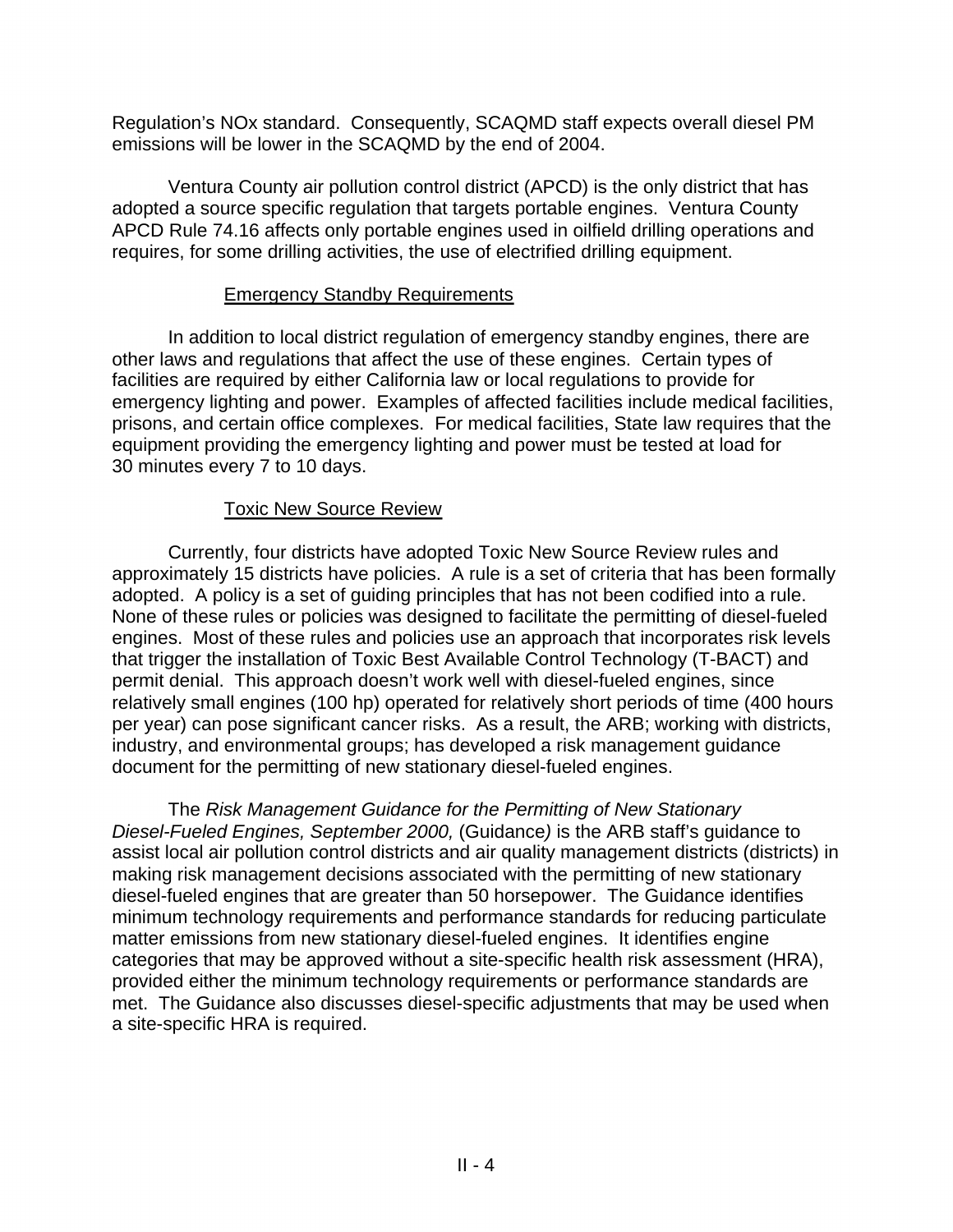The key recommendations in the Guidance are:

- $\triangle$  Approve permits for Group 1 diesel-fueled engines if they meet the appropriate performance standards or minimum technology requirements (see Table 1). We anticipate most (90 percent) new stationary diesel-fueled engines will fall in Group 1 based on the current inventory and average hours of operation of stationary diesel-fueled engines (See Chapter IV). This excludes agricultural engines which are exempt from permitting requirements. Meeting the appropriate minimum technology requirements or performance standards will result in the application of the best available control technologies (BACT) and the lowest achievable risk levels, in consideration of costs, uncertainty in the emissions and exposure estimates, and uncertainties in the approved health values. For these engines, a site-specific HRA is not required.
- Emergency standby engines are not required to meet add-on control or very-low sulfur fuel requirements until March 2002, or until the analysis supporting the Emergency Standby Retrofit ATCM (see section VI) is complete, whichever is sooner. ARB staff will use the additional time to determine if there are any technical issues that may limit the application of catalyst-based control technologies on emergency standby engines.
- $\triangle$  Require a site-specific HRA prior to approval of diesel-fueled engines that fall within the Group 2 category; basically engines operated over 400 hours per year (see Table 1). We anticipate relatively few (10 percent) new non-agricultural stationary diesel-fueled engines will fall in Group 2 based on the current inventory and average hours of operation of stationary diesel-fueled engines (See Chapter IV). Because of the potential elevated risk associated with Group 2 engines, we believe a site-specific health risk analysis (HRA) is appropriate prior to making a permitting decision. If the HRA estimates a potential cancer risk greater than or equal to of 10 chances in a million, we suggest the district review additional site-specific information; e.g., site specific design considerations, location of sensitive receptors, and alternative technologies or fuels; before making a permitting decision. This information should be summarized in a Specific Findings (SF) Report. We further recommend the public be provided the opportunity to review and comment on the proposed permit action. The APCO would consider the public's comments in making the final permitting decision. We believe an upper level risk level would be too restrictive, not allowing for the approval of sources with well-controlled diesel-fueled engines that perform critical functions (i.e., emergency power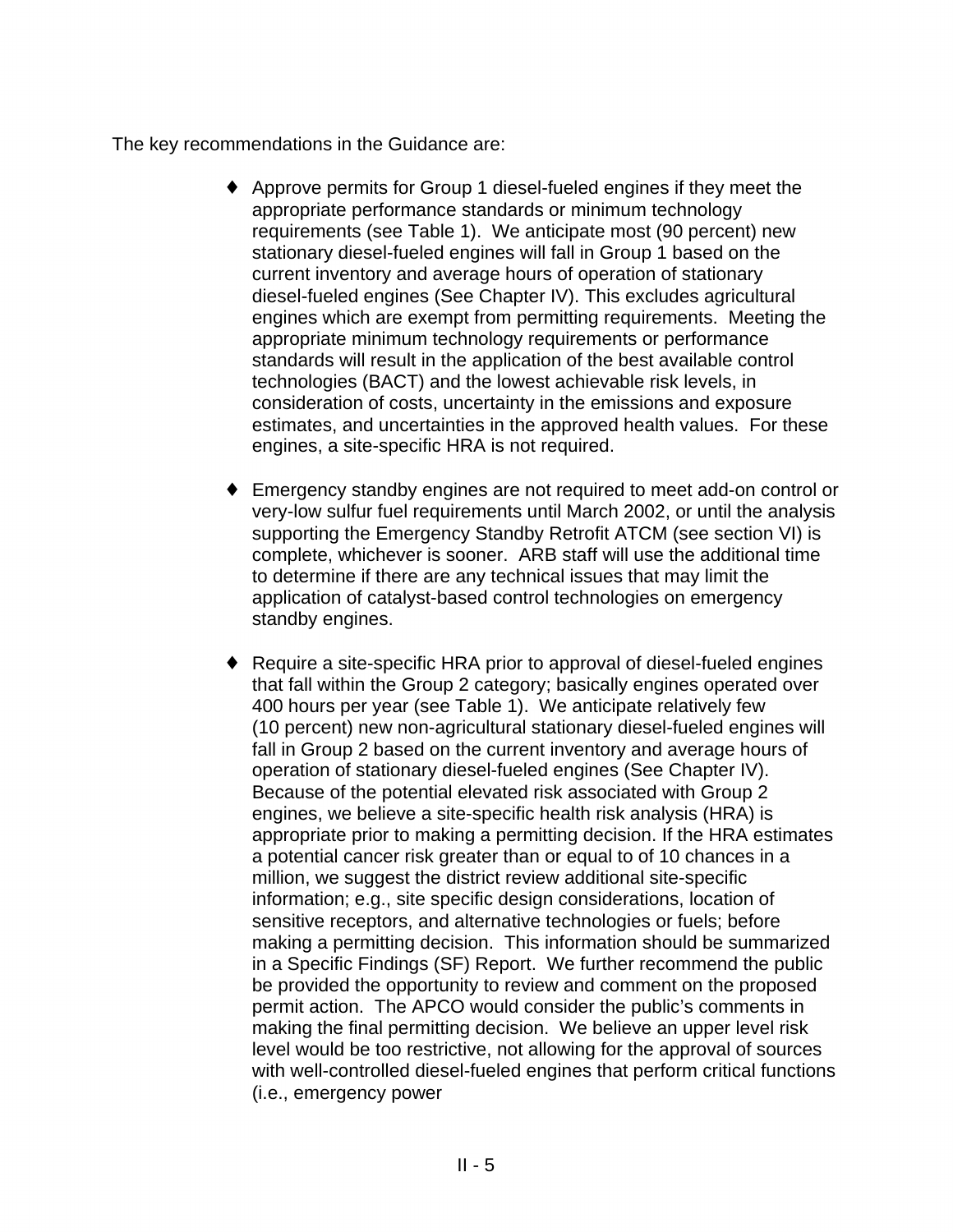generation) or for which there is no economically or technically feasible substitute.

- $\bullet$  For Group 2 engines, conduct risk assessments consistent with the *California Air Pollution Control Officers Association (CAPCOA), Air Toxics "Hot Spots" Program, Revised 1992 Risk Assessment*  Guidelines (Risk Assessment Guidelines), dated October 1993<sup>1</sup>, and the risk assessment guidance presented in the Guidance. Use diesel PM as a surrogate for all toxic air contaminant emissions from diesel-fueled engines when determining the potential cancer risk and the noncancer chronic hazard index for the inhalation pathway.
- ◆ Estimate risk using the Scientific Review Panel's (SRP) recommended unit risk factor of 300 excess cancers per million per microgram per cubic meter of diesel PM [3 x 10<sup>-4</sup>( $\mu$ g/m<sup>3</sup>)<sup>-1</sup>] based on 70 years of  $exposure.<sup>2</sup>$
- $\bullet$  Consider the need for the project in addition to the uncertainty in the risk assessment information when making risk management decisions.

 $\overline{a}$ 

<sup>1</sup> The Office of Environmental Health Hazard Assessment (OEHHA) is currently revising the CAPCOA Risk Assessment Guidelines. It is expected that districts will use the OEHHA risk assessment guidelines when completed later this year (2000).

 $\overline{2}$ <sup>2</sup>For Group 2 engines, the Specific Findings Report should also report the full range of potential cancer risk using the range of unit risk factors (URF) identified by the SRP; 130 to 2400 excess cancers per million per microgram per cubic meter of diesel particulate matter. The URF of 3 x 10<sup>-4</sup> (µg/m<sup>3</sup>)<sup>-1</sup> is commonly expressed as 300 excess cancers per million per microgram per cubic meter of diesel particulate matter.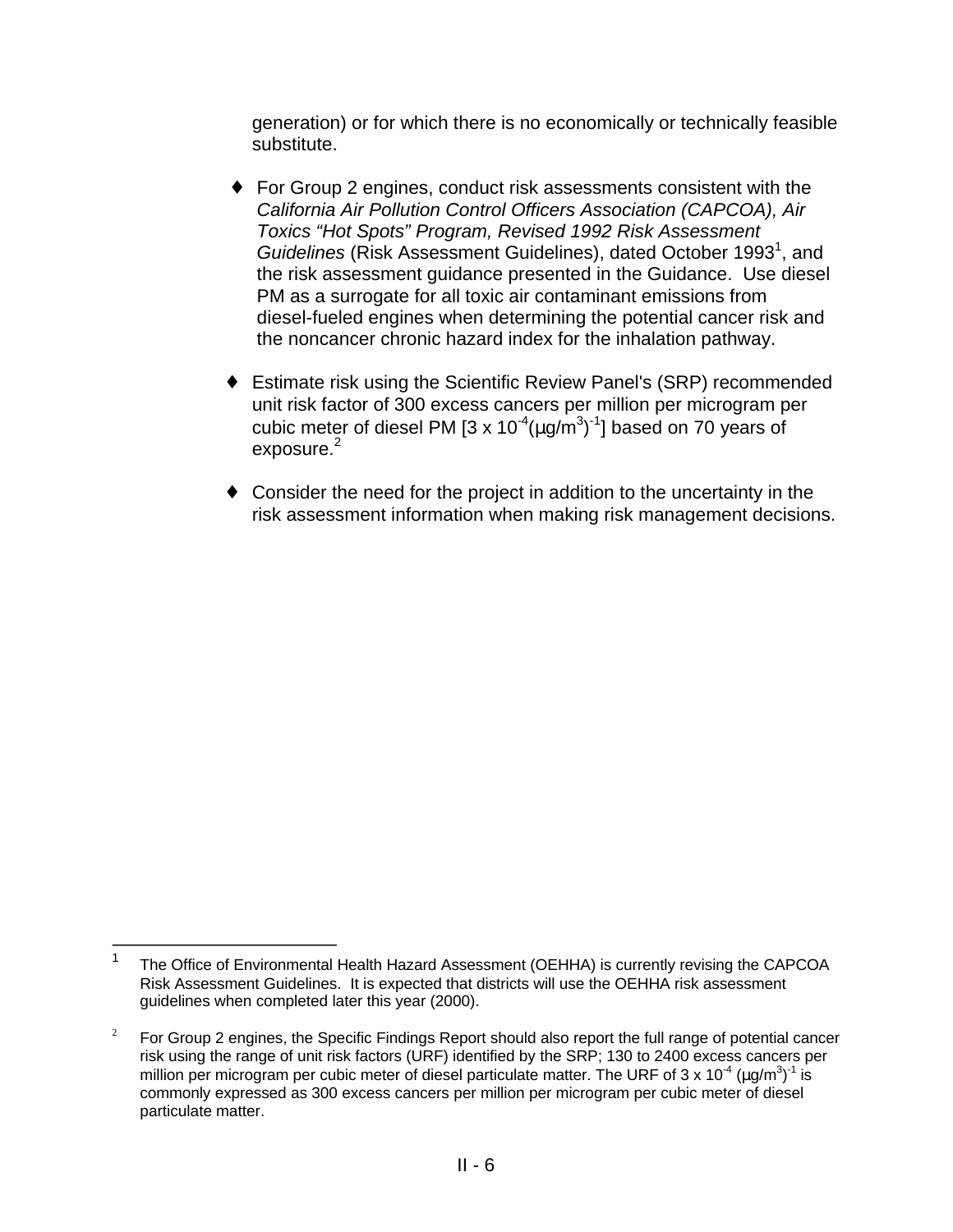| Table 1: Permitting Requirements for New Stationary Diesel-Fueled Engines |                                           |                |                                                           |                                                         |                                                                     |                                            |                                |                                       |  |  |
|---------------------------------------------------------------------------|-------------------------------------------|----------------|-----------------------------------------------------------|---------------------------------------------------------|---------------------------------------------------------------------|--------------------------------------------|--------------------------------|---------------------------------------|--|--|
|                                                                           | Annual                                    |                |                                                           |                                                         | <b>Minimum Technology Requirements</b>                              |                                            | <b>Additional Requirements</b> |                                       |  |  |
| <b>Engine</b><br>Category                                                 | <b>Hours</b><br><b>of</b><br>Operation    | Group          | <b>Performance</b><br>Standard <sup>1</sup><br>(g/bhp-hr) | New Engine<br>PM Emission<br>Levels $1$<br>$(g/bhp-hr)$ | Fuel<br>Technology<br><b>Requirements</b>                           | Add-On<br>Control                          | <b>HRA Required</b>            | <b>SF</b><br>Report                   |  |  |
| Emergency/<br>Standby<br>$> 50$ hp <sup>2</sup>                           | $\leq 100$<br>$\overline{\text{hours}}^3$ | 1              | 0.1                                                       | 0.1                                                     | <b>CARB</b> Diesel or<br>Equivalent                                 | <b>No</b>                                  | No                             | No.                                   |  |  |
| All Other<br>Engines $> 50$<br>$\parallel$ hp                             | $\leq 400$<br>hours                       |                | 0.02                                                      | 0.1                                                     | Very low-sulfur<br><b>CARB Diesel or</b><br>equivalent <sup>4</sup> | Catalyst-<br>based<br>DPF or<br>equivalent | <b>No</b>                      | No.                                   |  |  |
|                                                                           | >400<br>hours                             | $\overline{c}$ | 0.02                                                      | 0.1                                                     | Very low-sulfur<br><b>CARB Diesel or</b><br>equivalent <sup>4</sup> | Catalyst-<br>based<br>DPF or<br>equivalent | Yes                            | If HRA<br>shows<br>risk<br>10/million |  |  |

HRA - Health Risk Assessment; SF - Specific Findings; DPF - Diesel Particulate Filter

<sup>1.</sup> ISO 8178 test procedure IAW *California Exhaust Emission Standards and Test Procedures for New* 

- *1996 and Later Off-Road Compression–Ignition Engines, May12, 1993.* 2. The emergency standby engine category is valid until March 2002, or until the analysis supporting the Emergency Standby Retrofit ATCM is complete, whichever is sooner. At that time, emergency standby engines will be required to meet the A*ll Other Engine >50 hp* requirements. New emergency standby engines must be "plumbed" to facilitate the installation of a catalyst-based DPF at a later date.
- <sup>3.</sup> The annual hours of operation for emergency standby engines include the hours of operation for
- maintenance and testing runs only, and do not include emergency operation hours.<br><sup>4.</sup> Very low sulfur (< 15 ppmw) CARB diesel or equivalent is only required in areas where the district determines it is available in sufficient quantities and economically feasible to purchase. CARB diesel is required to be used in all other areas.

#### AB 2588 "Hot Spots" Information and Assessment Act

The Air Toxics "Hot Spots" Information and Assessment Act (Assembly Bill (AB) 2588) was enacted in September 1987 (Health and Safety Code 44300-44394). AB 2588 requires inventories of certain substances that facilities routinely release into the air. Emissions of interest are those that result from the routine operation of a facility or that are predictable, including but not limited to continuous and intermittent releases and process upsets or leaks.

The goals of the Air Toxics "Hot Spots" Act are to collect emissions data, to identify facilities having localized impacts, to ascertain health risks, and to notify nearby residents of significant risks. In September 1992, the "Hot Spots" Act was amended by Senate Bill (SB) 1731 to address the reduction of significant risks. The bill requires owners of significant-risk facilities to reduce their risks below the level of significance.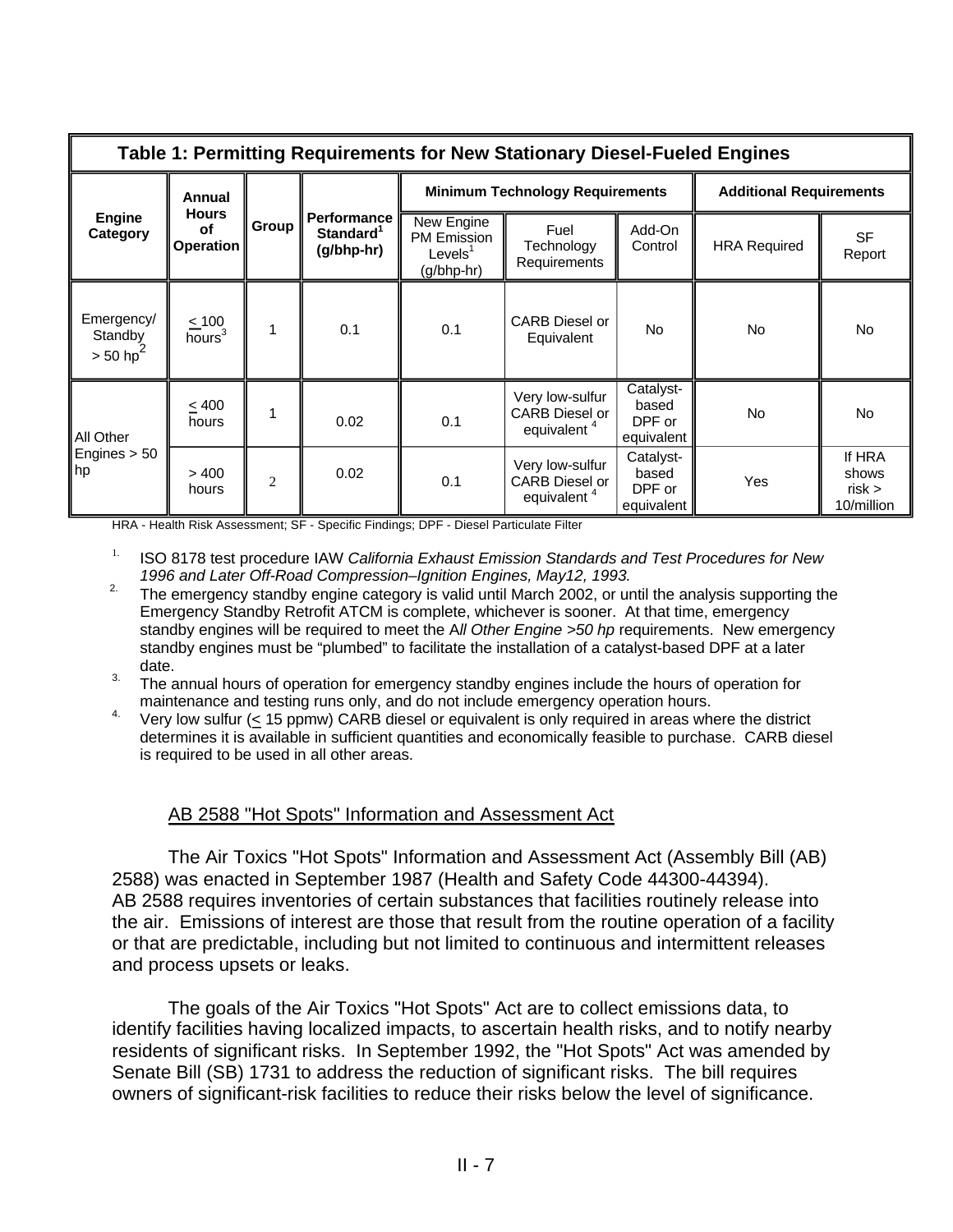AB 2588 requires that toxic air emissions from stationary sources (facilities) be quantified and compiled into an inventory according to criteria and guidelines developed by the ARB. Each facility must be prioritized to determine whether a risk assessment must be conducted. The risk assessments must be conducted according to methods developed by the Office of Environmental Health Hazard Assessment (OEHHA). The public must be notified of significant risks posed by nearby facilities. The emissions which result in a significant risk must be reduced.

Since the amendment of the statute in 1992 by enactment of SB 1731, facilities that pose a potentially significant health risks to the public are required to reduce their risks, thereby reducing the near-source exposure of Californians to toxic air pollutants. Owners of facilities found to pose significant risks by a district must prepare and implement risk reduction audit and plans within six months of the determination.

AB 2588 requires the ARB to compile and maintain a list of substances posing chronic or acute health threats when present in the air. The Air Toxics "Hot Spots" Act currently identifies by reference over 600 substances which are required to be subject to the program. The ARB may remove substances from the list if criteria outlined in the law are met. A facility is subject to AB 2588 if it: (1) manufactures, formulates, uses, or releases a substance subject to the Act (or substance which reacts to form such a substance) and emits 10 tons or more per year of total organic gases, particulate matter, nitrogen oxides or sulfur oxides; (2) is listed in any district's existing toxics use or toxics air emission survey, inventory or report released or compiled by a district; or (3) manufactures, formulates, uses, or releases a substance subject to the Act (or substance which reacts to form such a substance) and emits less than 10 tons per year of criteria pollutants and is subject to emission inventory requirements.

Guidance documents are currently available for conducting emission inventories, facility prioritizations, risk assessments, and public notifications. ARB developed the Emission Inventory Criteria And Guidelines for conducting emission inventories, while CAPCOA developed the Facility Prioritization Guidelines, Risk Assessment Guidelines, and the Public Notification Guidelines. In August 1998, the ARB approved the listing of diesel PM as a Toxic Air Contaminant (TAC) and the SRP conclusion that a value of 3 x 10<sup>-4</sup> (ug/m<sup>3</sup>)<sup>-1</sup> is a reasonable estimate of unit risk from diesel-fueled engines. Now that a unit risk factor has been approved, districts are required to reevaluate the classification of facilities subject to the "Hot Spots" program, specified in Health & Safety Code section 44320, operating stationary diesel-fueled engines.

After reevaluating the AB 2588 program as it pertains to diesel-fueled engines, ARB identified four main issues with the current program. ARB has also committed to reevaluate the current guidance documents and create a separate AB 2588 guidance document for diesel-fueled engines.

The first issue with the current AB 2588 program is reevaluating the 3,000 gallon per year exemption. AB 2588 currently exempts diesel-fueled engines that burn less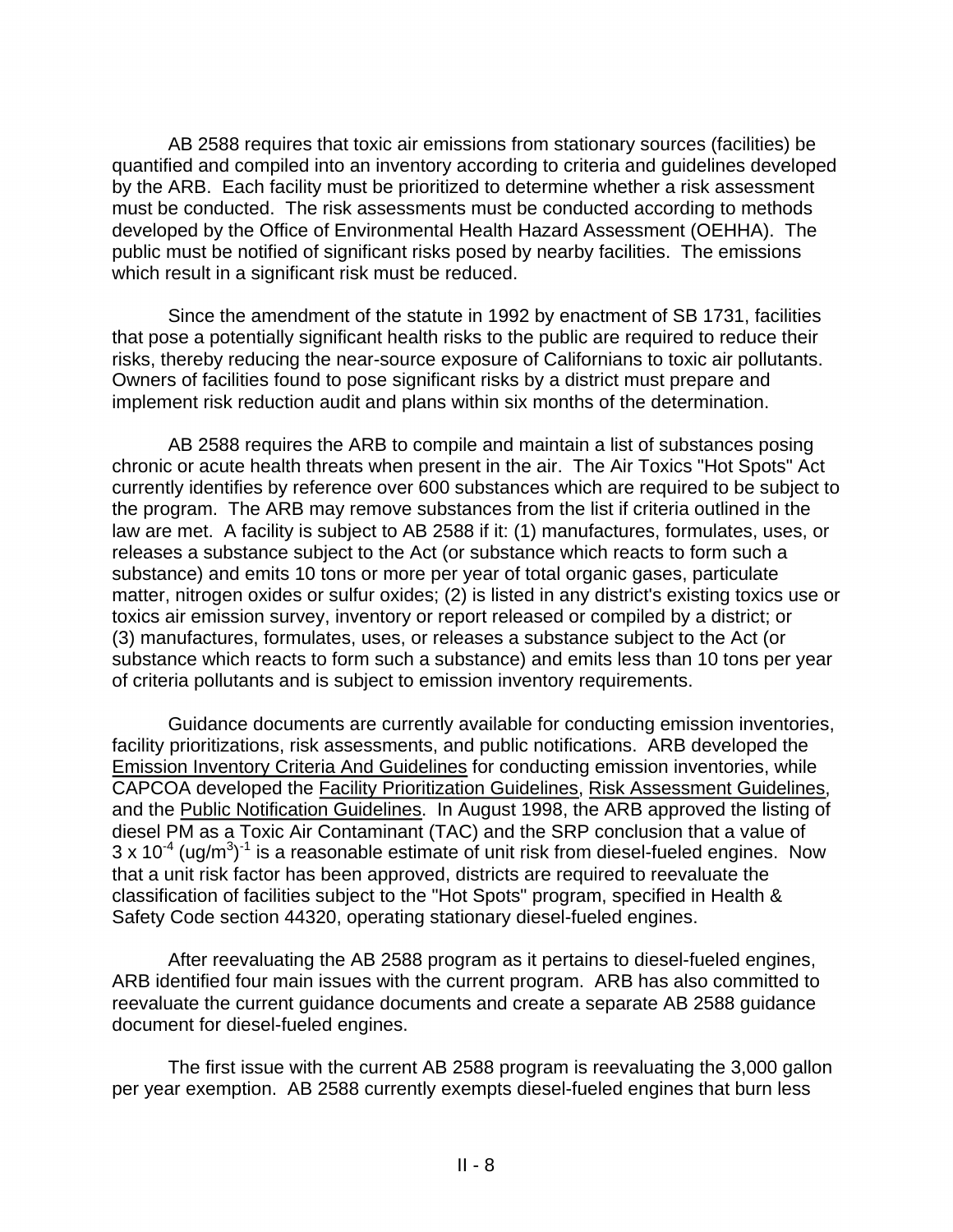than 3,000 gallons per year. ARB intends to evaluate the impact of that exemption level in light of the new unit risk factor for diesel PM emissions.

The second issue with the current AB 2588 program is the inventory of prime diesel-fueled engines.

Another issue includes requiring emergency standby engines to be inventoried.

The final issue regarding the current AB 2588 program, is whether or not agricultural engines should be inventoried.

In summary, the Air Toxics "Hot Spots" Act establishes a formal air toxics emission inventory risk quantification program for districts to manage. The goal of the Air Toxics "Hot Spots" Act is to collect emissions data indicative of routine predictable releases of toxic substances to the air, to identify facilities having localized impacts, to evaluate health risks from exposure to the emissions, to notify nearby residents of significant risks, and, due to SB 1731, reduce risk below the determined level of significance. Information gathered from this program has complemented the ARB's existing toxic air contaminant program by locating sources of substances that were not under evaluation and by providing exposure data needed to develop regulations for control of toxic pollutants. Additionally, the program has been a motivating factor for facility owners to voluntarily reduce their facility's toxic emissions.

### **B. Portable Engines**

A portable engine undergoing permit review by a local district is subject to the same NSR requirements discussed in the previous section. In addition, there are two other programs affecting portable engines. These programs include emission standards for newly manufactured off-road engines and the Statewide Portable Equipment Registration Program. These programs are important components of district and ARB efforts to attain the State and federal ozone standards. Consequently, the focus of both programs has been to reduce emissions of NOx, and to a lesser extent reduce emissions of CO, HC, and PM.

### 1. ARB/U.S. EPA Off-Road Standards

As discussed previously, portable engines are a subset of the off-road engine category. As such, newly manufactured portable engines are subject to the ARB / U.S. EPA standards for newly manufactured off-road engines. Any regulation affecting off-road engines is also subject to certain federal prohibitions and regulatory requirements, including limitations on the ability of the State and local districts to adopt standards or other requirements relating to the control of emissions from off-road engines. These issues are discussed in greater detail in Appendix III.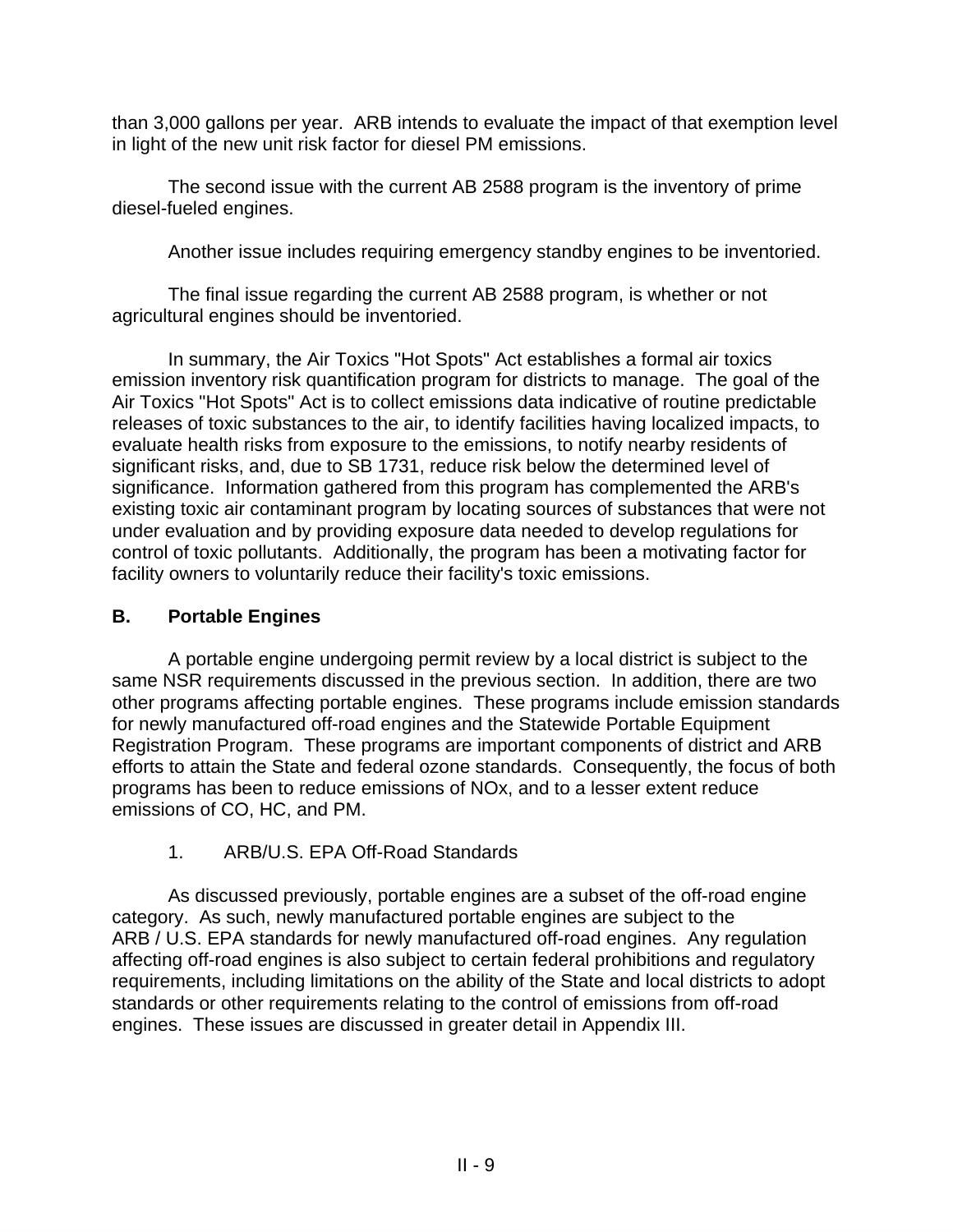#### 2. Statewide Portable Equipment Program

The Statewide Portable Equipment Registration Program allows for the registration and regulation by ARB of portable engines and portable equipment units. Once registered, such engines and equipment may operate throughout California without the need to obtain individual permits from local air pollution control districts. For most portable engines and portable equipment units, the Statewide Registration Program is voluntary. The owner of the portable equipment has the choice of either participating in the Statewide Registration Program or getting permits from the local air districts. About 12,000 registrations have been issued by ARB, including about 5,000 pieces of military TSE. Districts are preempted from permitting, registering, or otherwise regulating portable engines and portable equipment units registered with the ARB. However, districts are responsible for enforcing the requirements of the Statewide Registration Program.

To be registered in the Statewide Registration Program, engines must meet certain emission standards or have specific emission control equipment installed. A major element of the Statewide Registration Program is the reduction and eventual elimination of high-emission engines. After January 1, 2010, all existing portable engines not previously meeting post-1996 California or federal standards must meet the applicable California or federal emission standard.

### **C. Agricultural Irrigation Pump Engines**

Section 42310(e) of the Health and Safety Code prohibits districts from requiring a permit for any equipment used in agricultural operations in the growing of crops or the raising of fowl or animals. Consequently, irrigation pump engines have never been subject to district permitting programs.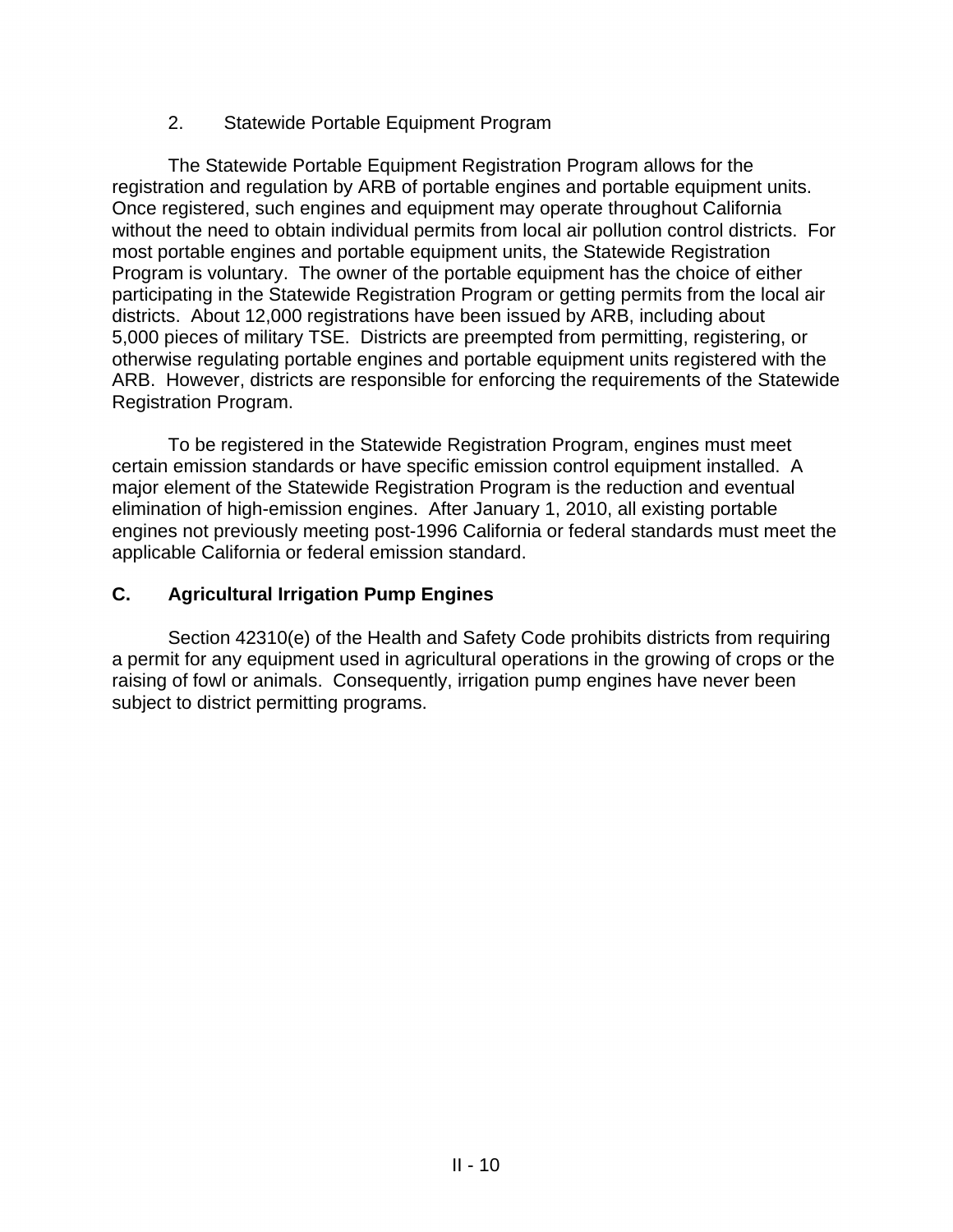### **IV. EMISSION INVENTORY**

This section characterizes, in detail, current and year 2010-projected diesel PM emissions from stationary and portable diesel-fueled engines. The last portion of the section discusses the trend in diesel PM emissions from 1990 through 2020.

### **A. Stationary Engines**

In its report on the proposed identification of diesel PM as a TAC, ARB staff used information from the ARB 1993 emissions inventory as the basis for estimating the emissions of diesel PM from diesel-fueled engines. To develop information for the Risk Management Plan, we have performed a more detailed inventory of diesel-fueled engines. We began our effort using the most current inventory, which was the ARB 1996 emissions inventory.

For stationary engines, the 1996 emissions inventory includes estimates for engines located at stationary sources and area-wide estimates for engines not otherwise identified with a stationary source. The 1996 inventory identified about 2,000 engines operated at stationary sources. Area-wide estimates were based upon methods that are not engine specific, such as total fuel usage for a geographical area.

By comparison, recent staff estimates, based largely on the number of engines permitted by districts, suggest there are over 16,000 stationary engines Statewide. For discussion purposes, if we assume that area-wide estimates account for two to three times the number of engines identified at stationary sources, then the number of stationary engines appears to be underrepresented in the 1996 emissions inventory. In the case of agricultural irrigation pump engines, the 1996 inventory contained estimates for only two districts Statewide.

For the above reasons, staff is not basing estimates for stationary engines on the information contained in the 1996 ARB emissions inventory. The following methodologies were used to develop inventory estimates for stationary engines.

- 1. Emission Inventory Methodology
	- a. Current Emissions

Estimates of emissions for stationary engines are based on average engine characteristics for each category or sub-category of diesel-fueled engine and the number of these engines, by category, within each district. Stationary source emission estimates for engines rated at less than 50 horsepower are not included because staff assumes that the majority of engines in this size range are used in portable applications.

The population of engines was estimated using a number of data sources, depending upon the category or sub-category. For emergency standby engines, where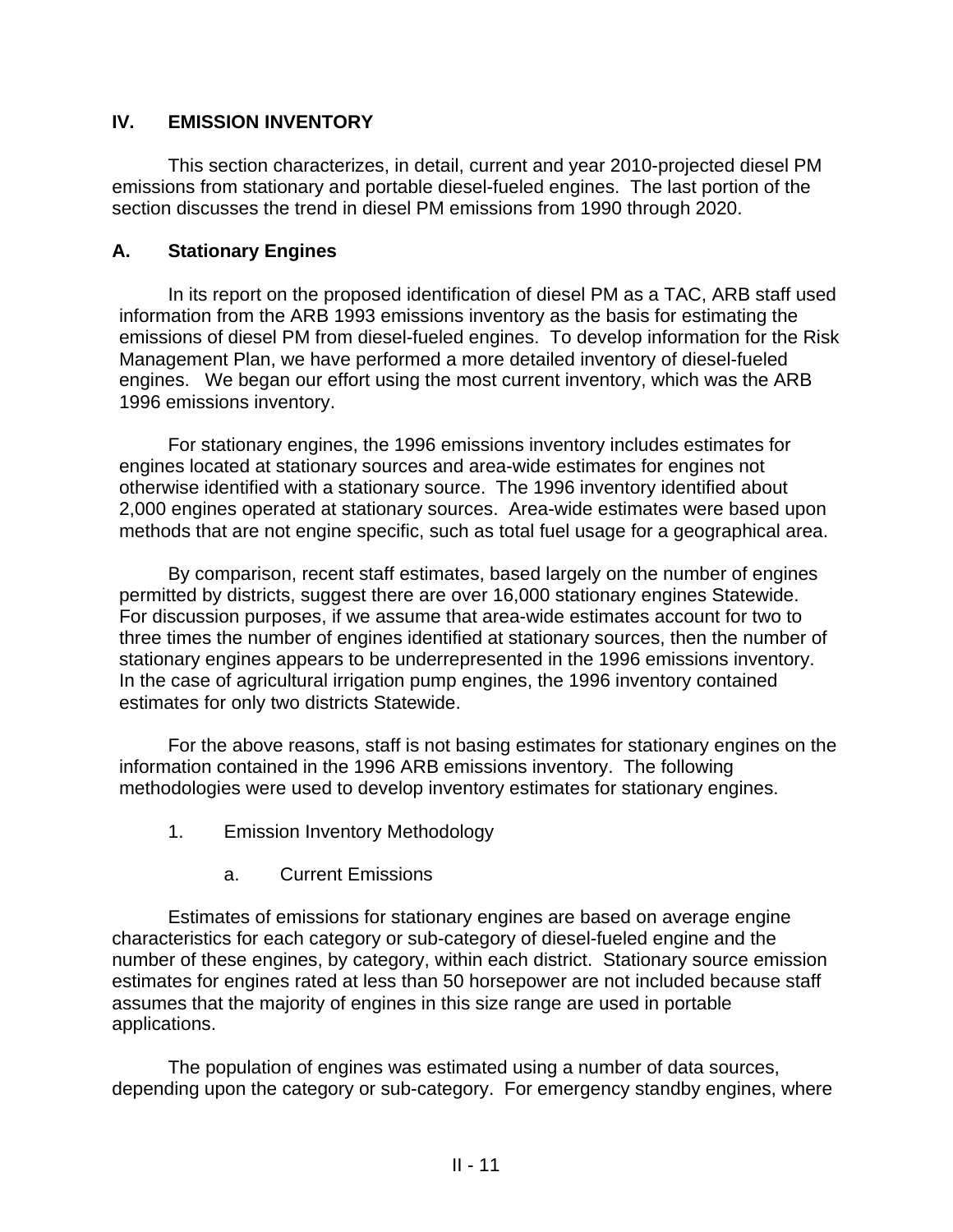available, the population estimate is based on information provided by local districts. Where this information was not available (some districts do not permit emergency standby engines), the number of engines was extrapolated using the engine population estimates provided by districts that permit emergency standby engines and 1998 Census Bureau population estimates. Except for agricultural irrigation pump engines, a similar procedure was used for estimating the number of prime engines. Population estimates for agricultural irrigation pump engines are based largely upon the National Agricultural Statistics Service (NASS) 1994 Farm And Ranch Irrigation Survey. The NASS estimate is based on a statistical sampling of farms nationally, including farms in California.

Engine characteristics such as horsepower ranges, annual hours of operation, and average operating load also vary depending on the category or sub-category of stationary engine. For both emergency standby and prime engines, these characteristics are based on information provided by local districts. For stationary agricultural irrigation pump engines, estimates for average horsepower size and annual hours of operation are based upon applications filed with the Carl Moyer Program for the repowering of agricultural irrigation pump engines.

In developing emission factors for engines used in stationary applications, staff used the diesel PM emission factors used for the off-road engine emissions inventory. There should not be a significant difference in emissions from an engine based on its application. These emission factors are identified in the ARB staff report: Public Meeting to Consider Approval of California's Emission Inventory for Off-Road Large Compression-Ignited Engines (>25 horsepower) (January 2000). Emission factors used in the off-road inventory vary depending on the date of engine manufacture and the horsepower rating of the engine. Staff assumed that all existing stationary diesel-fueled engines emit diesel PM at levels consistent with engines manufactured prior to 1988.

b. 2010 Emissions

Emission estimates for the year 2010 were developed using growth/reduction factors and the diesel PM emission rates for new off-road engines.

In general, engines used in prime and emergency standby applications are expected to increase in total number consistent with the expected increase in the general population. One exception is for prime engines operated within the SCAQMD. For these engines, staff anticipates a reduction in the total number of stationary engines due to the implementation of SCAQMD Regulation 1110.2, Emissions from Gaseousand Liquid-Fueled Internal Combustion Engines.

In the case of agricultural irrigation pump engines, irrigated acreage is expected to decrease over time. The last three Census of Agriculture Reports, prepared by United States Department of Agriculture (the census is conducted every five years, with the most recent census prepared for the year 1997), indicate a general trend of declining number of acres being farmed. To account for this trend of declining farmland,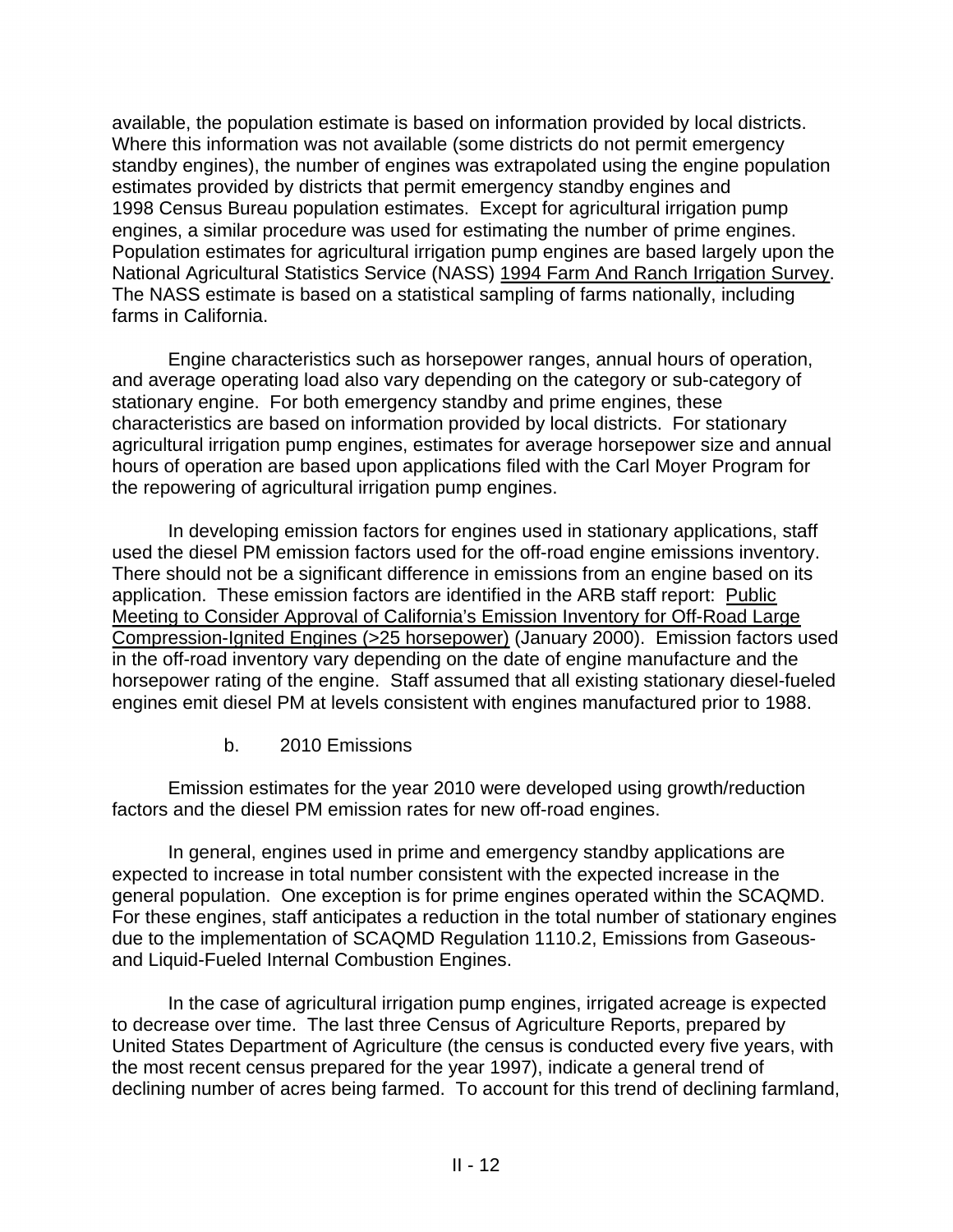staff is assuming that the number of agricultural irrigation pump engines decrease at a rate of 0.5 percent annually.

To estimate emissions from the 2010 engine population, staff assumed that new and replacement stationary engines would emit at levels at least as low as those required of newly manufactured off-road engines meeting Tier I California emission standards.

c. Statewide Diesel PM Emissions: 1990 and 2020

The methodology used to estimate 1990 and 2020 diesel PM emissions is consistent with the methodology used to estimate the diesel PM emissions for 2000 and 2010. The 1990 emission inventory was backcast from the 2000 inventory, and the 2020 emission inventory was forecast from the 2010 inventory.

2. Estimates for Current Emissions

Estimates for current NOx and diesel PM emissions from all stationary diesel-fueled engines are presented in Table 2. The table lists, for each air basin, the number of emergency standby, prime and total stationary engines that are rated at 50 horsepower and greater and the associated annual NOx and diesel PM emissions

|                     | <b>Emergency Standby</b> |                  |           | Prime    |                       |           | Total  |                       |                  |
|---------------------|--------------------------|------------------|-----------|----------|-----------------------|-----------|--------|-----------------------|------------------|
|                     |                          | <b>NOx</b>       | Diesel PM |          | <b>NO<sub>x</sub></b> | Diesel PM |        | <b>NO<sub>x</sub></b> | Diesel PM        |
|                     |                          | Emissions        | Emissions |          | Emissions             | Emissions |        | Emissions             | <b>Emissions</b> |
| Air Basin           | number                   | (tpy)            | (tpy)     | number   | (tpy)                 | (tpy)     | number | (tpy)                 | (tpy)            |
| Great Basin Valleys | 9                        | $2.2\phantom{0}$ | 0.1       | 69       | 98.9                  | 4.7       | 78     | 101.1                 | 4.8              |
| Lake County         | 32                       | 3.5              | 0.2       | 9        | 19.8                  |           | 41     | 23.3                  | 1.2              |
| ∥Lake Tahoe         | 44                       | 10.7             | 0.5       | $\Omega$ | $\Omega$              | $\Omega$  | 44     | 10.7                  | 0.5              |
| Mountain Counties   | 197                      | 47.8             | 2.4       | 101      | 179                   | 8.7       | 298    | 226.8                 | 11.1             |
| North Central Coast | 207                      | 50.2             | 2.5       | 171      | 241.9                 | 11.4      | 378    | 292.1                 | 13.9             |
| North Coast         | 95                       | 23.1             | 1.1       | 13       | 21                    |           | 108    | 44.1                  | 2.1              |
| Northeast Plateau   | 28                       | 6.8              | 0.3       | 270      | 367.1                 | 16.8      | 298    | 373.9                 | 17.1             |
| Sacramento Valley   | 544                      | 148.8            | 7.5       | 1294     | 1,698                 | 79        | 1,838  | 1,846.8               | 86.5             |
| San Diego           | 877                      | 214.2            | 10.7      | 101      | 176.1                 | 9         | 978    | 390.3                 | 19.7             |
| San Francisco       | 2,021                    | 490.2            | 24.5      | 313      | 500.7                 | 25.5      | 2,334  | 990.9                 | 50               |
| San Joaquin Valley  | 964                      | 233.8            | 11.7      | 1436     | 4,154.7               | 192.1     | 2,400  | 4,388.5               | 203.8            |
| South Central Coast | 428                      | 103.7            | 5.2       | 49       | 71.4                  | 3.5       | 477    | 175.1                 | 8.7              |
| South Coast         | 5,350                    | 1,297.6          | 64.8      | 367      | 593.2                 | 30.5      | 5,717  | 1,890.8               | 95.3             |
| Southeast Desert    | 548                      | 125.0            | 6.2       | 611      | 836.4                 | 39.4      | 1,159  | 961.4                 | 45.6             |
| ∣Totals             | 11,344                   | 2,757.6          | 137.7     | 4,804    | 8,958.2               | 422.6     | 16,148 | 11,716                | 560.3            |

**Table 2: Stationary Diesel-Fueled Engines Current NOx and Diesel PM Emission Estimates**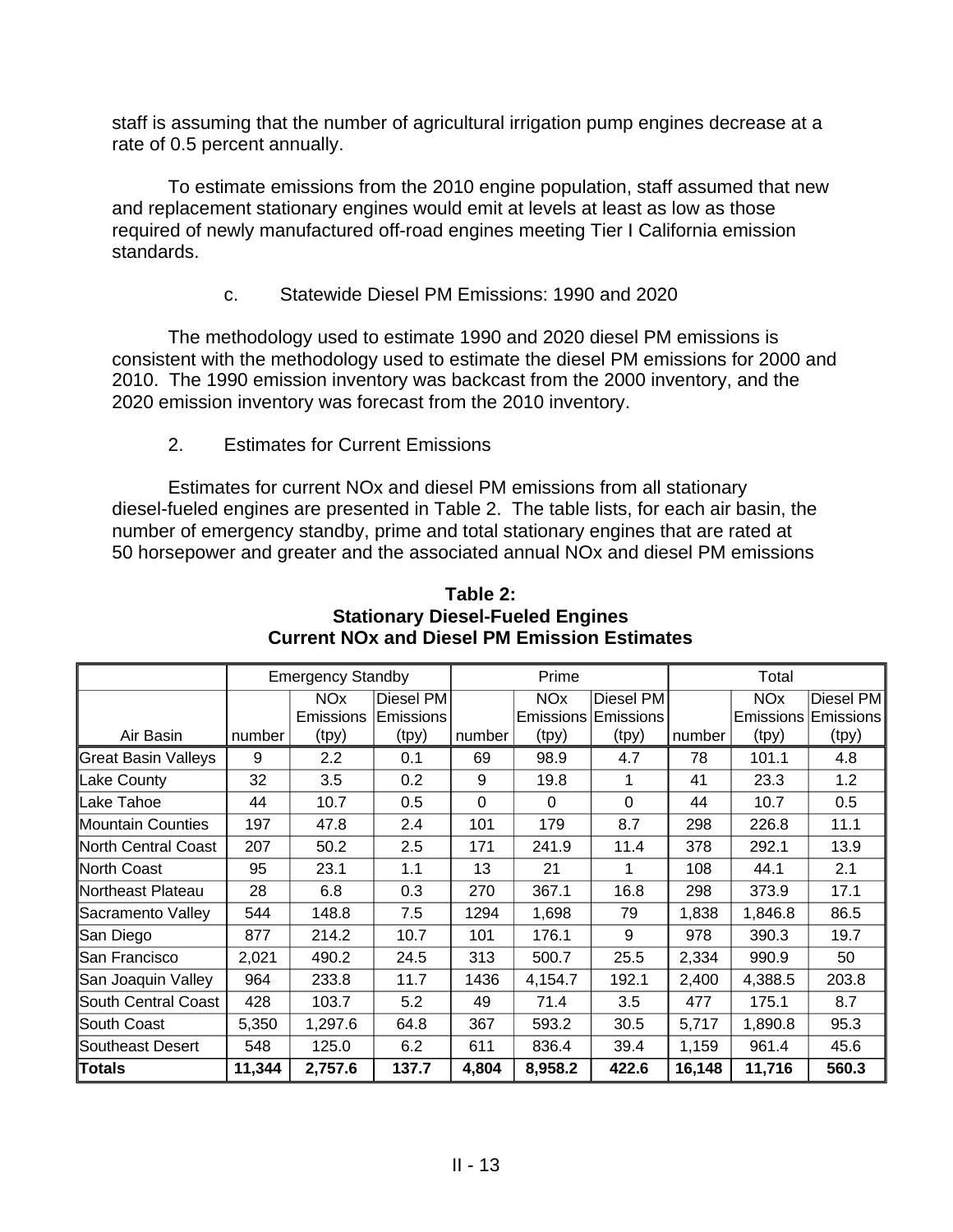(tons per year) for each category. A map showing the air basin boundaries and the districts within each air basin is included in Appendix II-A.

About 70 percent of the stationary diesel-fueled engines are used in emergency standby applications. Because of the low operating hours for emergency standby engines, this category only accounts for approximately 25 percent of the total diesel PM emissions from all diesel-fueled stationary engines. However, most of these emissions are concentrated in air basins with large urban areas. For example, approximately half of the total emergency standby engines are located within the South Coast air basin and 80 percent are located within four air basins: San Francisco, San Diego, San Joaquin Valley and South Coast.

Prime engines account for 75 percent of the total diesel PM emissions from all diesel-fueled stationary engines. Nearly half of the emissions originate within the San Joaquin Valley air basin and two thirds of the total emissions originate within San Joaquin Valley and Sacramento Valley air basins. Both air basins have large areas of farmland irrigated with agricultural irrigation pump engines. Overall, engines used in agricultural irrigation operations represent about 70 percent of the total number of engines used in prime applications (and 57 percent of all diesel PM emissions from stationary engines).

For prime engines not used in agricultural irrigation operations, more than 70 percent are located within the San Francisco, San Diego, San Joaquin Valley and South Coast air basins. In terms of horsepower rating, 60 percent of the total non-agricultural engines used in prime applications are less than 175 horsepower, and over 90 percent of the total non-agricultural engines are less than 750 horsepower.

Table 3 provides a breakdown of the emissions from engines used in prime applications that would fall into low use or high use. High use is defined as an engine operating in excess of 500 hours annually. The table indicates that in excess of 90 percent of the emissions are emitted from high use engines. For non-agricultural prime engines, the high use engines represent less than 25 percent of the total number of non-agricultural prime engines, but emit in excess of 80 percent of the total emissions from these engines. High use agricultural engines account for more than 90 percent of the total number of agricultural engines and 98 percent of the total emissions for this sub-category.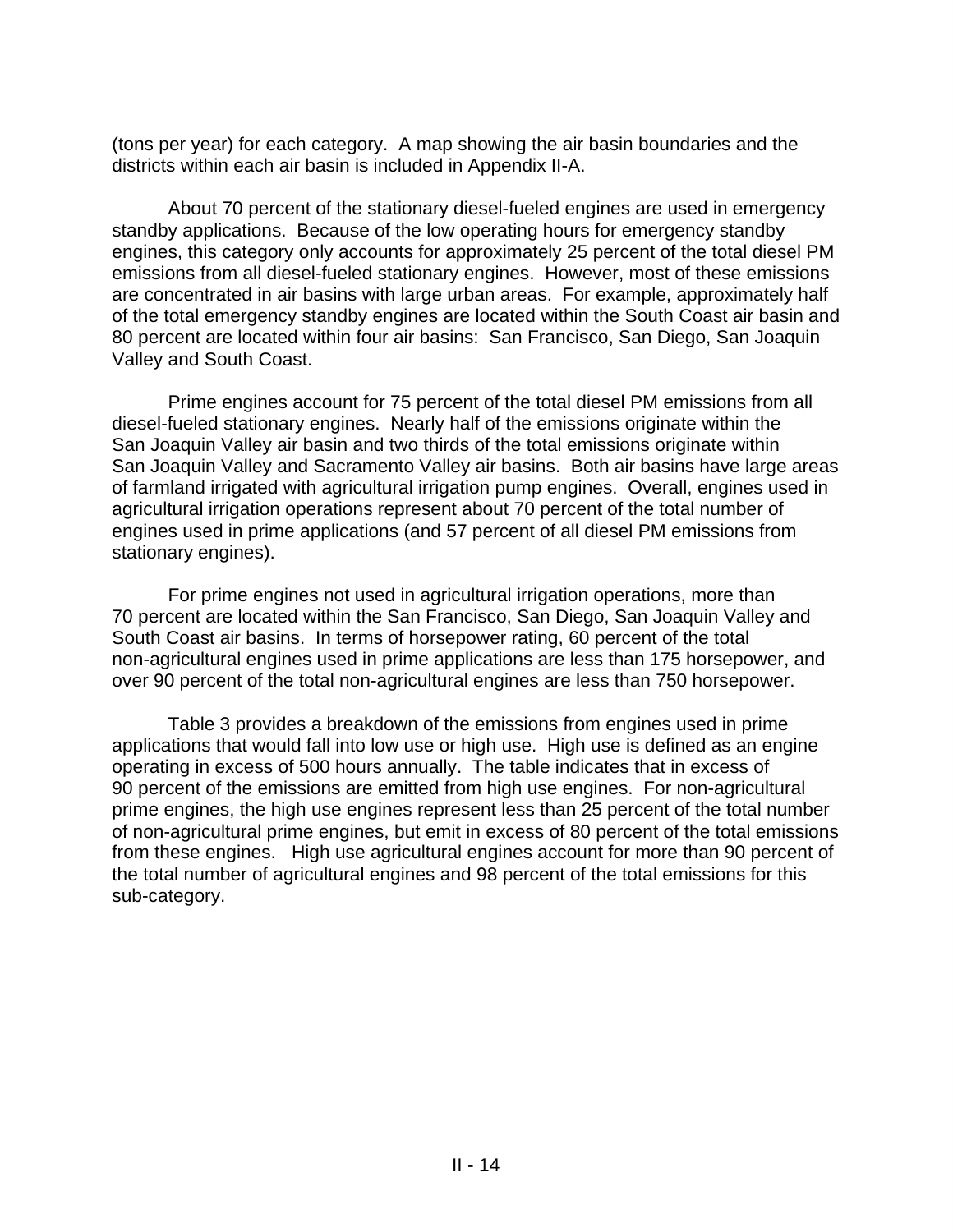#### **Table 3: Diesel PM Emissions for Stationary Prime Engines, Based on Annual Usage**

|                                | <b>Number of Engines</b> | <b>Emissions (TPY)</b> |
|--------------------------------|--------------------------|------------------------|
| All Prime Engines              |                          |                        |
| Low Use                        | 1,318                    | 26                     |
| High Use                       | 3,486                    | 396.6                  |
| Non-agricultural Prime Engines |                          |                        |
| Low Use                        | 1,037                    | 19.6                   |
| High Use*                      | 325                      | 85.1                   |
| Agricultural Engines           |                          |                        |
| Low Use                        | 281                      | 6.4                    |
| High Use                       | 3,161                    | 311.5                  |
|                                |                          |                        |

\*High use operate in excess of 500 hours annually

#### 3. Estimates for 2010 Emissions

Table 4 provides inventory estimates for NOx and diesel PM emissions from stationary engines, by category, for the year 2010. The overall diesel PM emissions in the year 2010 from stationary engines is expected to be 10 percent lower, even though the total number of engines increases by about 3 percent. This is due to an anticipated decrease in the number of agricultural irrigation pumps and engines subject to SCAQMD Regulation 1110.2 for reasons noted earlier, and the replacement of older engines with new cleaner engines.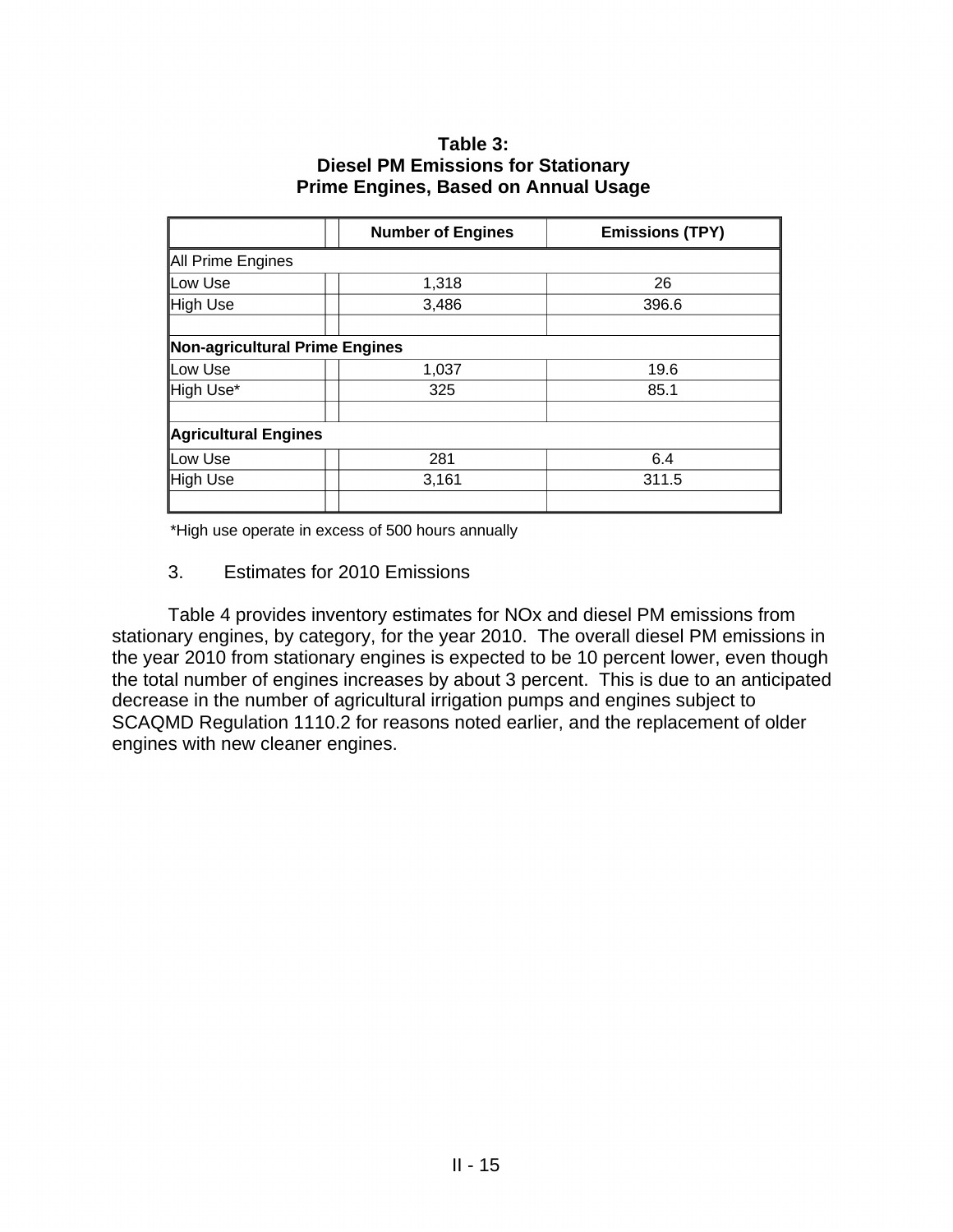|                      | <b>Emergency Standby</b> |                       | Prime     |        |                       | Total     |        |                       |                  |
|----------------------|--------------------------|-----------------------|-----------|--------|-----------------------|-----------|--------|-----------------------|------------------|
|                      |                          | <b>NO<sub>x</sub></b> | Diesel PM |        | <b>NO<sub>x</sub></b> | Diesel PM |        | <b>NO<sub>x</sub></b> | Diesel PM        |
|                      |                          | <b>Emissions</b>      | Emissions |        | Emissions             | Emissions |        | Emissions             | <b>Emissions</b> |
| Air Basin            | number                   | (tpy)                 | (tpy)     | number | (tpy)                 | (tpy)     | number | (tpy)                 | (tpy)            |
| Great Basin Valleys  | 10                       | 2.3                   | 0.1       | 67     | 86.3                  | 4.1       | 77     | 88.6                  | 4.2              |
| Lake County          | 35                       | 3.9                   | 0.2       | 9      | 17.9                  | 0.9       | 44     | 21.8                  | 1.1              |
| ∥Lake Tahoe          | 48                       | 11.5                  | 0.6       | 0      | $\Omega$              | $\Omega$  | 48     | 11.5                  | 0.6              |
| Mountain Counties    | 213                      | 50                    | 2.5       | 101    | 159.4                 | 7.9       | 314    | 209.4                 | 10.4             |
| North Central Coast  | 224                      | 52.6                  | 2.6       | 166    | 210.3                 | 9.9       | 390    | 262.9                 | 12.5             |
| North Coast          | 102                      | 24.1                  | 1.1       | 13     | 18.9                  | 0.9       | 115    | 43.0                  | $\overline{2}$   |
| Northeast Plateau    | 30                       | 7.2                   | 0.3       | 255    | 311.7                 | 14.3      | 285    | 318.9                 | 14.6             |
| Sacramento Valley    | 588                      | 154.6                 | 7.7       | 1239   | 1,460.30              | 68.2      | 1,827  | 1,614.9               | 75.9             |
| San Diego            | 949                      | 224.1                 | 11.1      | 109    | 164.2                 | 8.4       | 1,058  | 388.3                 | 19.5             |
| <b>San Francisco</b> | 2,188                    | 513.1                 | 25.5      | 333    | 462.6                 | 23.8      | 2,521  | 975.7                 | 49.3             |
| San Joaquin Valley   | 1,044                    | 244.8                 | 12.2      | 1379   | 3,551                 | 164.3     | 2,423  | 3,795.8               | 176.5            |
| South Central Coast  | 463                      | 108.7                 | 5.4       | 48     | 62.7                  | 3         | 511    | 171.4                 | 8.4              |
| South Coast          | 5,792                    | 1,358.40              | 67.5      | 86     | 65.8                  | 18.7      | 5,878  | 1,424.2               | 86.2             |
| Southeast Desert     | 593                      | 131.2                 | 6.6       | 590    | 722.4                 | 34.1      | 1,183  | 853.6                 | 40.7             |
| ∥Totals              | 12,279                   | 2,886.5               | 143.4     | 4,395  | 7,293.5               | 358.5     | 16,674 | 10,180.0              | 501.9            |

**Table 4: Stationary Diesel-Fueled Engines Diesel PM and NOx Emission Estimates for 2010** 

### **B. Portable Engines**

On January 28, 2000, the ARB Board approved a revised emissions inventory for large off-road compression-ignited engines using the Off-Road Emissions Model. Staff's inventory, as approved by the Board, is presented in the ARB staff report, Public Meeting to Consider Approval of California's Emission Inventory for Off-Road Large Compression-Ignited Engines (>25 horsepower) (January 2000). This report establishes emission estimates for engines rated at 25 horsepower and larger used in off-road applications. Portable engine estimates are included in the report for agricultural irrigation, commercial, construction, dredging, drilling, and military tactical support activities. Portable engine emission estimates for years 2000 and 2010 are summarized in the following sections.

1. Current Emissions

Table 5 summarizes both current (2000) and future year (2010) population and emission estimates for NOx and Diesel PM from portable diesel-fueled engines. The estimates for 2010 are discussed in the next section.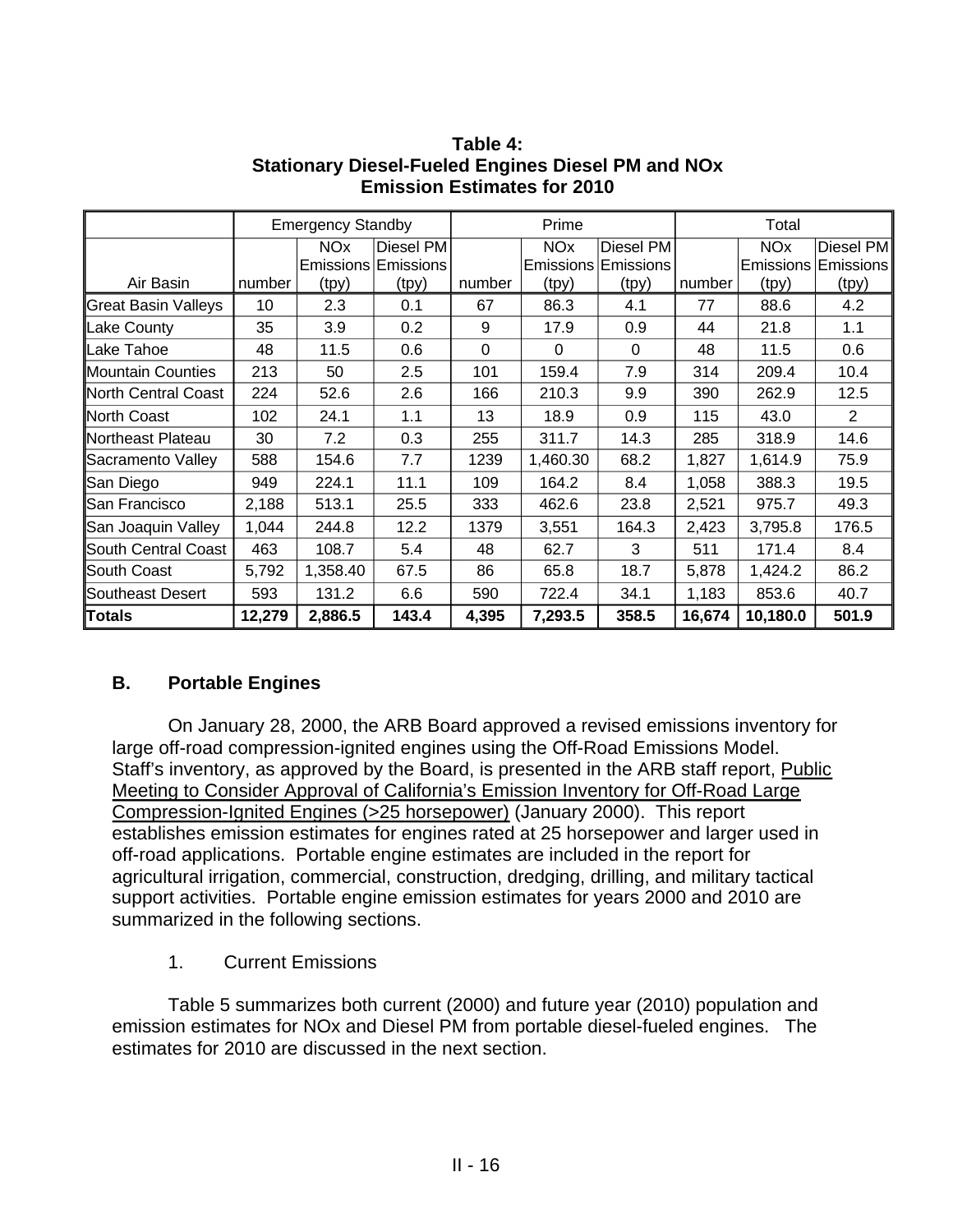| Table 5:                                        |
|-------------------------------------------------|
| <b>Portable Diesel-Fueled Engines Diesel PM</b> |
| <b>Emission Estimates for 2000 and 2010</b>     |

|                            | 2000   |                  |                  | 2010   |            |                            |  |
|----------------------------|--------|------------------|------------------|--------|------------|----------------------------|--|
|                            |        | <b>NOx</b>       | <b>Diesel PM</b> |        | <b>NOx</b> | <b>Diesel PM</b>           |  |
|                            |        | <b>Emissions</b> | <b>Emissions</b> |        |            | <b>Emissions Emissions</b> |  |
| <b>Air Basin</b>           | number | (tpy)            | (tpy)            | number | (tpy)      | (tpy)                      |  |
| <b>Great Basin Valleys</b> | 63     | 19.5             | 1.4              | 69     | 15.9       | 1.3                        |  |
| Lake County                | 72     | 30.4             | 2.1              | 79     | 22.6       | 1.8                        |  |
| Lake Tahoe                 | 59     | 18.8             | 1.3              | 73     | 16.4       | 1.3                        |  |
| Mountain Counties          | 605    | 242.8            | 15.9             | 708    | 183.4      | 13                         |  |
| North Central Coast        | 935    | 331.5            | 24               | 981    | 234.6      | 19                         |  |
| ∥North Coast               | 599    | 204.3            | 14.5             | 610    | 143.8      | 11.7                       |  |
| Northeast Plateau          | 238    | 92.7             | 6.8              | 233    | 64.5       | 5.3                        |  |
| Sacramento Valley          | 4,085  | 2,078.0          | 135              | 4,450  | 1,479.5    | 101.1                      |  |
| San Diego                  | 4,950  | 1,890.2          | 117.8            | 5,388  | 1,364.6    | 90.3                       |  |
| San Francisco              | 11,309 | 4,130.4          | 273.2            | 12,583 | 3,038.4    | 219.8                      |  |
| San Joaquin Valley         | 6,304  | 4,883.4          | 306.3            | 6,412  | 3,301.6    | 203.6                      |  |
| <b>South Central Coast</b> | 2,170  | 1,155.4          | 73.7             | 2,339  | 806.0      | 53.3                       |  |
| South Coast                | 16,435 | 6,285.6          | 418.1            | 18,003 | 4,629.4    | 338.7                      |  |
| <b>Southeast Desert</b>    | 1,410  | 975.1            | 51.6             | 1,665  | 715.6      | 38.5                       |  |
| Totals                     | 49,234 | 22,338.1         | 1,441.7          | 53,593 | 16,016.3   | 1,098.7                    |  |

Staff estimates that there are currently 49,234 portable diesel-fueled engines operating Statewide with emissions of approximately 1,442 tons per year of diesel PM. Included in the count of portable engines are engines associated with cranes and bore/drilling equipment (drilling equipment that is not associated with oil and gas field activities).

Table 5 lists engine population and emission estimates by air basin. Because of the movement of portable engines between districts, the estimates given for the number of engines per air basin represent an average number of engines at any given time. By location, most of the State's portable diesel-fueled engines operate within the Sacramento Valley (9 percent), San Diego (7 percent), San Francisco Bay Area (23 percent), San Joaquin Valley (14 percent) and South Coast (32 percent) air basins. Approximately 85 percent of the diesel PM emissions from portable diesel-fueled engines originate in these five air basins.

Unlike the population estimates for stationary engines, the 49,234 portable engines also include engines rated between 25 and 50 horsepower. Engines in this size range represent about 27 percent of the total number of portable engines, but emit less than 10 percent of the total diesel PM from portable engines. For engines greater than 50 horsepower, 62 percent are rated between 51 and 175 horsepower and the remaining 11 percent are greater than 175 horsepower. Engines rated between 51 and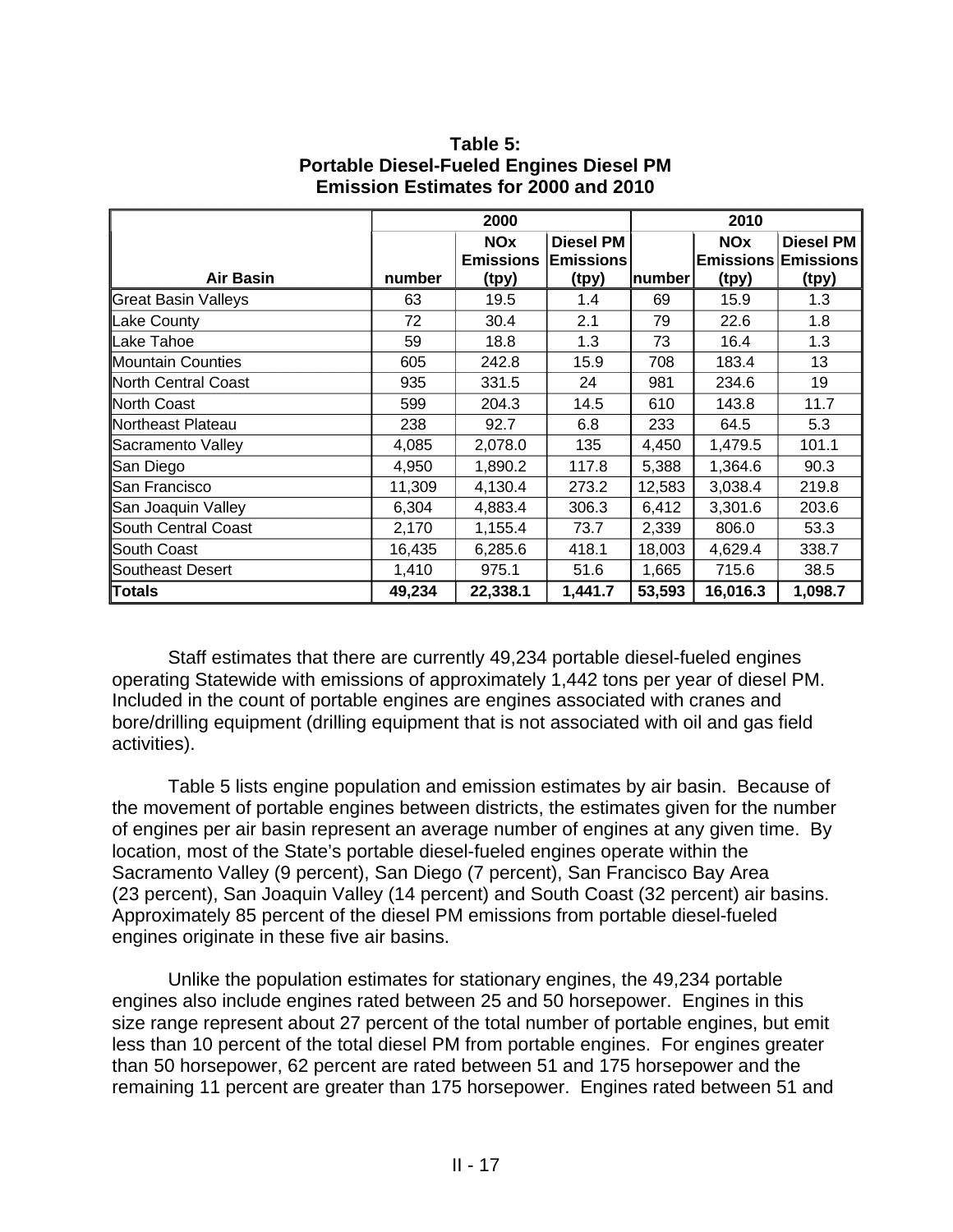175 horsepower account for approximately 57 percent of the total emissions from portable diesel-fueled engines.

By type of equipment, engines used to drive compressors, generate power, drive pumps, and power welding equipment account for 75 percent of the total number of portable diesel-fueled engines. This type of equipment is a mainstay for the construction and rental equipment industry, but is used in most industries. Other major categories using portable engines include agricultural irrigation (8 percent), oil and gas well drilling and servicing (3 percent), and military TSE (5 percent).

Most portable engine applications involve engines used for short-term activities that occur at various locations. However, certain types of facilities have regular activity involving portable equipment driven by diesel-fueled engines. Examples of such facilities and the type of equipment include: aircraft ground support equipment at major airports, dredging equipment at harbors and other navigable waterways, dedicated sorting and waste reduction equipment (crushers and grinders) at landfills, TSE associated with military bases, and oil and gas well drilling and servicing at oil and gas fields.

### 2. 2010 Emissions

Population and diesel PM emission estimates shown in Table 5 indicate that the overall population of portable diesel-fueled engines will increase by 9 percent by the year 2010. Although the number of engines is expected to increase, diesel PM emissions are expected to decrease by about 25 percent during this period. This reduction in emissions is due to older higher emitting engines being replaced with new lower emitting engines.

The greatest reduction in diesel PM emissions is expected from engines larger than 175 horsepower. Emissions from engines larger than 175 horsepower are expected to be reduced by 50 percent between 2000 and 2010 due to engine replacement or retrofit.

### **C. Statewide Diesel PM Emissions: 1990 to 2020**

Table 6 provides an estimate of the diesel PM emissions from prime, emergency standby, and portable engines for the period 1990 through 2020 based upon full implementation of all existing regulations. In general, emissions from stationary diesel-fueled engines remain relatively steady while emissions from portable diesel-fueled engines exhibit a significant decrease. This reduction is due to the lifecycle replacement of older engines with new, low emission engines.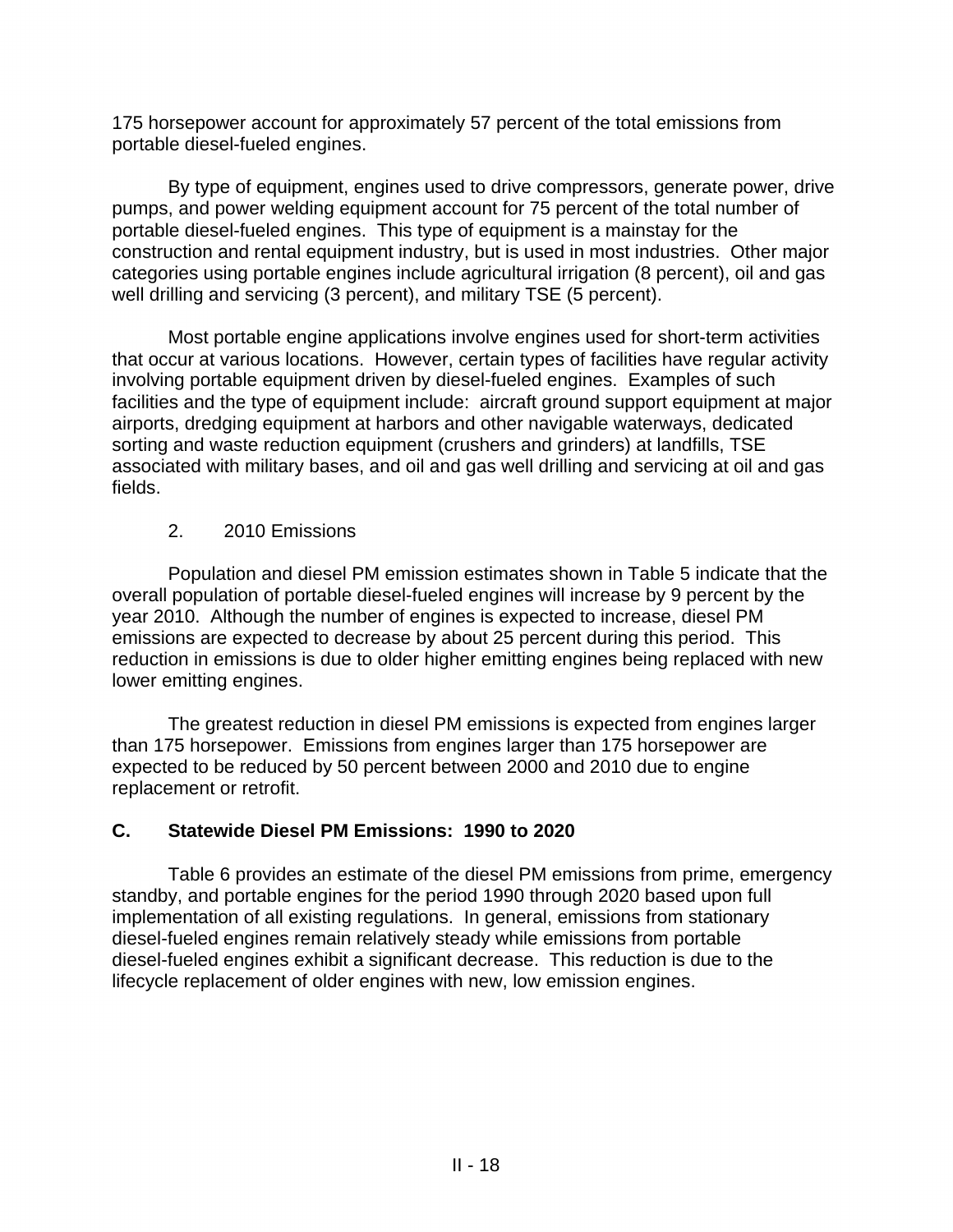|      | <b>Stationary - Prime</b>          |                           | <b>Stationary - Backup</b>         |                           | <b>Portable</b>                    |                           |  |
|------|------------------------------------|---------------------------|------------------------------------|---------------------------|------------------------------------|---------------------------|--|
| Year | <b>Engine</b><br><b>Population</b> | <b>Diesel</b><br>PM (tpy) | <b>Engine</b><br><b>Population</b> | <b>Diesel</b><br>PM (tpy) | <b>Engine</b><br><b>Population</b> | <b>Diesel</b><br>PM (tpy) |  |
| 1990 | 4,600                              | 400                       | 10,200                             | 124                       | 47,563                             | 2,150                     |  |
| 2000 | 4,804                              | 423                       | 11,344                             | 138                       | 49,234                             | 1,442                     |  |
| 2010 | 4,395                              | 359                       | 12,279                             | 143                       | 53,593                             | 1,099                     |  |
| 2020 | 4,400                              | 350                       | 13,200                             | 149                       | 55,225                             | 665                       |  |

**Table 6: Statewide Estimates of Diesel PM Emissions for 1990 Through 2020** 

### **V. CONTROL TECHNOLOGY OPTIONS AND ASSOCIATED IMPACTS**

This chapter addresses the composition and formation of diesel PM, and provides a general discussion of the options that are available to reduce these emissions. Included are staff's evaluations of the available control options, including a discussion of the applicability, potential emission reduction, costs, and any environmental impacts.

#### **A. Diesel PM Emissions**

To understand the applicability and efficiency of the various control options available for diesel-fueled engines, an understanding of the constituents of diesel PM is necessary. Diesel PM consists of both solid and liquid material and can be divided into three main components: the elemental carbon fraction; the soluble organic fraction; and the sulfate fraction. The majority of diesel PM (i.e., 98 percent) is smaller than 10 microns in diameter, and therefore, references to total suspended particulate (TSP), diesel PM, and particulate matter less than 10 micron  $(PM_{10})$  should be considered synonymous.

The elemental carbon fraction (ECF), also known as the carbonaceous fraction or soot, is formed within the combustion chamber and consists of the carbon residue resulting from the incomplete combustion of the individual atomized fuel particles

The soluble organic fraction (SOF) consists of unburned portions of diesel fuel and lubricating oil which condense and adsorb onto the ECF. Both constituents are included in the determination of diesel PM mass. In addition, several components of the SOF have been identified as individual toxic air contaminants, including dibenzofurans<sup>3</sup> and naphthalene<sup>4</sup>.

 $\overline{\phantom{a}}$ 

Mills, G.A. Ph.D. Thesis, University of Southamption, 1983<br>"Demonstration of Advanced Emission Control Technologies Enabling Diesel Powered Heavy-Duty Engines to Achieve Low Emission Levels – Final Report" Manufacturers of Emission Controls Association, 1999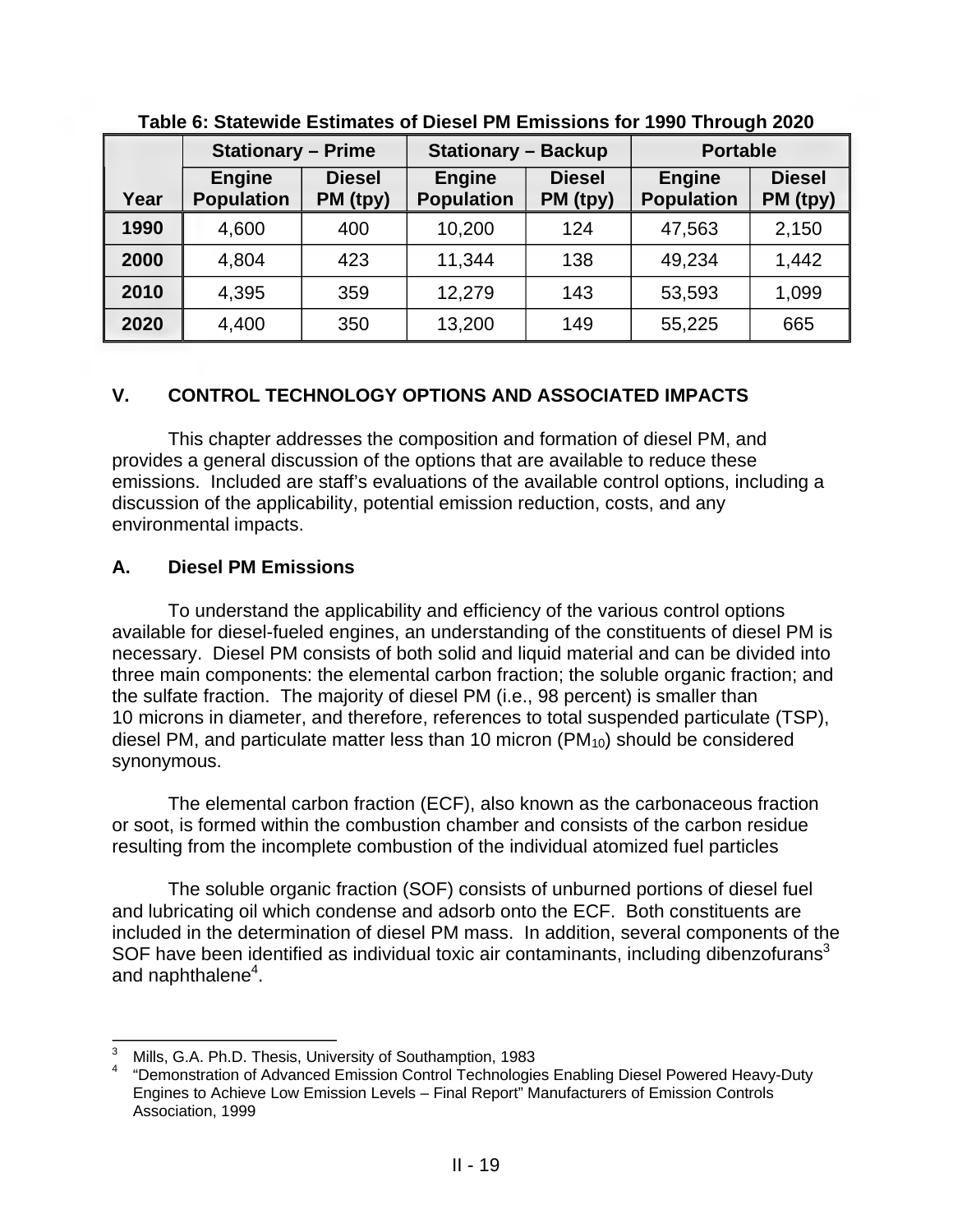Finally, sulfate particles are formed from sulfur in the diesel fuel. Nearly all of the diesel fuel sulfur reacts with oxygen within the engine to form sulfur dioxide  $(SO<sub>2</sub>)$ . A small percentage of SO<sub>2</sub> is further oxidized to form sulfur trioxide (SO<sub>3</sub><sup>-1</sup>) which then combines with available moisture to form sulfuric acid that ultimately reacts to form sulfates. These sulfate particles are included in the determination of diesel PM mass. (As discussed later, catalyst-based control technologies increase the oxidation of  $SO<sub>2</sub>$  to  $SO_3$ <sup>-1</sup> and thus increase the formation of sulfate particles.)

### **B. Control Techniques**

### 1. Introduction

There are a number of technologies that are available to reduce diesel PM from diesel-fueled engines. These technologies can be categorized as engine design changes, exhaust treatments, or fuel additives. There are also alternative strategies for reducing diesel PM, such as replacing an existing diesel engine with a newer, cleaner burning diesel engine, an alternative fuel engine, or via electrification. Finally, while the focus of this chapter is the evaluation of control options to reduce diesel PM, the impact on other regulated pollutants, such as NOx emissions, will also be addressed. Diesel-fueled engines are a major source for NOx emissions, and for many districts, they are a category targeted for NOx emission reductions.

Staff expects that many of the technologies described in the following sections can be combined to achieve higher diesel PM control efficiencies or reductions of other air pollutants.

## a. Engine Design Changes

The formation of diesel PM can be minimized by improving the mixing of air and fuel within the combustion chamber. This can be accomplished by increasing fuel injection pressures, by using fuel injectors with low sac volumes and by improving the design of the combustion chamber itself. Higher fuel injection pressures increase the atomization of the fuel droplets and encourage better mixing within the combustion chamber. Low sac volume fuel injectors limit the amount of fuel that drips into the combustion chamber at the end of the fuel injectors injection cycle, thereby minimizing the amount of unatomized fuel within the combustion chamber. Examples of improvements to combustion chamber design include a reentrant bowl on top of the piston, or modifications to improve air swirl and air to fuel mixing within the chamber. Because of the limited amount of information available on these technologies, they will not be addressed further in this report. We will, however, continue to collect information on these technologies.

In addition to the engine design changes referenced above, there are several engine retrofit technologies which reduce diesel PM by other means. One engine retrofit technology helps reduce diesel PM and NOx emissions by reducing peak combustion temperatures. Another retrofit technology converts a diesel-fueled engine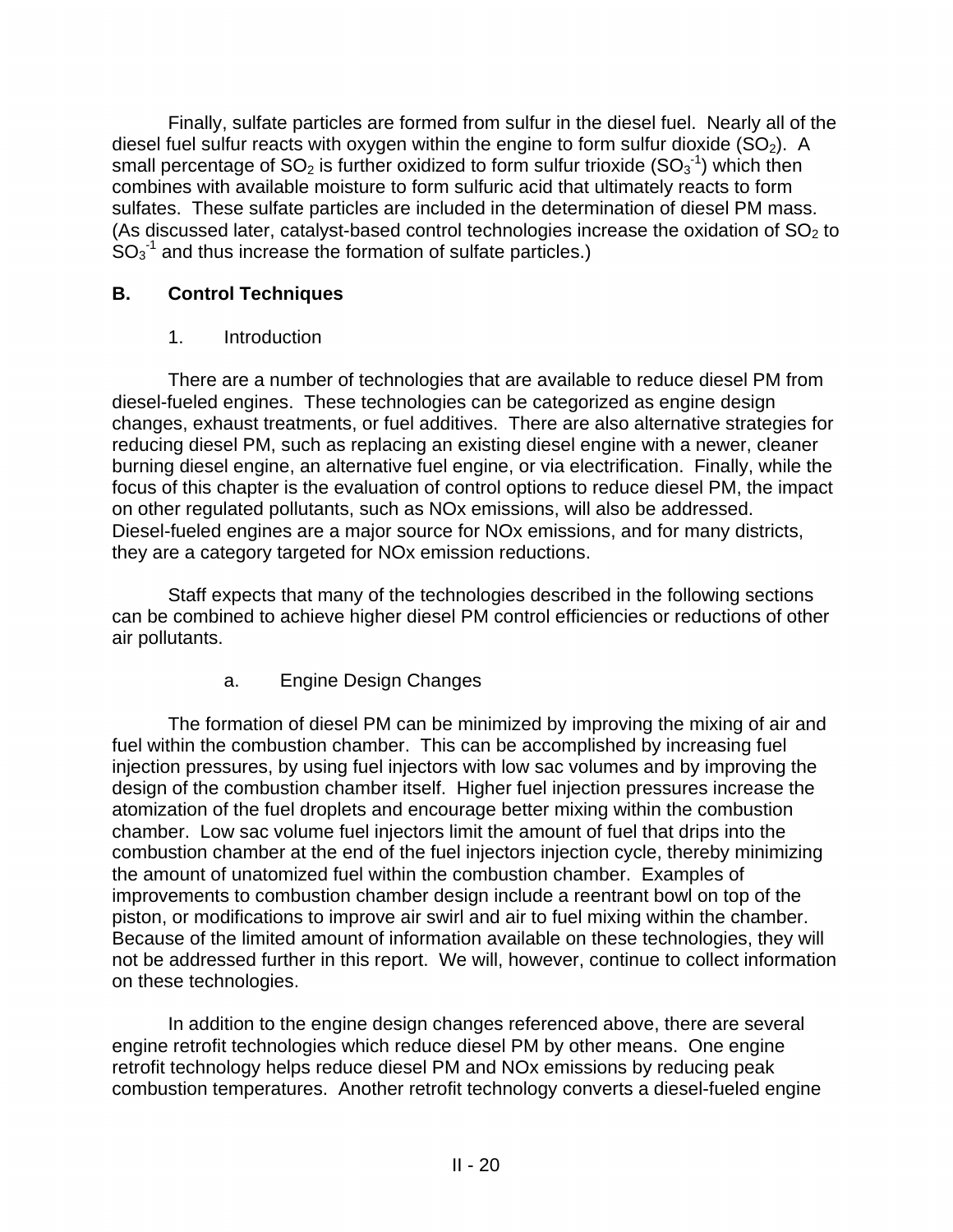to operate on a mixture of diesel and a variety of gaseous fuels, such as natural gas. The latter two technologies will be discussed further in Section V.B.2.a.

Finally, injection timing retard is being used as a cost effective measure to reduce NOx emissions. However, there is considerable anecdotal information on increased particulate emissions and reduced performance when timing retard has been applied. While ARB staff have not received emission test data that support these claims, staff recognizes that this strategy likely increases diesel PM emissions, and the impact of this strategy needs to be considered in efforts to develop airborne toxic control measures (ATCM).

### b. Exhaust Treatment

Exhaust treatment devices include diesel oxidation catalysts (DOC) and diesel particulate filters (DPF). DOCs oxidize carbon monoxide and hydrocarbon emissions, including the SOF, to form carbon dioxide and water. DPFs physically trap and collect diesel PM with high efficiency, but must be periodically "cleaned" to remove the collected diesel PM. This cleaning process is referred to as regeneration. DPFs can incorporate either active or passive regeneration techniques.

The NOxTECH emission control system and the SINOx system reduce CO, NOx, PM, and HC. The NOxTECH emission control system achieves the emission reduction through non-catalytic oxidation, and it has been used on stationary diesel-fueled engines primarily for NOx emission reduction. The SINOx selective catalytic reduction (SCR) system employs a proprietary base metal catalyst designed specifically for diesel-fueled engines and has been used on mobile, portable, and stationary engines.

Each of these exhaust treatment technologies is discussed further in Section V.B.2.b.

c. Fuels

In addition to applying a catalyst material directly to a substrate or filter element, the catalyst material can be introduced into the fuel, and is known as a fuel-borne catalyst (FBC). Examples of typical FBC material include platinum, cerium, and iron. FBCs may inhibit the formation of diesel PM by increasing the combustion efficiency of the engine or they can reduce the temperature at which diesel PM oxidizes. While FBCs can be used alone, FBCs are more effective at reducing diesel PM when combined with other exhaust treatment devices, especially DPFs. FBCs must receive U.S. EPA approval when introduced to diesel fuel intended for on-highway applications. FBCs are also discussed in Appendix IV.

d. Alternative Strategies

There are alternatives to engine modification and control techniques that are viable strategies for reducing diesel PM. These alternatives include repowering and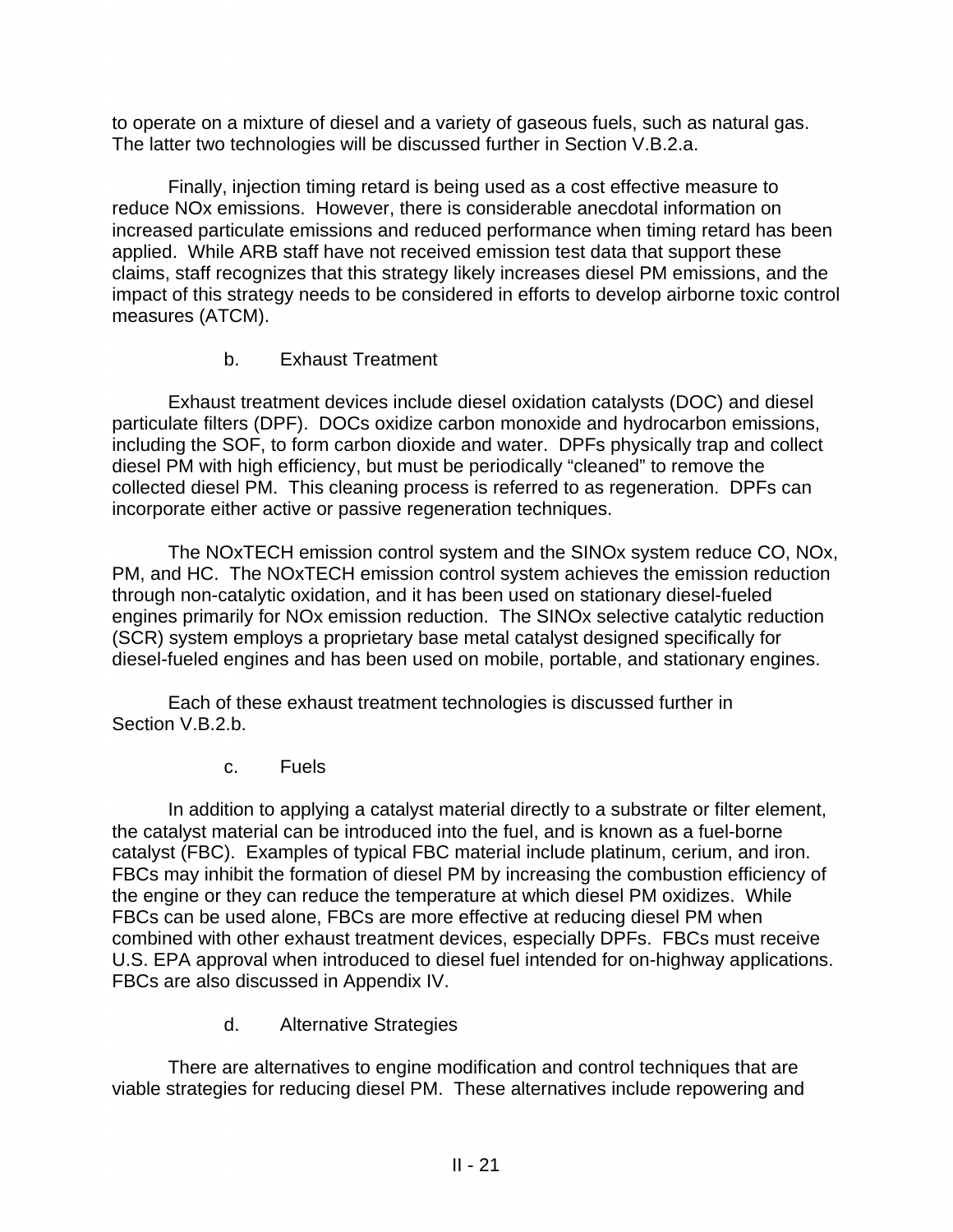electrification. Repowering involves replacing an older engine with either a new, cleaner burning diesel engine or an engine using an alternative fuel such as natural gas or propane. Electrification refers to replacing the power provided by diesel-fueled engines with electricity provided by a utility. Because most of the power obtained by utilities is either hydroelectric or based on the use of natural gas (with minimal PM emissions), this option would eliminate diesel-fueled PM emissions and lead to an overall reduction in diesel PM.

### 2. Evaluation of Control Technologies

This section summarizes information for many diesel PM control technologies. (See Appendix IX for a list of the technologies reviewed.) Because emission test information was deemed essential for a thorough evaluation of the diesel PM control technologies, no evaluation was performed where the technology proponent did not provide adequate emission test information. Consequently, a number of potentially viable technologies are not included in the following discussion. A detailed technical evaluation of each diesel PM control technology, including a summary of the available emission test information, is also included in Appendix IX.

Table 7 provides a summary of basic information on the control efficiency and annualized costs for each technology evaluated. The control efficiency is based on the available emission test information. The annualized costs, which are presented for comparative purposes only, are estimated based on a manufacturer survey of the current retail price, 500 hours per year operation, a maximum economic life of 10 years and a 9 percent interest rate. Staff anticipates that the costs will decline over the next few years as production volumes increase.

For example, the Manufacturers of Emission Controls Association (MECA) projects that with a production volume of 200,000 units per year, the cost of a DPF system will range from \$625 to \$2,250 for an engine with a displacement of between 7 and 13 liters. This represents an 80 percent decrease from the average current retail costs presented by particulate filter system manufacturers. Detailed cost calculations are presented in Appendix II-B.

The technologies are also categorized into one of three ranks depending on their diesel PM control efficiency. A technology is ranked as a high efficiency technology where the available emission test information demonstrates a control efficiency of at least 70 percent. A technology is ranked as a moderately efficient technology where the available emission test information demonstrates a control efficiency of more than 30 percent, but less than 70 percent. A technology is ranked as a low efficiency technology if the available emission test information demonstrates a control efficiency of 30 percent or less.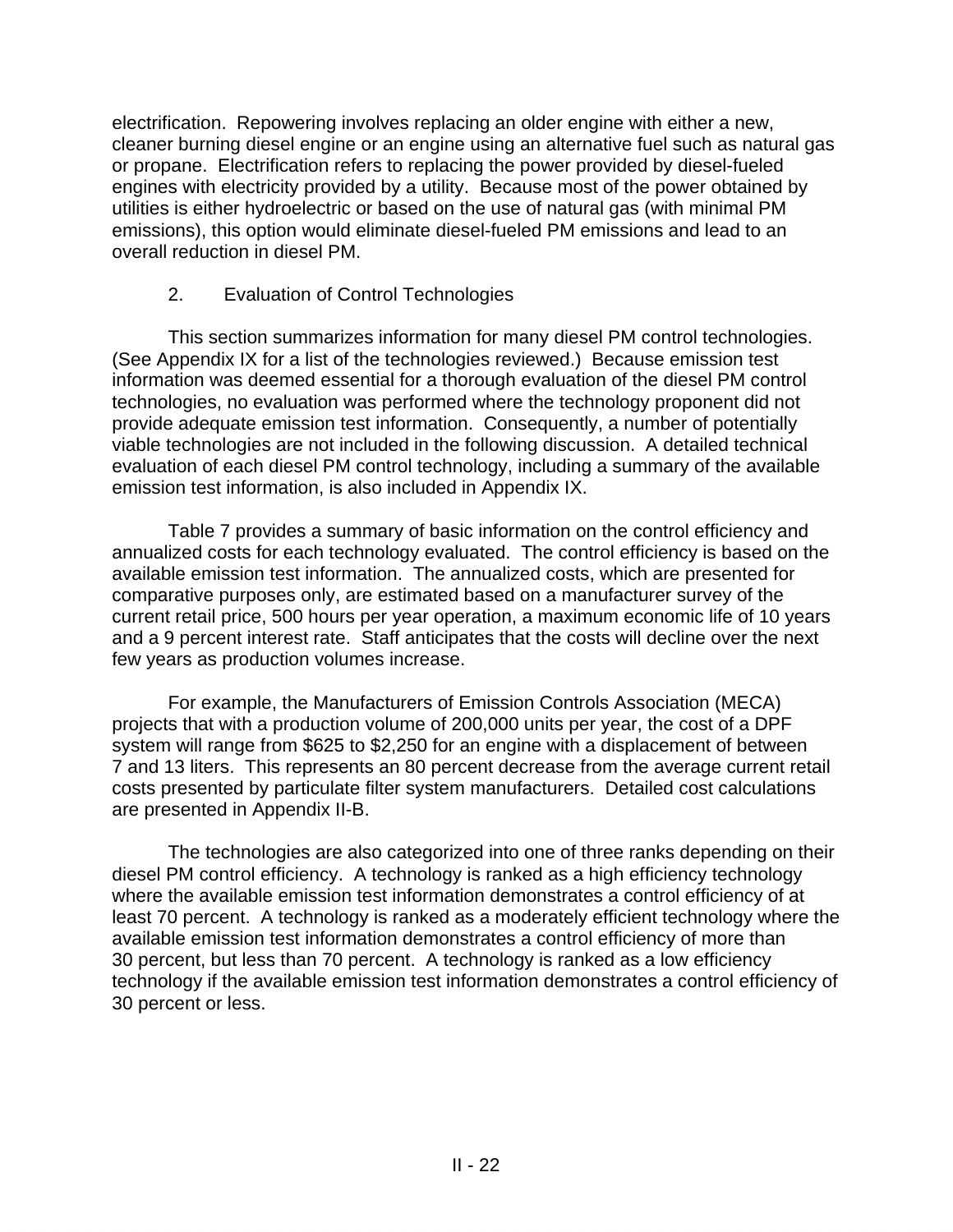| <b>Control</b><br><b>Technology</b> | <b>Control</b><br><b>Efficiency</b> | 40 hp           | 100 hp            | 275 hp            | 400 hp            | 1,400 hp            |
|-------------------------------------|-------------------------------------|-----------------|-------------------|-------------------|-------------------|---------------------|
| <b>CCTS</b>                         | Low to<br>Moderate                  | N/A             | $$490 - $590$     | $$930 - $1,210$   | $$1,290 - $1,680$ | \$4,020 - \$4,890   |
| Ecotip Injector                     | Low                                 | N/A             | $$(70) - $(75)$   | $$(240) - $(260)$ | $$(350) - $(375)$ | $$(1340) - $(1420)$ |
| <b>ITG Bi-Fuel</b>                  | Low to<br>Moderate                  | $$750 - $820$   | $$880 - $950$     | N/A               | $$1,120 - $1,190$ | $$1,520 - $1,590$   |
| <b>DOC</b>                          | Low                                 | $$150 - $850$   | $$200 - $990$     | $$420 - $1,210$   | $$530 - $1,410$   | $$1,650 - $4,360$   |
| Catalyzed DPF                       | High*                               | $$720 - $1200$  | $$1,030 - $1,630$ | $$1,430 - $1,970$ | $$2,070 - $2,280$ | $$6,060 - $8,140$   |
| <b>CDT FBC+DPF</b>                  | High*                               | $$440 - $1,240$ | $$620 - $1,560$   | $$1,090 - $2,480$ | $$1,790 - $3,500$ | \$6,670 - \$10,980  |
| <b>Electric DPF</b>                 | High                                | $$890 - $1,220$ | $$1,090 - $1,420$ | $$2,000 - $2,330$ | $$2,410 - $2,740$ | $$6,930 - $7,260$   |
| <b>NOXTECH</b>                      | Moderate                            | $$1150 - $2580$ | \$1370 - \$3050   | $$2,010 - $4,460$ | $$2,460 - $5,460$ | $$6,140 - $13,520$  |
| <b>SINOx</b>                        | Low                                 | N/A             | N/A               | $$2,940 - $4,070$ | $$3,990 - $5,319$ | $$12,390 - $15,270$ |
| Repower                             | Variable                            | \$1,040         | $$1,770 - $3,620$ | $$2,480 - $5,970$ | $$4,910 - $8,850$ | \$32,800            |

**Table 7: Comparative Annualized Costs of Diesel PM Control Technologies<sup>5</sup>**

**\*** When combined with very low sulfur diesel fuel.

 $\frac{1}{5}$ The comparative annualized costs assume 500 hours per year of operation, a maximum economic life of 10 years and a 9 percent rate of return. The values in () represent cost savings.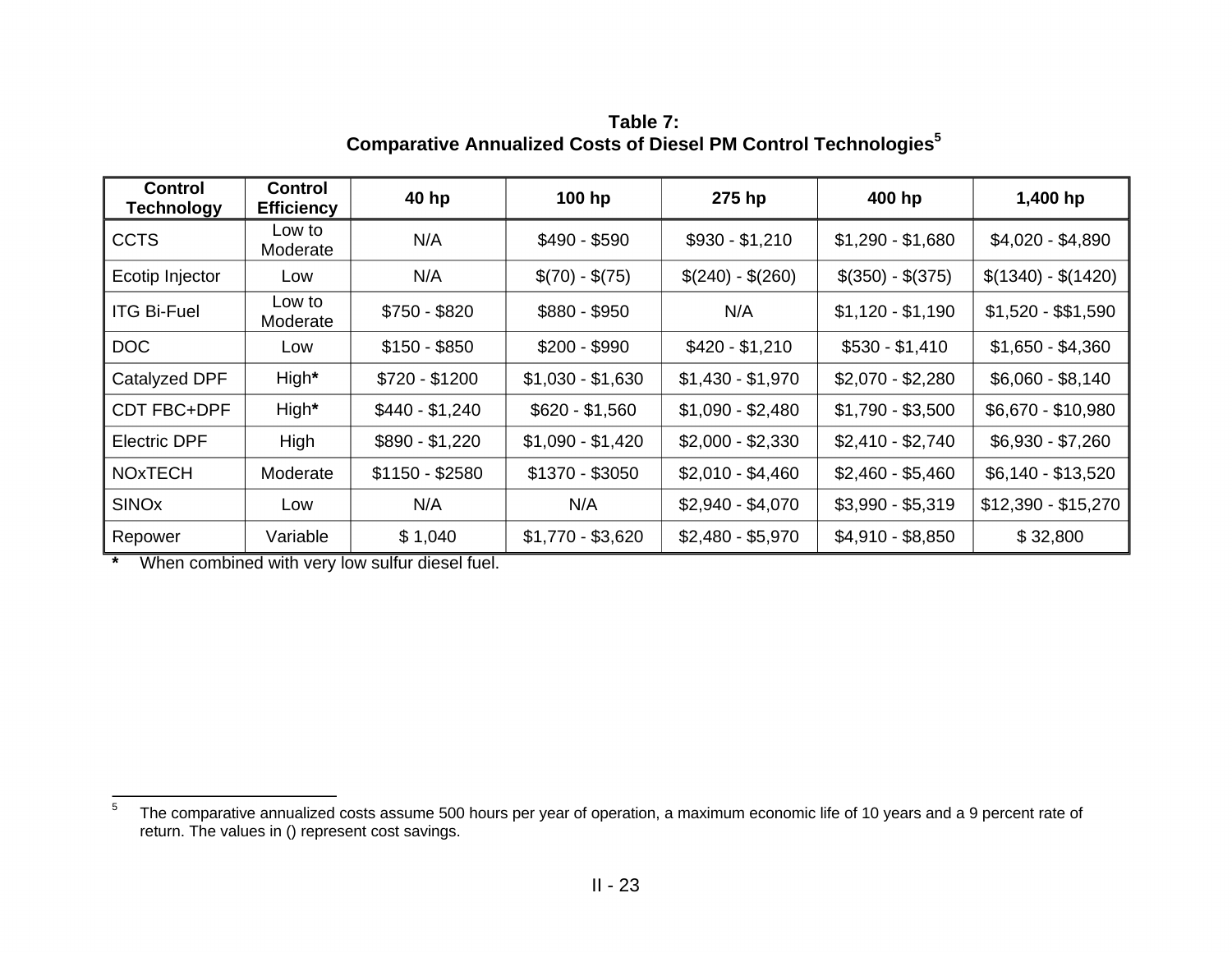a. Engine Design Changes

### Cam Shaft Cylinder Reengineering Kit

The Clean Cam Technology Systems (CCTS) technology consists of specific engine retrofit components, including a proprietary cam shaft, and reduces NOx emissions by increasing the volume of exhaust gas that remains in the combustion chamber after the power stroke. Within the combustion chamber, the residual exhaust gas absorbs heat and reduces the peak combustion temperature, which results in lower NOx emissions. The injection timing can then be adjusted (i.e. advanced) on some engines to maximize PM emission reductions, or it can be varied to achieve the desired balance of NOx vs. PM. The technology has been certified through the ARB's Equipment and Process Certification Program.

1. Applicability

The CCTS technology is commercially available for certain Detroit Diesel Corporation two stroke engines. The technology can be applied to stationary, portable and mobile diesel-fueled engines, and can be retrofitted to existing diesel-fueled engines. CCTS has been installed in more than 300 portable diesel-fueled engines used in oil well drilling and in more than 1,250 urban bus engines as part of the federal Urban Bus Retrofit/Rebuild Program.

2. Particulate Emission Reduction Efficiency

Based on a review of the available emission test information, the installation of the Cam Shaft Cylinder Reengineering Kit results in a diesel PM reduction of 25 to 66 percent, although the specific reduction efficiency depends on the engine being retrofitted. These results qualify the technology as a low to moderate efficiency diesel PM control technology.

3. Environmental Impacts

In addition to reducing diesel PM, the technology also reduces NOx and CO emissions, and it may reduce HC emissions. Engines retrofitted with this technology may incur a fuel penalty of between zero and twelve percent depending on the engine model and rebuild configuration.

### ECOTIP Superstack Fuel Injectors

The Ecotip Superstack fuel injector, in comparison to a standard injector, has a reduced sac volume and a more consistent fuel injection pressure. The replacement of existing injectors with the ECOTIP product should improve combustion and reduce diesel PM emissions by minimizing the amount of unatomized fuel that drips into the combustion chamber at the end of the chamber's fuel injection cycle.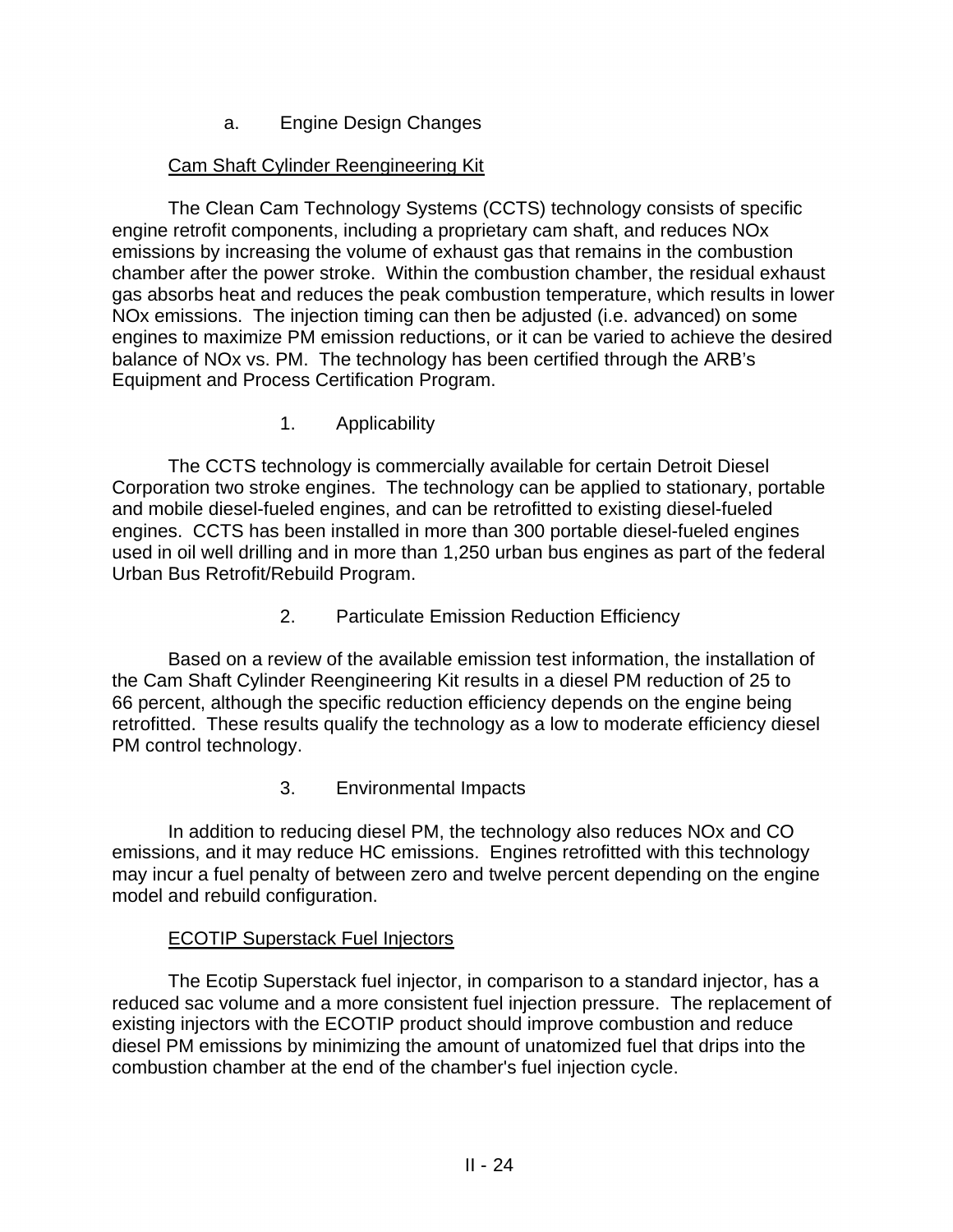1. Applicability

The technology is commercially available for stationary, portable and mobile diesel-fueled engines manufactured by General Motors Electro-Motive Division (EMD) and Detroit Diesel Corporation (DDC). For EMD engines, mechanical fuel injectors are available as Original Equipment Manufacturer (OEM) products and electronic fuel injectors are available as replacement products. For DDC engines, both mechanical and electronic fuel injectors are available as replacement products. The technology has been installed in about 2,000 engines primarily in the locomotive service.

2. Particulate Emission Reduction Efficiency

Based on the available emission test information, the product reduces diesel PM by 7 percent for DDC Engines. These results qualify the technology as a low efficiency diesel PM control technology. The ARB has not received emission test information for EMD engines.

3. Environmental Impacts

One series of steady-state emission tests show that the fuel injectors increase hydrocarbon emissions by up to 15 percent.

#### **ITG Bi-Fuel Conversion Kit**

The technology involves retrofitting existing diesel-fueled engines to operate on a mixture of diesel fuel and a variety of gaseous fuels, such as pipeline quality natural gas, liquefied natural gas, compressed natural gas, digester gas, etc. The supplemental gaseous fuel is mixed with combustion air before being introduced into the engine's charge air system. This process is referred to as fumigation. Within the combustion chamber, the diesel fuel serves as a pilot ignition source for the gaseous fuel. The gaseous fuel/diesel mixture typically varies between 80 percent gaseous/20 percent diesel and 50 percent gaseous/50 percent diesel. The engine retrofit mainly involves the integration of a gaseous fuel control system with an engine's charge air system. There are no changes to the engine block, cylinder heads, or pistons, and an engine equipped with the bi-fuel retrofit kit remains a compressionignition engine.

### 1. Applicability

The technology is commercially available for stationary, portable and mobile diesel-fueled engines, and can be retrofitted to existing diesel-fueled engines. The technology has been installed on over 200 diesel-fueled engines, including a backup generator within the Mojave Desert Air Quality Management District and a locomotive in the Napa Valley.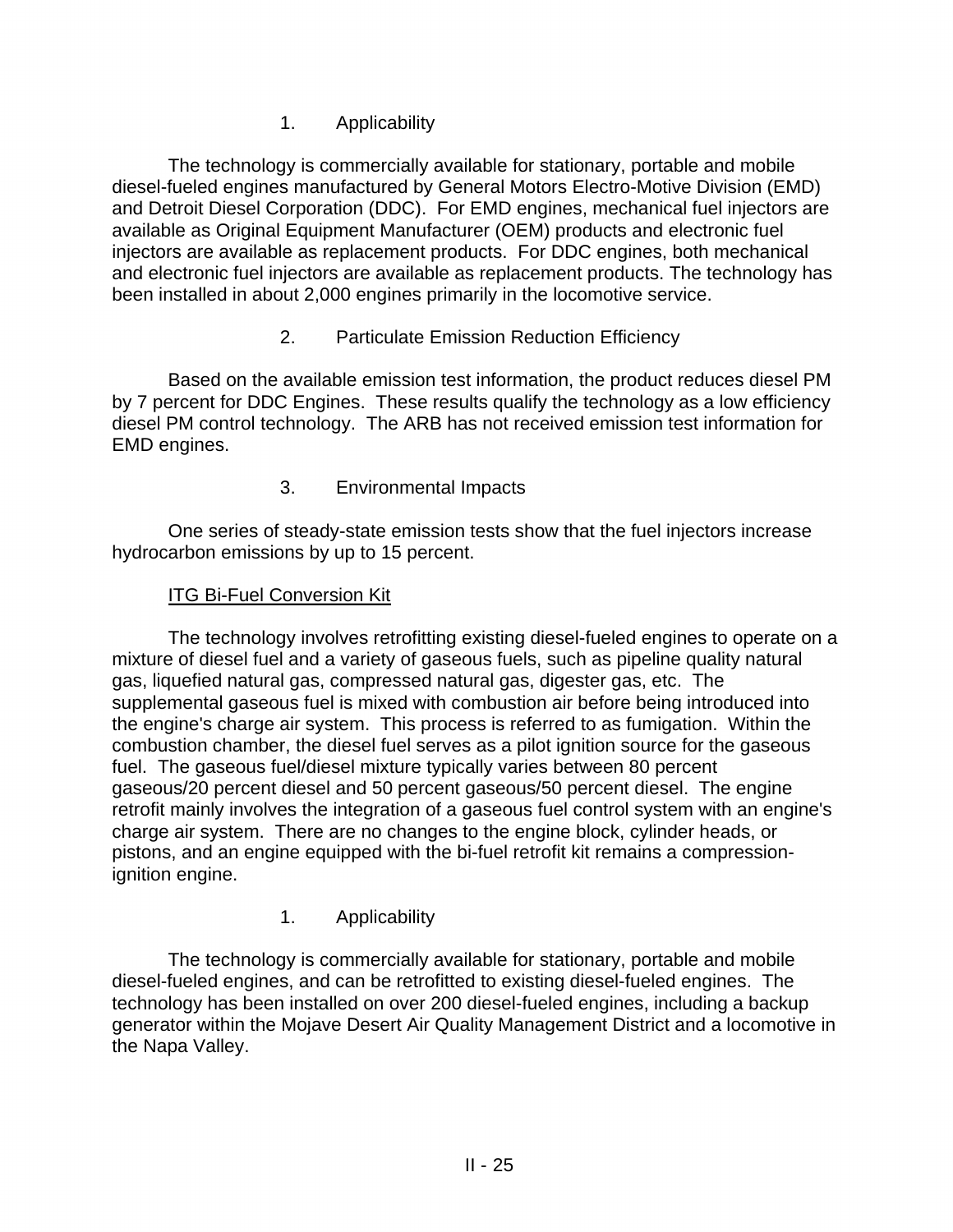2. Particulate Emission Reduction Efficiency

Based on the available emission test information, the product reduces diesel PM by between 28 percent and 37 percent. These results qualify the technology as a low to moderate efficiency diesel PM control technology.

3. Environmental Impacts

There are no known adverse environmental impacts.

b. Exhaust Treatment

#### Diesel Oxidation Catalyst

The technology reduces CO, HC and SOF emissions through catalytic oxidation. In the presence of a catalyst material and oxygen, CO, HC & SOF undergo a chemical reaction and are converted into carbon dioxide and water. Hydrocarbon traps can enhance the HC reduction efficiency of DOCs at lower exhaust temperatures and sulfate suppressants can minimize the generation of sulfates at higher exhaust temperatures. The availability and use of a very low-sulfur content diesel fuel will improve the particulate reduction efficiency of DOCs. Several models of DOCs have been certified under the U.S. EPA's Urban Bus Retrofit/Rebuild Program.

1. Applicability

The technology is commercially available for stationary, portable and mobile diesel-fueled engines less than 5,000 horsepower, and can be retrofitted to most existing engines. The technology has been installed on tens of thousands of mobile diesel-fueled engines.

2. Particulate Emission Reduction Efficiency

Based on the available emission test information, the technology reduces diesel PM by 16 percent to 30 percent. This qualifies the technology as a low efficiency diesel PM control technology.

3. Environmental Impacts

In addition to reducing the SOF component of diesel PM, DOCs also reduce CO and HC emissions. However, two potential adverse environmental impacts have been identified. First, as is the case with most processes that incorporate catalytic oxidation, the formation of sulfates increases at higher temperatures. Depending on the exhaust temperature and the sulfur content of the fuel, the increase in sulfate particles may offset the reductions in SOF emissions. This effect can be minimized by using diesel fuel with a very low sulfur content.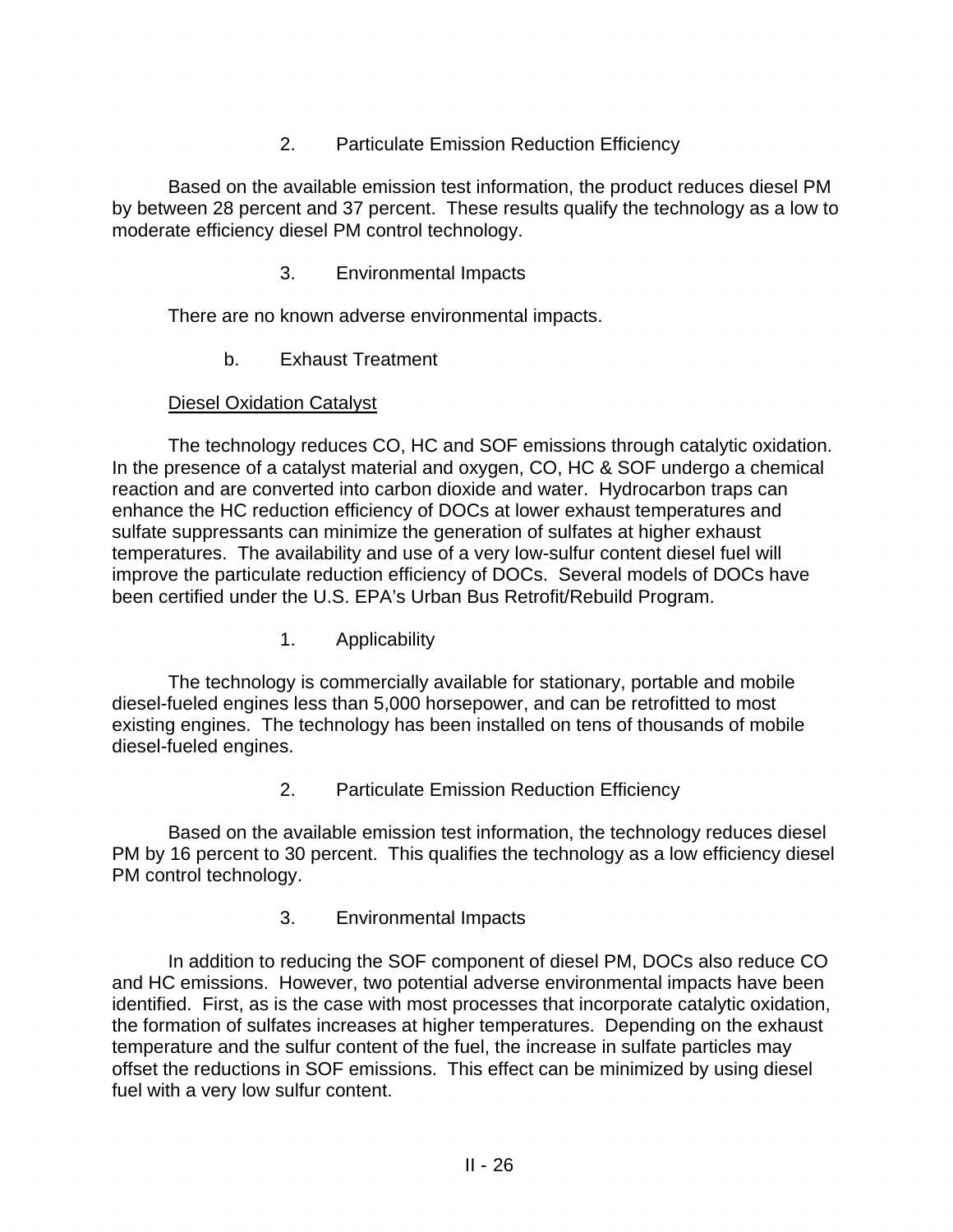In addition, the determination of whether or not a used DOC would be considered a "hazardous waste" at the end of its useful life depends on the material(s) used in the catalytic coating. DOCs can be manufactured with catalytic coatings such that the product would not be considered a hazardous waste at the end of its useful life.

DOCs are similar to automotive catalytic converters, and the California Department of Toxic Substances Control currently regulates used automotive catalytic converters as scrap metal as long as the catalyst material is left in the converter shell during collection and transport and the converters are going for recycling. The ash residue associated with cleaning a DOC would need to be tested before a hazardous waste determination could be made.

#### Particulate Filters

Diesel Particulate Filters refer to a variety of technologies that physically trap and collect diesel PM. The main differences between the various types of DPFs are the filtration method and the technique used to regenerate the filter. DPFs typically use either a ceramic wall-flow monolith that captures diesel PM via surface filtration, or a woven ceramic-fiber element that captures diesel PM via depth filtration.

DPFs can incorporate either passive or active regeneration techniques. Passively regenerated DPFs use catalyst materials to reduce the temperature at which the collected particulate matter oxidizes, and rely on an engine's exhaust temperature to regenerate the DPF. The catalyst material can be incorporated into the filter system, or can be added to the fuel as a fuel-borne catalyst. Actively regenerated DPFs incorporate electric heating elements or fuel burners that increase the temperature within the filter and oxidize the collected particulate matter. Microwaves are also being used to regenerate DPFs.

### 1. Catalyzed Particulate Filters

A catalyzed DPF is a particulate filter system where the catalyst material is incorporated into the filter. Currently, two main types of catalyzed DPFs are commercially available. In one system, the catalytic coating is applied directly to the filter media, and relies on oxygen within the engine's exhaust stream to oxidize the collected diesel PM and regenerate the filter. The catalyst allows this oxidation reaction to occur at a lower temperature. The second type of catalyzed DPF, referred to as a continuously regenerating DPF, incorporates a precious metal oxidation catalyst upstream of an uncatalyzed particulate filter. The precious metal catalyst oxidizes NO to  $NO<sub>2</sub>$ , which is a strong oxidant. The  $NO<sub>2</sub>$  then oxidizes the collected diesel PM and regenerates the filter.

Fuel sulfur levels have a significant impact on the viability of catalyst-based diesel PM control technologies. As previously mentioned, catalyst-based control technologies tend to convert an engine's sulfur emissions into sulfates. Higher fuel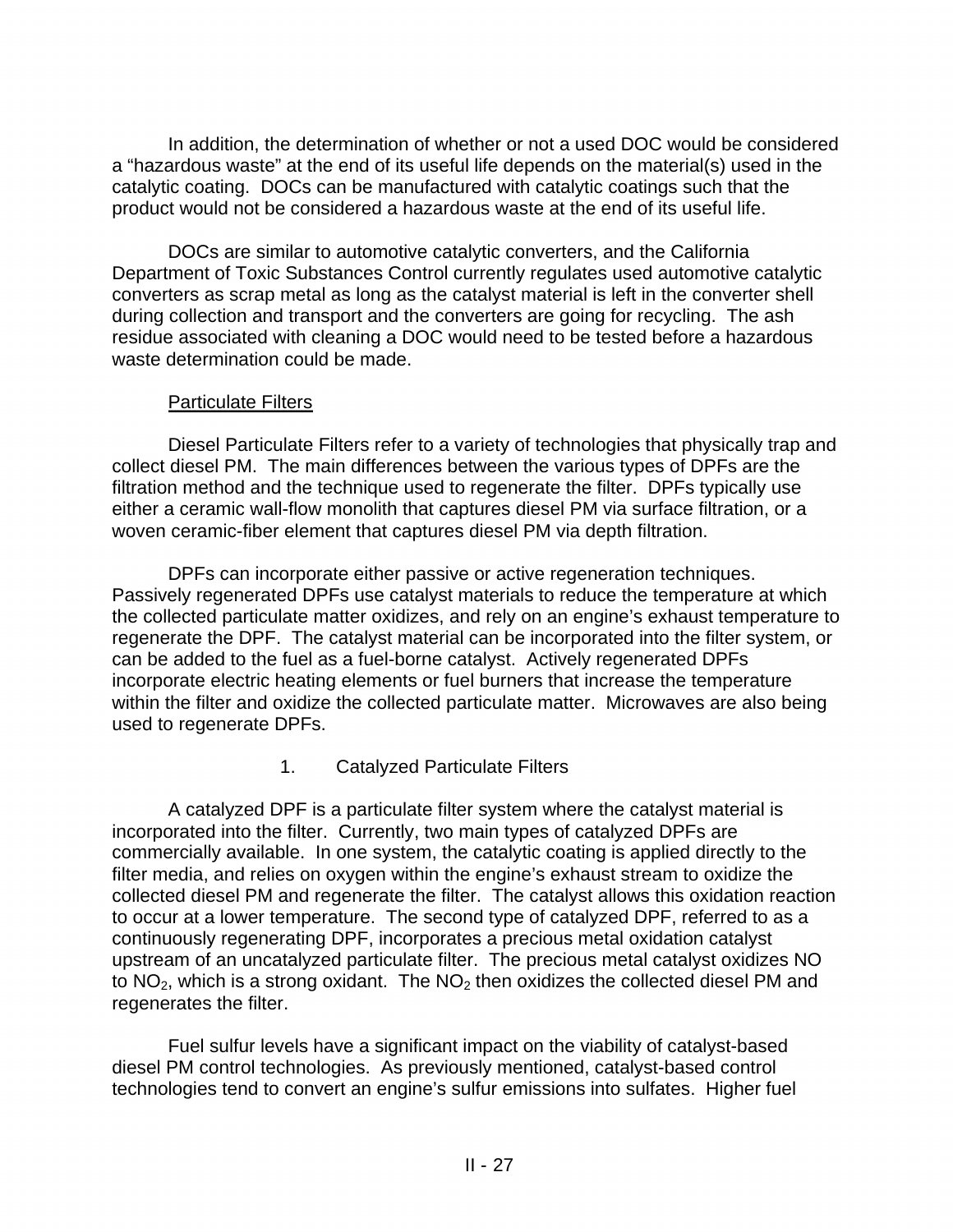sulfur levels result in higher sulfate formation and increased overall diesel PM emission rates. Recent studies by the Department of Energy suggest that both catalyzed and continuously regenerating DPFs significantly reduce the ECF and the SOF of diesel PM. However, at 150 ppm sulfur concentration in the fuel, the ECF and SOF reductions may be offset by increases in sulfate particle emissions. At higher fuel sulfur concentrations, this study suggests that catalyzed DPFs may actually increase diesel PM emission rates. As such, the use of very low-sulfur fuel, which is discussed in Appendix IV, increases the emission reduction efficiency of DPFs.

#### i. Applicability

Catalyzed DPFs are commercially available for stationary, portable, and mobile diesel-fueled engines. The technology can be retrofitted to many existing diesel-fueled engines, depending on the respective engine's emission levels, exhaust temperature profile, and duty cycle. Catalyzed DPFs have been installed on several thousand mobile diesel-fueled engines<sup>6</sup> and on a few stationary diesel-fueled engines, including two standby generators in Chico, California.

ii. Particulate Emission Reduction Efficiency

Based on the available emission test information, catalyzed DPF control efficiencies can be as high as 85 percent to 97 percent when combined with very low-sulfur diesel fuel. This qualifies the technology as a high efficiency diesel PM control technology.

iii. Environmental Impacts

In addition to high diesel PM reduction efficiencies, catalyzed DPFs also reduce CO and HC emissions. However, the same issues identified for DOCs (i.e., conversion of fuel sulfur to sulfates and disposal of the spent catalyst) are applicable to catalyzed DPFs.

2. Fuel Borne Catalyst-Based Particulate Filters

Some DPF systems rely on FBCs for regeneration. This technology involves combining the use of an uncatalyzed or lightly catalyzed DPF with an FBC, and reduces diesel PM, CO, and HC emissions through catalytic oxidation and filtration. The FBC typically contains fuel-soluble metal that acts as a catalyst, which lowers the temperature at which regeneration occurs within a DPF, similar to a catalyzed particulate filter. However, an FBC enhances regeneration by encouraging better contact between the diesel PM and the catalyst material. An FBC is also reported to reduce engine-out particulate emissions, including both the carbonaceous fraction and the soluble organic fraction.

 6 "Available particulate trap systems for diesel-fueled engines" VERT: Suva, AUVA, TBG, BUWAL, 1998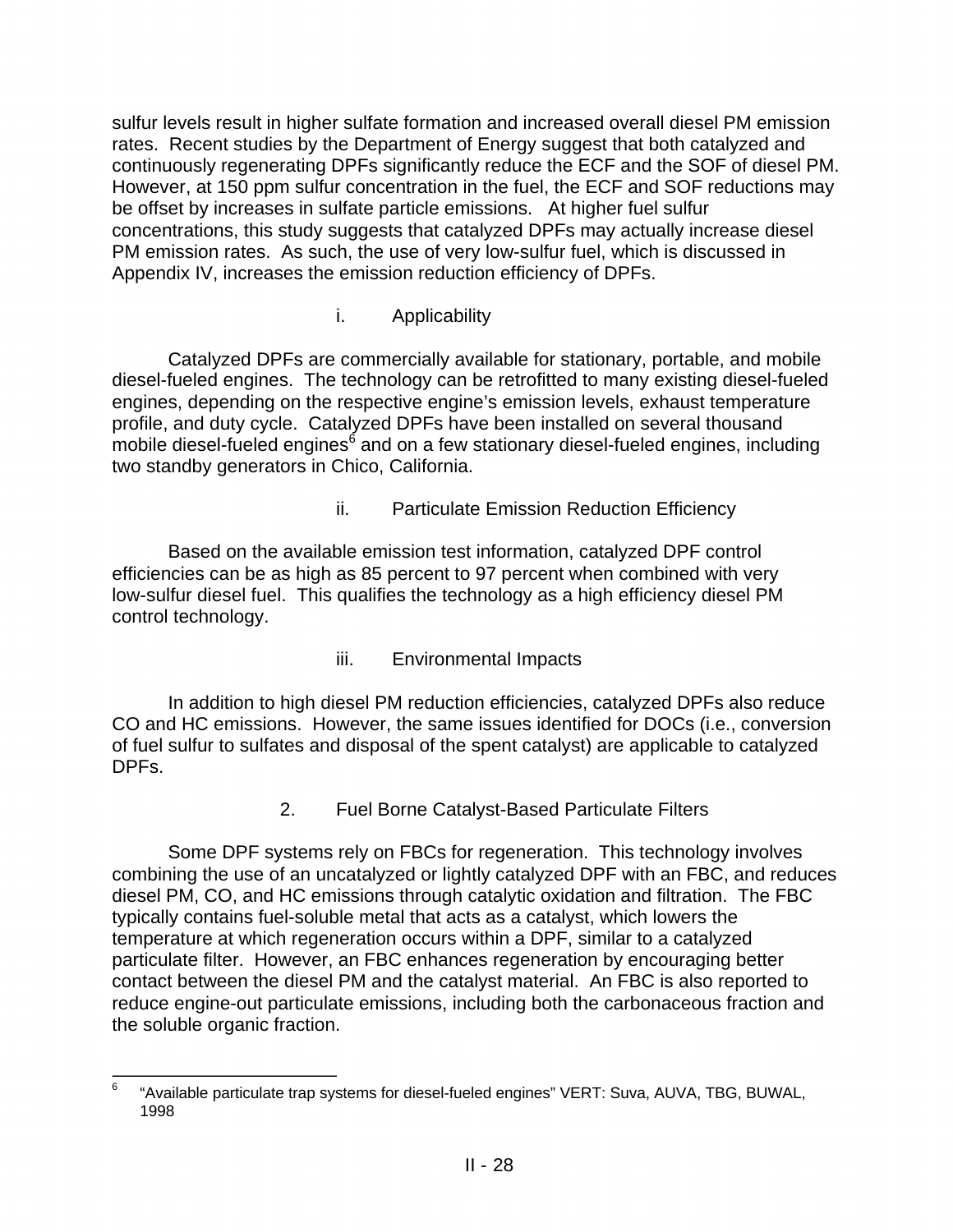i. Applicability

The technology can be applied to stationary, portable, and mobile diesel-fueled engines, and can be retrofitted to many existing engines depending on the respective engine's emission levels, exhaust temperature profile, and duty cycle. The technology has been applied to several thousand mobile diesel-fueled engines<sup>7</sup>. In addition, PSA Peugeot Citroën is introducing an integrated particulate filter system on one of its 2000 model year luxury vehicles.

ii. Particulate Emission Reduction Efficiency

Based on the available emission test information, the FBC+DPF combination reduces diesel PM by 78 percent when used with very low sulfur diesel fuel. This qualifies the technology as a high efficiency diesel PM control technology.

iii. Environmental Impacts

In addition to reducing the particulate oxidation temperature within a DPF, FBCs may alter the composition of diesel engine exhaust either by reducing or by increasing the emission rate of specific compounds. Some of the emission changes may be undesirable. For example, the use of copper as an FBC has been linked to increased dioxin formation<sup>7</sup>. As such, for any future regulatory action, the potential impacts from the use of fuel borne catalysts in conjunction with particulate filters should be fully investigated, and the potential impacts considered in the rulemaking process.

3. Actively Regenerated Particulate Filters

Actively regenerated particulate filters incorporate active regeneration techniques to clean the filter, prevent clogging of the filter media, and minimize backpressure. Where catalyzed particulate filter systems incorporate catalyst material to lower the temperature at which the collected particulate matter oxidizes, actively regenerated particulate filter systems employ various techniques to raise the temperature of the collected particulate matter to the point of oxidation. These techniques include electrical regeneration, fuel-based regeneration and microwave regeneration. Due to the limited availability of information on fuel-based and microwave regeneration, the evaluation of this technology focuses on electrically regenerated DPFs.

i. Applicability

Individual electrically regenerated particulate filter systems are available for diesel-fueled engines rated at between 25 and 200 horsepower. Multiple filter elements can be used together for larger engine applications.

 $\overline{a}$ "Available particulate trap systems for diesel-fueled engines" VERT: Suva, AUVA, TBG, BUWAL, 1998 7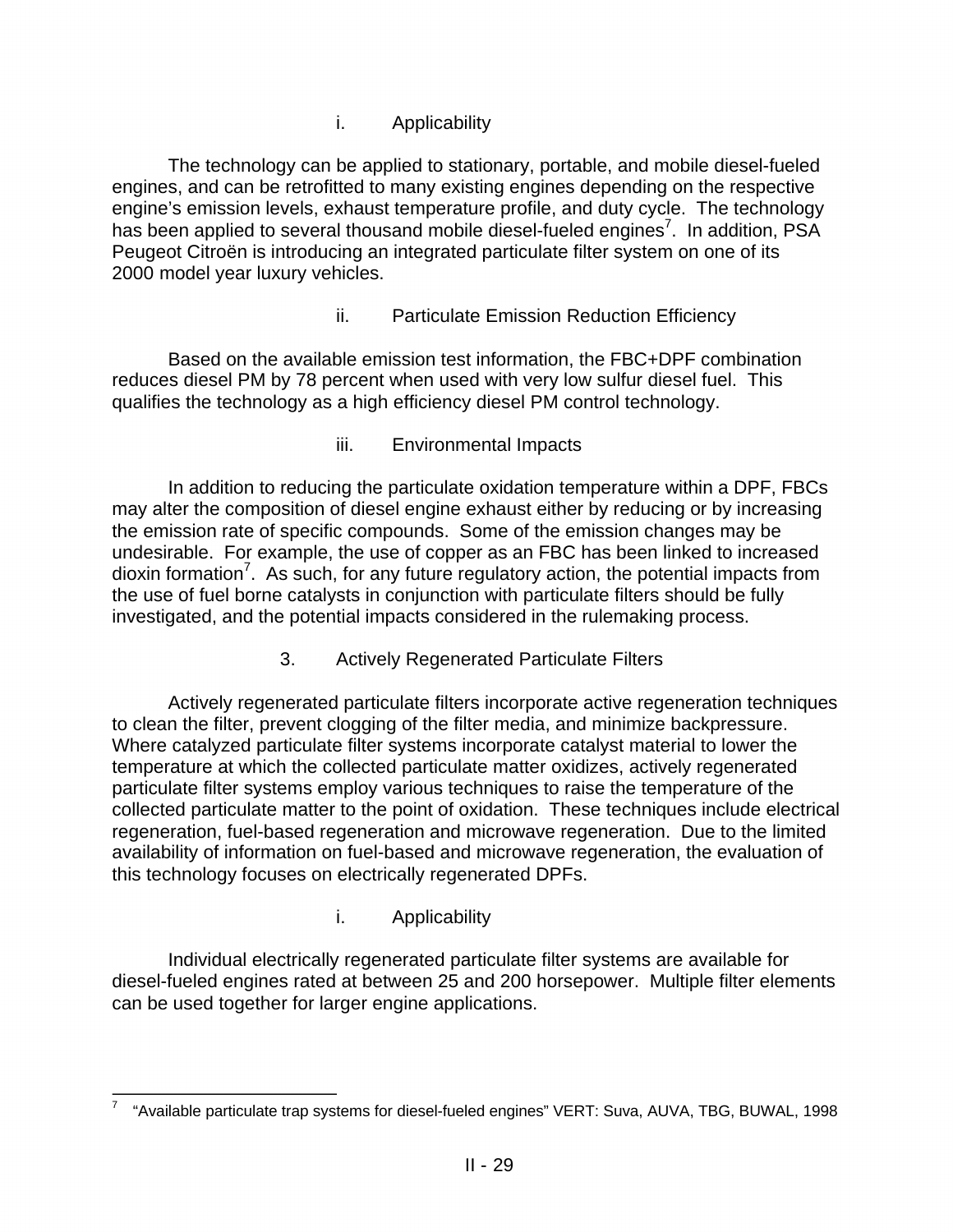ii. Particulate Emission Reduction

Based on available emission test information, the diesel PM reduction efficiency of electrically regenerated DPFs is approximately 80 percent. This qualifies the technology as a high efficiency diesel PM control technology.

iii. Environmental Impacts

There are no known adverse environmental impacts.

#### NOxTECH Emission Control System

The technology consists of a muffler-sized reactor that reduces carbon monoxide, hydrocarbons, and particulate matter through non-catalytic oxidation, similar to an afterburner. The engine exhaust is heated to between 1,400 to 1,550°F in the reactor by introducing fuel to the exhaust stream. The high temperature environment oxidizes the PM, CO, and HC emissions. A urea injection system can be added to reduce NOx emissions. Systems for engines operating over 2,000 hours per year include a heat exchanger that uses the reactor effluent to preheat the engine exhaust to enhance fuel auto-ignition.

1. Applicability

The technology is commercially available for stationary and portable diesel-fueled engines, and can be retrofitted to existing diesel-fueled engines, although it must be designed for each specific application. The technology has been installed and operated on two stationary diesel generator sets, and one of the units has been in operation for more than three years.

2. Particulate Emission Reduction Efficiency

Based on the available emission test information, this technology can reduce diesel PM by 50-60 percent. This qualifies the technology as a moderate efficiency diesel PM control technology.

3. Environmental Impacts

Where a urea injection system is used to reduce NOx, any unreacted urea will be emitted as ammonia. While ammonia is not a federal hazardous air pollutant or a State identified toxic air contaminant, it does have acute and chronic non-cancer health effects. Source tests have shown ammonia slip levels controlled to below 2 ppm. The federal Occupational Safety and Health Administration (OSHA) 15-minute short-term exposure limit for ammonia is 35 ppm.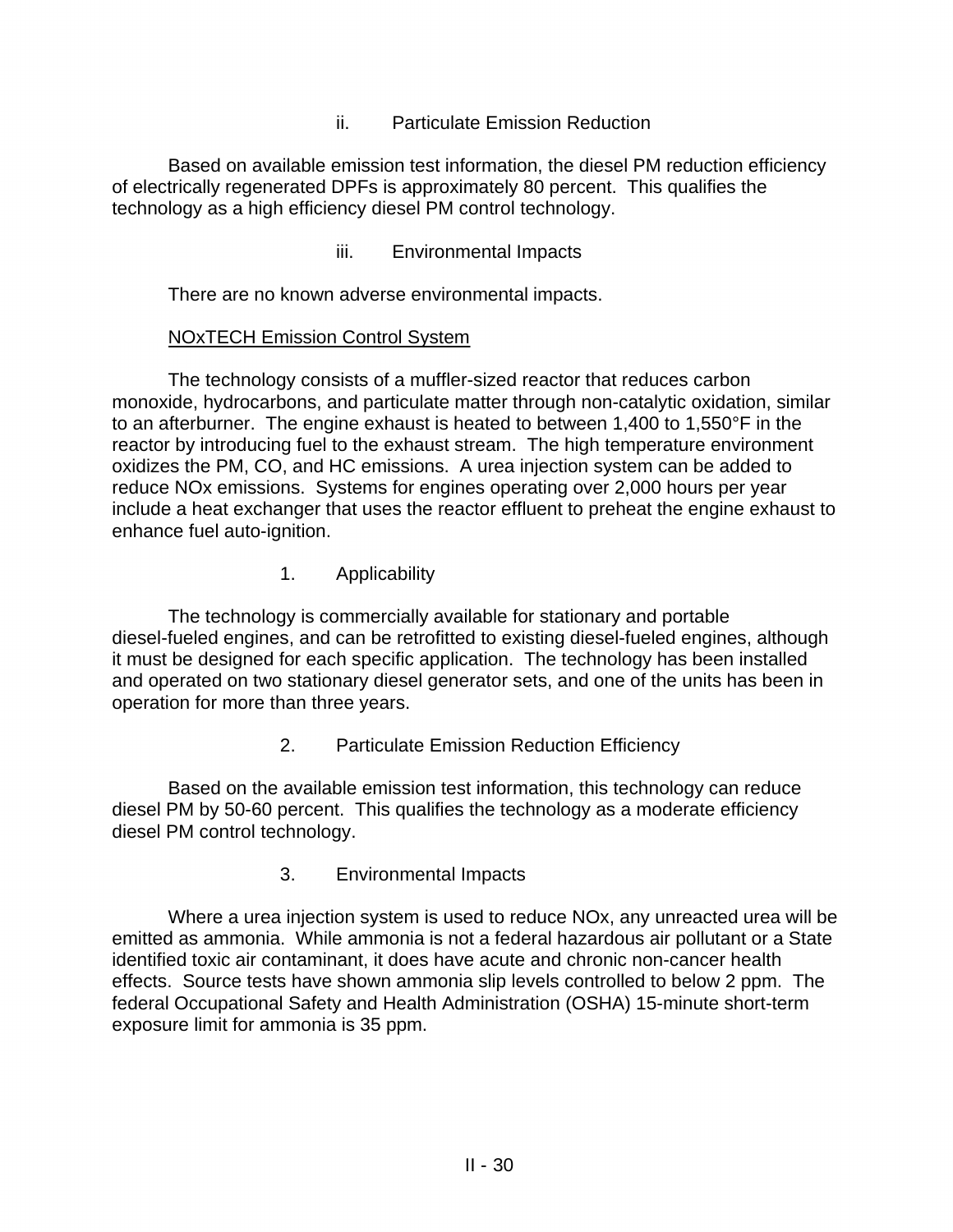#### SINOx System

The technology is an SCR system consisting of a proprietary base metal catalyst designed specifically for diesel-fueled engines, and an integrated predictive emissions monitoring system. According to the manufacturer, the product reduces the volatile organic fraction (VOF) of diesel particulate matter and hydrocarbon/air toxics emissions through catalytic oxidation, and concurrently reduces NOx emissions using a reducing agent, such as a 32 percent aqueous urea solution. The product also allows the injection timing of some engines to be adjusted for maximum fuel efficiency, which may result in further reductions of particulate matter and hydrocarbon/air toxic emissions.

1. Applicability

The technology can be applied to stationary, portable, and mobile diesel-fueled engines rated from 200 horsepower to more than 10,000 horsepower, and has been installed on 125 diesel-fueled engines worldwide.

2. Particulate Emission Reduction Efficiency

Based on the available emission test information, the technology has reduced diesel PM by 28 percent. This qualifies the technology as a low efficiency diesel PM control technology.

3. Environmental Impacts

The technology reduces NOx emission by as much as 90 percent. However, aqueous urea is used to reduce NOx emissions, and any unreacted urea will be emitted as ammonia (a.k.a., ammonia slip). Source tests have shown ammonia slip levels controlled to 4.4 ppm, with spikes reaching 30 ppm, based on the federal test procedure (FTP) for heavy-duty vehicle engines. As discussed above, there are acute and chronic non-cancer health effects for ammonia as well as a federal OSHA 15-minute short-term exposure limit.

c. Alternative Strategies

### Repower with Tier 2 or Tier 3 Certified Non-road Engines

The strategy involves replacing existing older diesel-fueled engines with engines certified to meet ARB/U.S. EPA off-road engine emission standards. Tier 2 standards have already been promulgated by both the ARB and the U.S. EPA. The Tier 3 diesel PM standards will be established upon completion of a technical feasibility review, which is scheduled for 2001.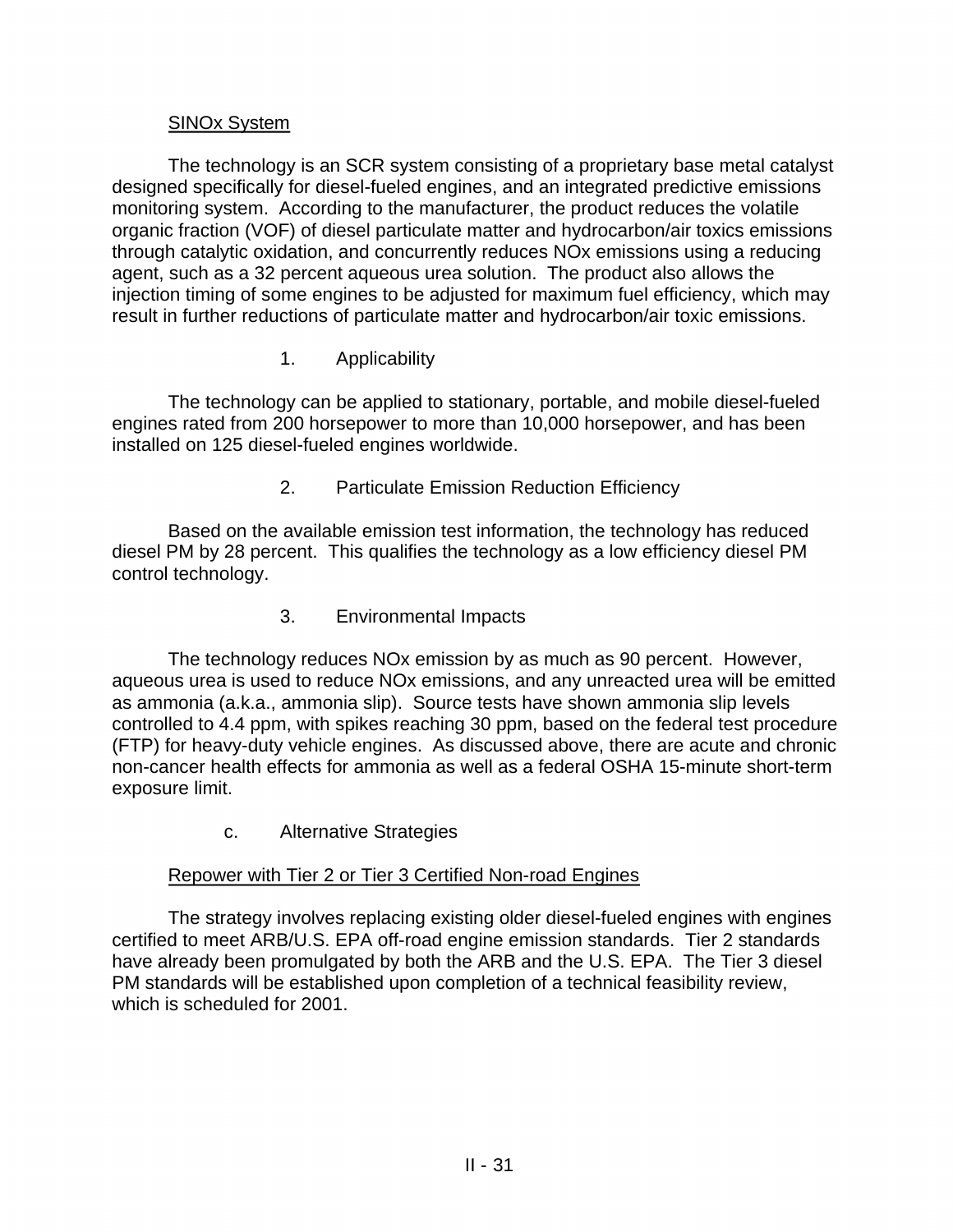1. Applicability

This strategy can be implemented immediately. Cleaner engines are readily available, although the lowest emitting engines will not be available for all horsepower sizes until the end of this decade or early 2010's.

2. Particulate Emission Reduction Efficiency

Replacing an existing engine with a new engine meeting ARB/U.S. EPA off-road engine Tier 3 standards may result in an emission reduction of up to 85 percent, depending upon the emission rate of the engine being replaced.

3. Environmental Impacts

In addition to reductions in diesel PM, there may be significant reductions in NOx emissions when an older engine is replaced with a Tier 2/Tier 3 certified engine.

#### Repower with an Alternative Fuel Engine

This strategy involves replacing an existing older diesel engine with an engine that operates on an alternative fuel, such as natural gas or propane. This strategy can be differentiated from dual fuel or bi-fuel engines in that the latter uses a mixture of both diesel fuel and a gaseous fuel. An alternative fuel engine operates completely on the alternative fuel.

1. Applicability

Engines using alternative fuels are available for stationary, portable and mobile applications. However, alternative fuel engines have not made a significant impact on the diesel engine market because these engines are typically more expensive than a similarly rated diesel engine. Beyond economic factors, other limiting factors include the availability of the alternative fuels at a particular location and the re-fueling of mobile applications. The ARB has developed NOx, CO, and HC emission standards and test procedures for new 2001 and later model year off-road large spark-ignited engines. However, due to the future effective date, alternative-fueled engines certified to meet the ARB standards are not widely available at this time.

2. Particulate Emission Reduction Efficiency

Because diesel fuel would not be used in the alternative fuel engine, the reduction in diesel PM would be 100 percent. This qualifies the strategy as a high efficiency diesel PM control measure.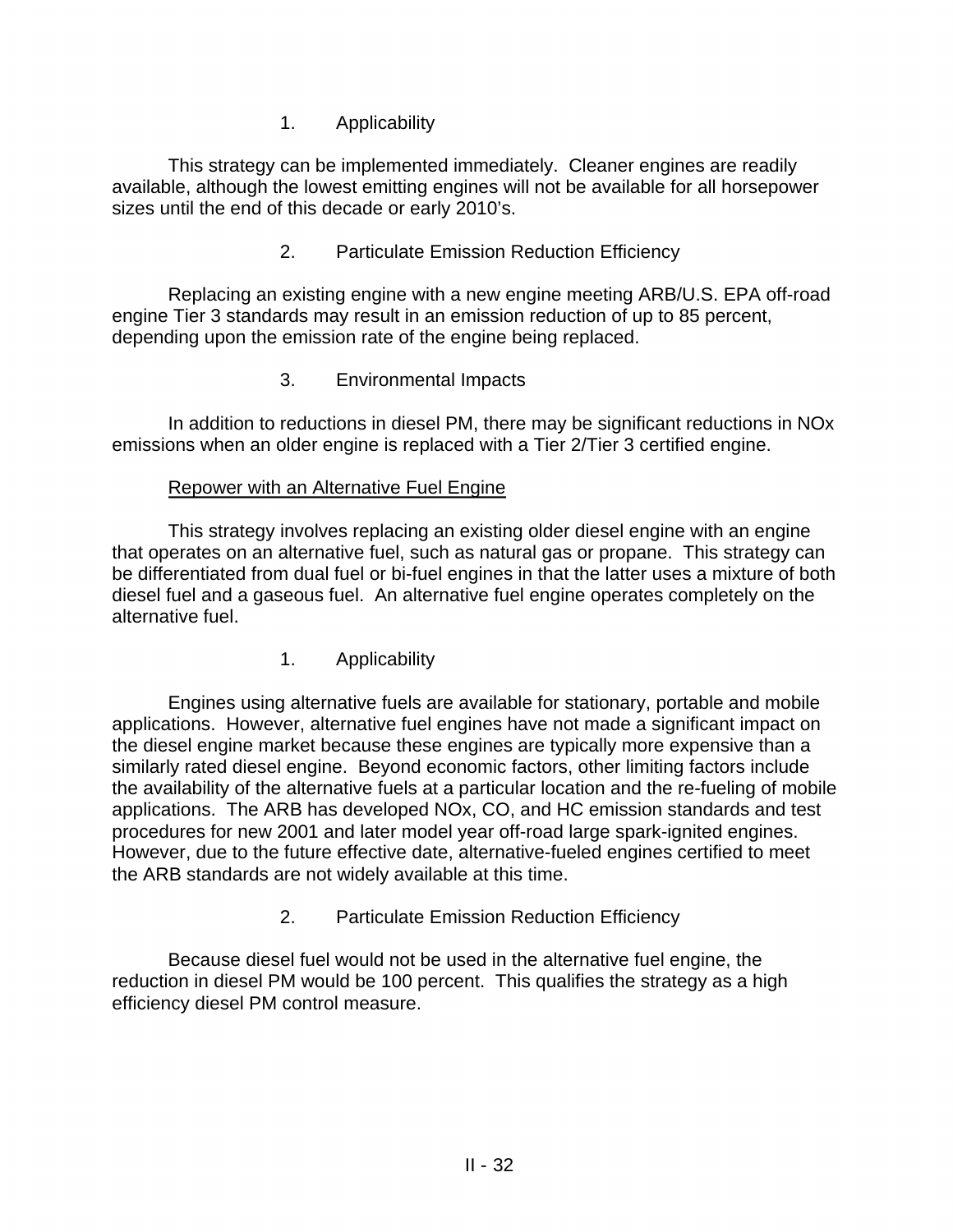#### 3. Environmental Impacts

Depending upon the engine being replaced and the replacement engine, there may be minor increases in emissions of NOx, CO, or HC.

#### **Electrification**

This strategy involves replacing an existing diesel engine with an electric motor.

1. Applicability

This strategy can be applied to most prime stationary engines and some portable engines that are near an electric power grid.

2. Particulate Emission Reduction Efficiency

Staff expects that the reduction in diesel PM would be nearly 100 percent as most of California's electrical power is generated by hydroelectric plants or via natural gas-fueled boilers or turbines. Diesel fuel is not typically used to generate power in California. As such, this strategy qualifies as a high efficiency diesel PM control measure.

3. Environmental Impacts

Implementing this option would result in additional reductions of NOx, CO, and HC for all engines replaced with electric motors.

## **VI. RECOMMENDED MEASURES FOR REGULATORY ACTION**

### **A. Stationary and Portable Engines**

ARB staff recommends that the Board direct staff to develop regulations to reduce diesel PM emissions from new and existing stationary diesel-fueled engines and portable diesel-fueled engines. The current and anticipated future inventories of diesel PM emissions, as presented in section IV of this appendix, demonstrate that existing stationary and portable diesel-fueled engines contribute diesel PM in California. The evaluation of available diesel PM control technologies and strategies, as presented in section V of this appendix, demonstrates that feasible diesel PM control measures are available for both stationary and portable diesel-fueled engines. The specific details of staff's recommendations and suggested measures to control diesel PM emissions are presented in the following sections. Table 8 summarizes, for each proposed measure, the proposed implementation date, estimated PM reductions, and cost.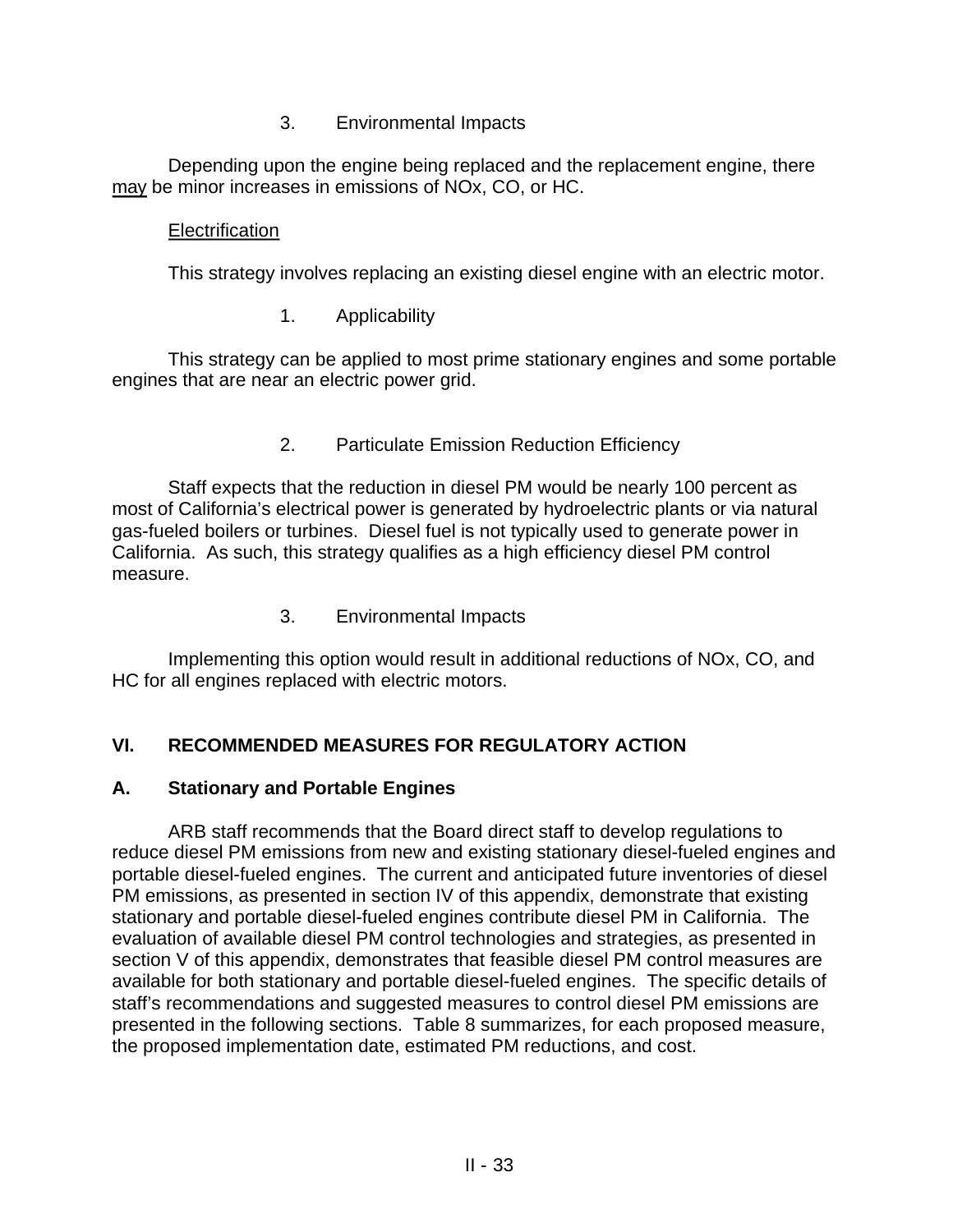| Table 8:                                        |  |
|-------------------------------------------------|--|
| <b>Recommended Measures to Reduce Diesel PM</b> |  |
| <b>From Stationary and Portable Engines</b>     |  |

| <b>Control Measure</b>                 | <b>Proposed</b><br><b>Board</b><br><b>Adoption Date</b> | <b>Proposed</b><br>Implementation<br>Date | <b>Estimated PM</b><br><b>Reduction by</b><br>2010 (TPY) | <b>Estimated PM</b><br><b>Reduction by</b><br>2020 (TPY) | <b>Estimated</b><br>Cost <sup>8</sup><br>(Millions/yr) |  |  |
|----------------------------------------|---------------------------------------------------------|-------------------------------------------|----------------------------------------------------------|----------------------------------------------------------|--------------------------------------------------------|--|--|
| <b>Stationary Engine</b>               |                                                         |                                           |                                                          |                                                          |                                                        |  |  |
| New Engine                             | 2002                                                    | 2002                                      | 33                                                       | 21                                                       | $$2.4 - $4.7$                                          |  |  |
| Prime Engine<br>Retrofit               | 2002                                                    | 2003                                      | 70                                                       | 66                                                       | $$2.0 - $3.8$                                          |  |  |
| Emergency<br>Standby<br>Retrofit       | 2002                                                    | 2003                                      | 105                                                      | 105                                                      | $$24.8 - $47.2$                                        |  |  |
| Portable Engine<br>Retrofit            | 2002                                                    | $2003 - 2005$                             | 712                                                      | 252                                                      | $$29.2 - $75.1$                                        |  |  |
| Agricultural<br><b>Engine Retrofit</b> | 2002                                                    | $2003 - 2005$                             | 297                                                      | 197                                                      | $$3.9 - $9.9$                                          |  |  |

#### 1. Stationary Engines

 $\overline{a}$ 

Staff recommends that ATCMs be developed to reduce diesel PM emissions from existing stationary diesel-fueled engines designated for prime-use and emergency standby operations. The ATCMs should reduce diesel PM emissions to the lowest level achievable through the application of the best available control technology or a more effective control method, consistent with section 39666(c) of the California Health and Safety Code.

Stationary diesel-fueled engines are used in a variety of applications, and there are situations where multiple diesel-fueled engines are operated at one location. In addition, some sectors of the population may be more sensitive to diesel PM than others (e.g., schools and hospitals). As such, the ATCMs should incorporate flexibility to allow districts to consider more stringent control strategies or other mitigation measures where site-specific issues warrant such an approach.

Because district new source review regulations vary widely throughout the State, many districts may need to modify existing new source review rules to ensure consistency with the ATCMs.

The estimated cost is calculated based on the application of catalyst-based DPFs and represents the maximum expected cost associated with retrofitting existing engines with diesel PM control technologies. (Catalyst-based DPFs include both catalyzed diesel particulate filters and fuel borne catalyst regenerated particulate filters.) However, ARB staff recognize that one or more of the available diesel PM control technologies can be combined to achieve similar emission reductions. For example, an electrically regenerated DPF combined with a downstream DOC can achieve a 95 percent reduction in diesel PM over the ISO 8-mode test cycle. 8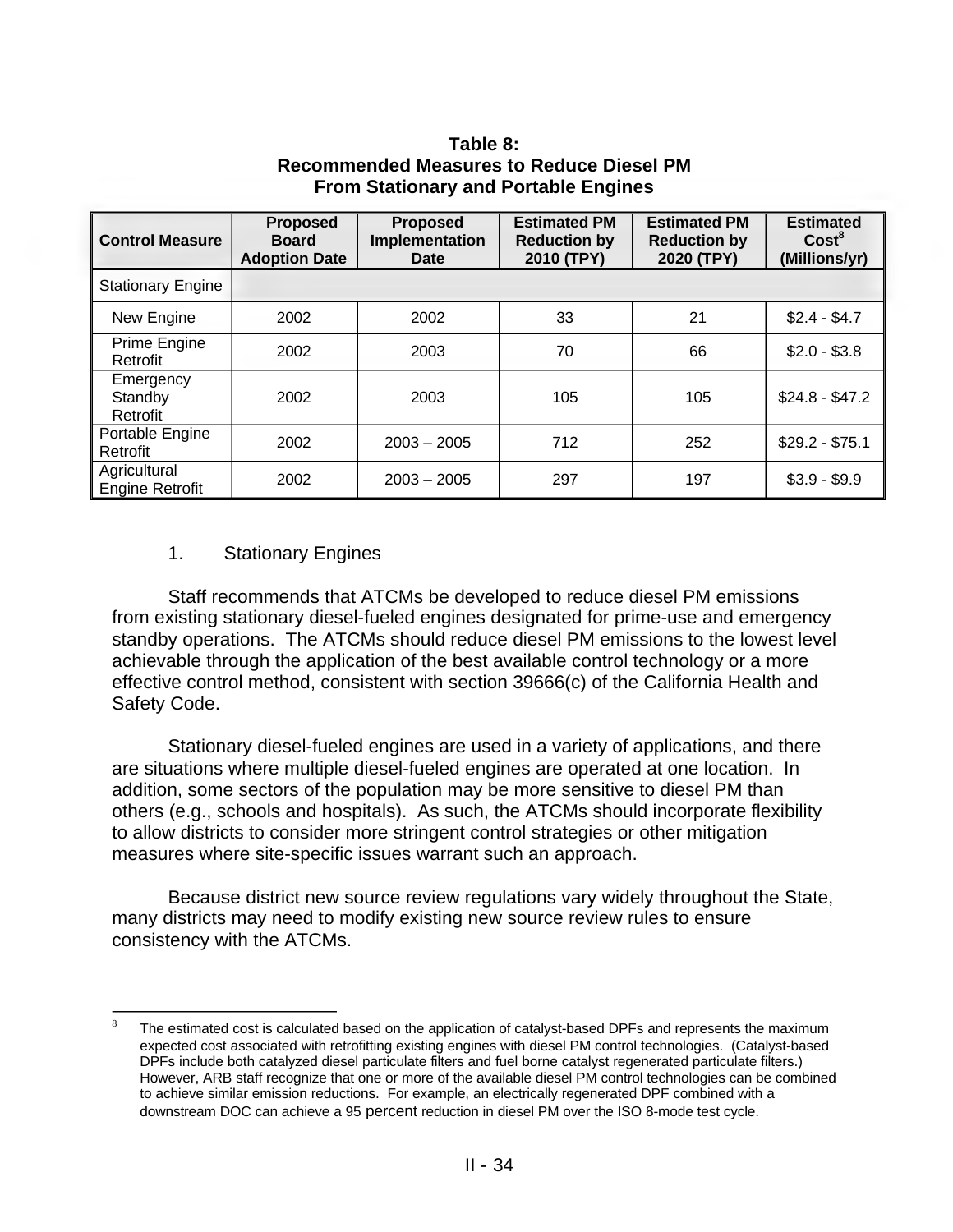a. New Stationary Diesel-Fueled Engine Rule

#### Description of the Proposed Measure

Staff recommends that an ATCM be developed that is similar to the ARB's permitting guidance document, *Risk Management Guidance for the Permitting of New Stationary Diesel-fueled Engines, September 2000,* (Guidance). The new engine ATCM will differ from the Guidance in that it will address all new engines, including those currently exempted from district permitting programs, e.g. agricultural engines. Diesel PM emission reductions from new stationary diesel-fueled engines will be accomplished by requiring these engines to meet either minimum technology requirements; engine certification, fuel, and add-on control requirements; or a performance standard which is based on the anticipated PM reductions associated with meeting the minimum technology requirements. See Chapter III for a more detailed description of the requirements of the Guidance. The ARB should begin the ATCM regulatory development as soon as possible with the goal of Board adoption in 2002.

#### Feasibility

The ATCM will be based on the Guidance, which recommends the use of very low-sulfur (<15 ppmw) fuel and the use of an exhaust treatment device, a catalyst-based DPF or equivalent.

There is some question as to whether very low-sulfur diesel fuel will be readily available by 2003. To be consistent with the U.S. EPA, the ARB is planning on adopting a regulation in 2001 that would require very low-sulfur diesel-fuel to be sold and supplied in California for on-road, off-road, and stationary engines, statewide, effective 2006. Currently, there is no existing regulation requiring very low-sulfur diesel fuel be sold in California. However, in-field compliance sampling and analysis indicates that CARB diesel fuel meeting the 15 ppmw sulfur content requirement has already been marketed in California. In addition, ARB has recently adopted a regulation requiring transit agencies to use very low-sulfur diesel fuel beginning July 1, 2002. As a result, ARB staff believes relatively small batches of very low-sulfur fuel will be available to owners/operators of stationary diesel fueled engines, however, there is uncertainty as to the cost and availability of this fuel prior to 2006. The ARB anticipates that the ATCM will address this issue by allowing districts to make case-by-case decisions regarding the required use of very low-sulfur diesel fuel prior to 2006.

Catalyst-based DPFs are commercially available and have been installed on several thousand mobile diesel-fueled engines<sup>9</sup>. In several European countries, catalyst-based DPFs have been installed on more than 6,500 buses, heavy-duty trucks, and municipal vehicles. In the United States, the application of catalyst-based DPF's is less prevalent, but several demonstration projects have been initiated. In California, diesel-fueled school buses and tanker trucks have been retrofitted with catalyzed DPFs

 $\frac{1}{9}$ "Available particulate trap systems for diesel-fueled engines" VERT: Suva, AUVA, TBG, BUWAL, 1998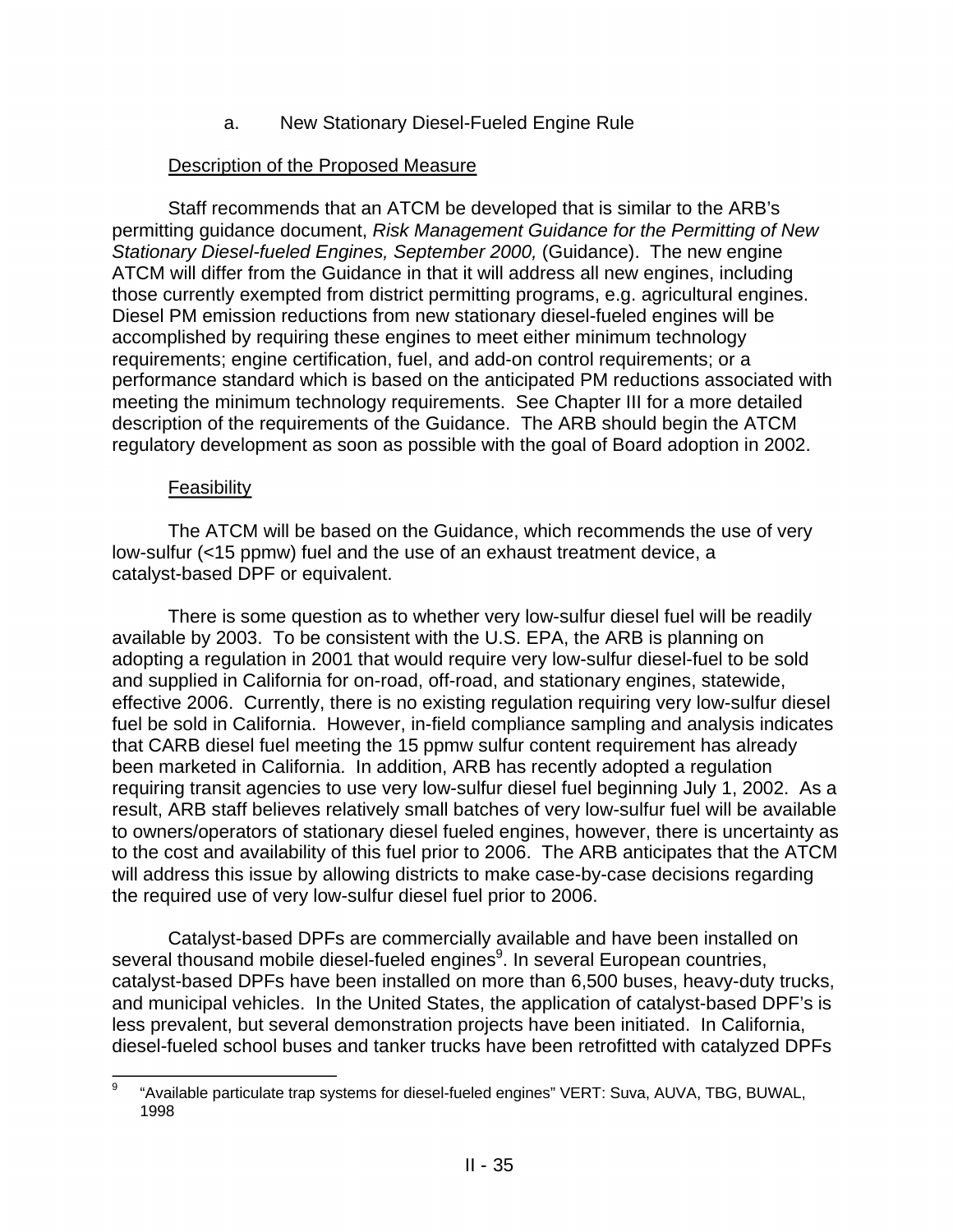as part of a program to evaluate the effectiveness of a refiner's low-sulfur diesel formulation. In New York, the New York City transit authority's fleet demonstration program will test the effectiveness of catalyzed DPF's on 50 diesel-fueled buses.

For new diesel-fueled engine applications, catalyst-based DPF technology is playing a key role in both establishing and complying with new more stringent diesel PM standards. The U.S. EPA recently announced its proposed regulation for heavy-duty engine and vehicle standards and highway diesel fuel sulfur control requirements. A diesel PM emission standard of 0.01 g/bhp/hr is proposed. This proposed standard is based on the anticipated emission reductions from low-sulfur diesel fuel and the use of a catalyst-based diesel particulate filter. To comply with a 2005 European Union (EU) emission standard for diesel fueled vehicles, the French automaker, Peugeot Citroen, recently unveiled a diesel PM catalyst-based DPF system which is expected to go into production in the year 2000.

Experience with DPFs on stationary sources is limited. However, DPFs have recently been installed on two emergency standby engines in Chico, California. ARB staff has source tested these engines and is currently analyzing the results to determine the effectiveness of the DPFs in reducing diesel PM emissions. ARB staff believes that, when coupled with very low-sulfur diesel fuel, DPFs will result in reduced emissions of diesel PM.

#### Estimated Emission Reduction

Assuming implementation by 2002, this control measure will result in diesel PM reductions of 33 tons per year by calendar year 2010. This represents a 90 percent reduction in diesel PM emissions this category.

#### Reduction in Exposure /Risk

The reduction in exposure and risk will be consistent with the efficiency of the control technology. For example, if a particulate filter reduces diesel PM by 90 percent over an uncontrolled engine in a specific application, the reduction in exposure and risk will also be 90 percent.

#### Approximate Cost to Businesses, State and Local Agencies

*Fuel Technology Requirements*: The incremental cost of producing very low-sulfur diesel fuel is estimated at less than \$0.05 per gallon. However, additional costs are associated with producing relatively small batches (before the anticipated 2006 Statewide very low-sulfur requirement goes into effect) and transporting the fuel to the stationary engine's fuel storage tanks.

*Add-on Control Requirements*: The costs associated with purchasing, installing, and maintaining a DPF varies with the size of the engine. For example, the current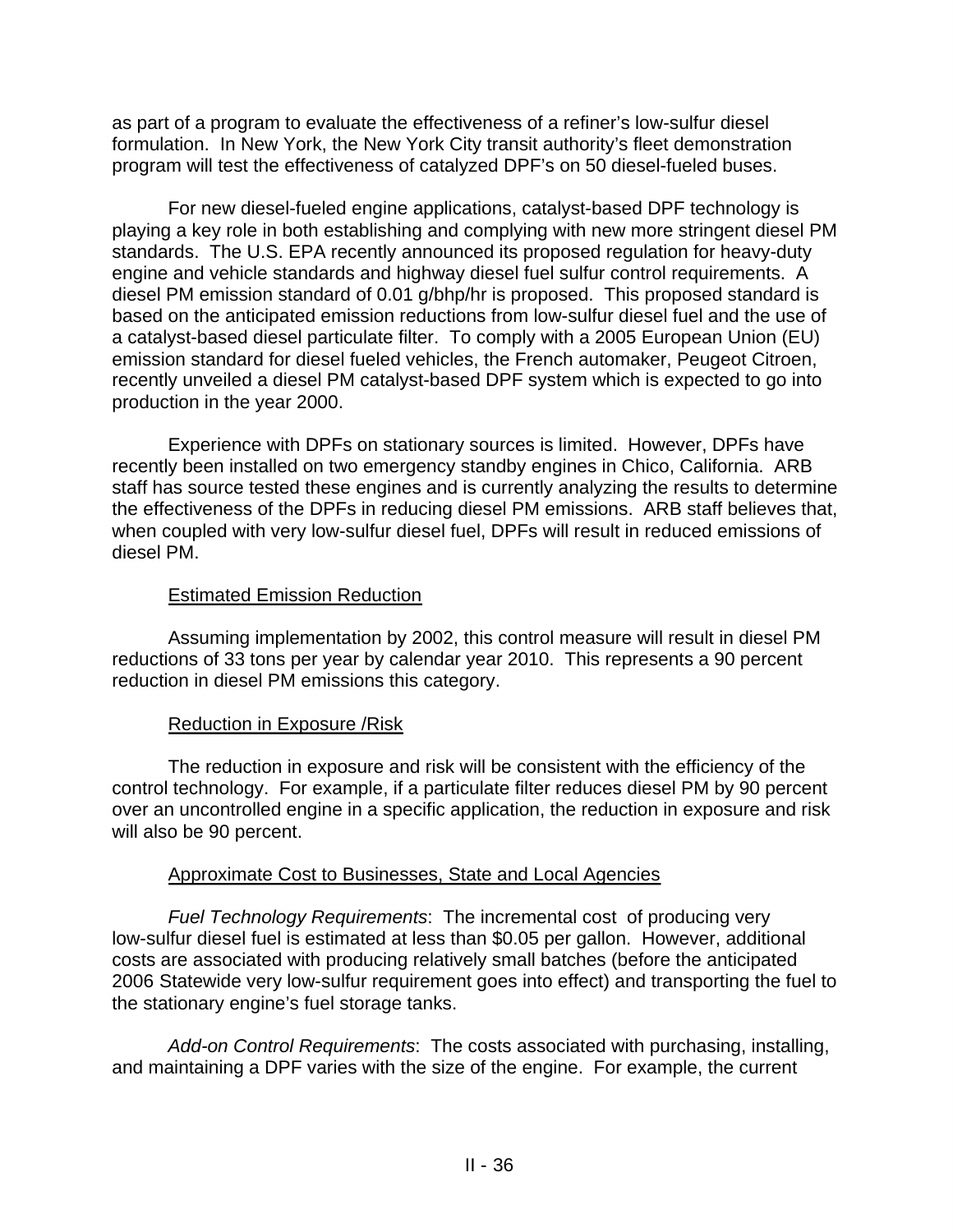capital cost of a catalyst-based DPF ranges from \$1,300 - \$5,000 for a 40 horsepower engine to \$32,000 - \$44,000 for a 1,400 horsepower engine.

### Potential Adverse Environmental and Safety Impacts

The potential adverse environmental and safety impacts associated with the available control technologies are discussed in Section V. Depending on the control technology applied, these impacts may include: 1) the formation of sulfates; 2) increases in emissions of other pollutants; and 3) problems associated with waste disposal.

b. Prime-Use Engine Retrofit Requirement

### Description of the Proposed Measure

Diesel-fueled engines are rugged, reliable and fuel efficient, and are the power source of choice for many stationary source applications. Because of this durability, the retirement of older engines coupled with the integration of newer (i.e., lower emitting) engines cannot be relied upon as an effective measure to achieve near-term diesel PM reductions. However, many diesel PM control technologies can be retrofitted to existing diesel-fueled engines. Staff recommends the development of an ATCM that specifies retrofit control requirements for existing prime-use diesel-fueled engines. The ATCM should require the application of catalyst-based DPFs where feasible.

However, while catalyst-based DPFs represent the most effective control technology, because of the variety of existing engines and the multitude of applications, staff recognizes that this technology may not be universally applicable to all retrofit applications. Therefore, a variety of control technologies should be evaluated during the development of the ATCM. The ARB should begin the ATCM regulatory development as soon as possible with the goal of Board adoption in 2002 and implementation in 2003.

### Feasibility

As discussed previously in this report, there are a variety of technologies that are available to reduce diesel PM from diesel-fueled engines. Some of the technologies available include new fuel injectors, engine rebuild kits, and exhaust control technologies such as particulate filters. While much of the experience with these technologies has been obtained from application to mobile sources, some of the technologies have also been applied to, and demonstrated on, stationary engines. For example, particulate filters have been installed on several thousand mobile diesel-fueled engines<sup>10</sup>, primarily in Europe, and were recently applied to two emergency standby engines in Chico, California. Staff expects that many of the technologies demonstrated on mobile sources can be applied to stationary engines.

 $10\,$ "Available particulate trap systems for diesel-fueled engines" VERT: Suva, AUVA, TBG, BUWAL, 1998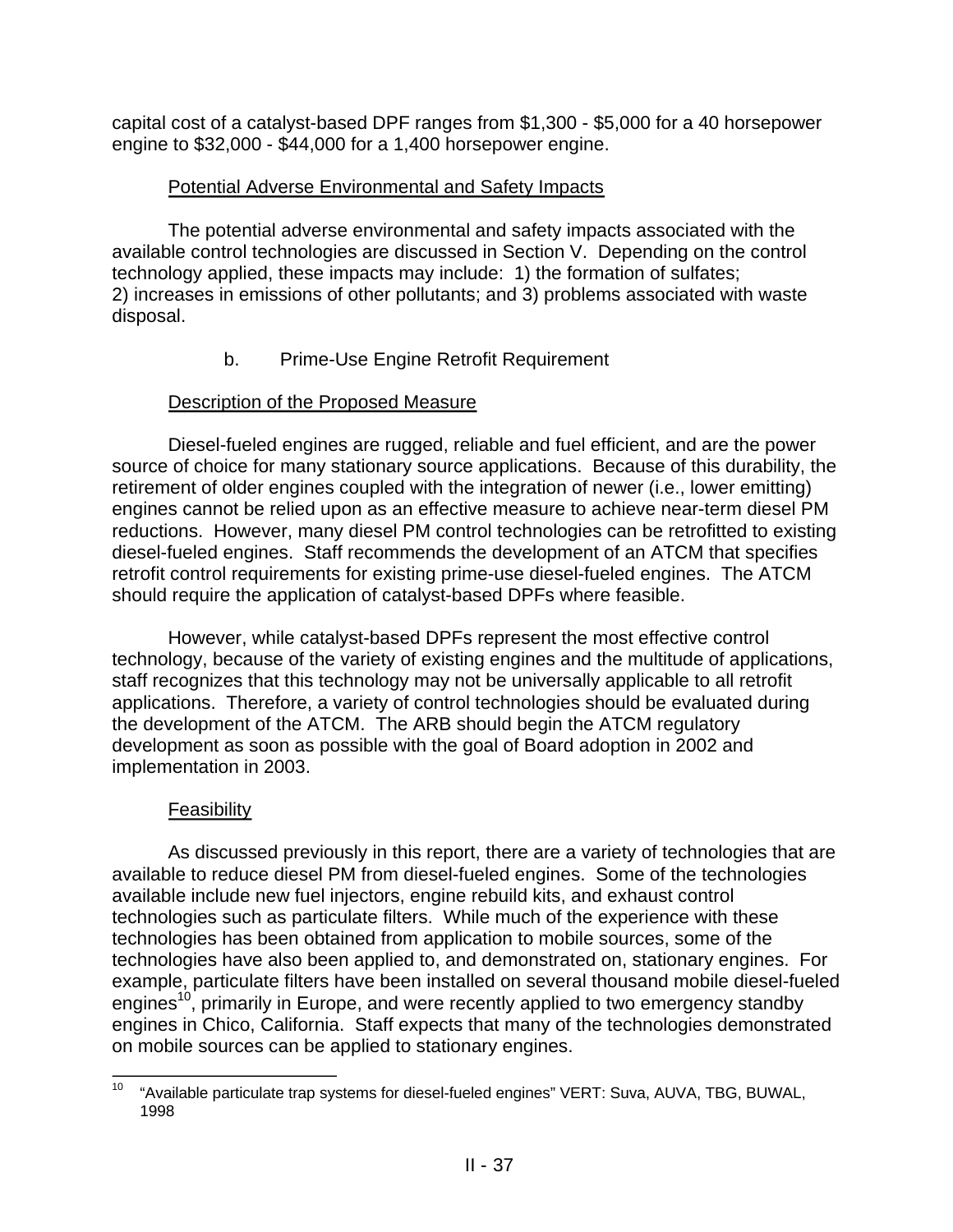#### Estimated Emission Reduction

Assuming full implementation by 2003, this control measure will result in diesel PM reductions of 70 tons per year by calendar year 2010. This represents an 85 percent reduction in diesel PM emissions from at least 90 percent of the engines in this category.

#### Reduction in Exposure/Risk

The reduction in exposure and risk will be consistent with the efficiency of the control technology. For example, if a particulate filter reduces diesel PM by 85 percent in a specific application, the reduction in exposure and risk will also be 85 percent.

#### Approximate Cost to Businesses, State and Local Agencies

The cost of applying a particular control technology to a prime-use engine typically varies based on the size of the engine. For example, the current capital cost of catalyst-based particulate filters ranges from \$1,300 - \$5,000 for a 40 horsepower engine to \$32,000 - \$44,000 for a 1,400 horsepower engine. The annualized cost of catalyst-based particulate filters is projected to vary between \$440 - \$1,240 per year for a 40 horsepower engine and \$6,060 - \$10,980 per year for a 1,400 horsepower engine. The capital and annualized costs of other diesel PM control technologies, such as oxidation catalysts and low emission retrofit kits, also vary by engine size.

The range in consumer costs associated with the control measure is not expected to exceed \$2.0 million to \$3.8 million per year. The cost estimates assume that 90 percent of the projected 2010 prime-use engine inventory will be equipped with catalyst-based DPFs. This represents the maximum anticipated cost of the control measure. State and local agencies can expect to incur similar costs. The detailed cost calculations are presented in Appendix II-B.

### Potential Adverse Environmental and Safety Impacts

The potential adverse environmental and safety impacts associated with the available control technologies are discussed in Section V. Depending on the control technology applied, these impacts may include: 1) the formation of sulfates; 2) increases in emissions of other pollutants; and 3) problems associated with waste disposal.

c. Emergency Standby Engine Retrofit Requirement

#### Description of the Proposed Measure

In addition to the development of an ATCM for prime-use engines, staff recommends that an ATCM be developed that specifies retrofit control requirements for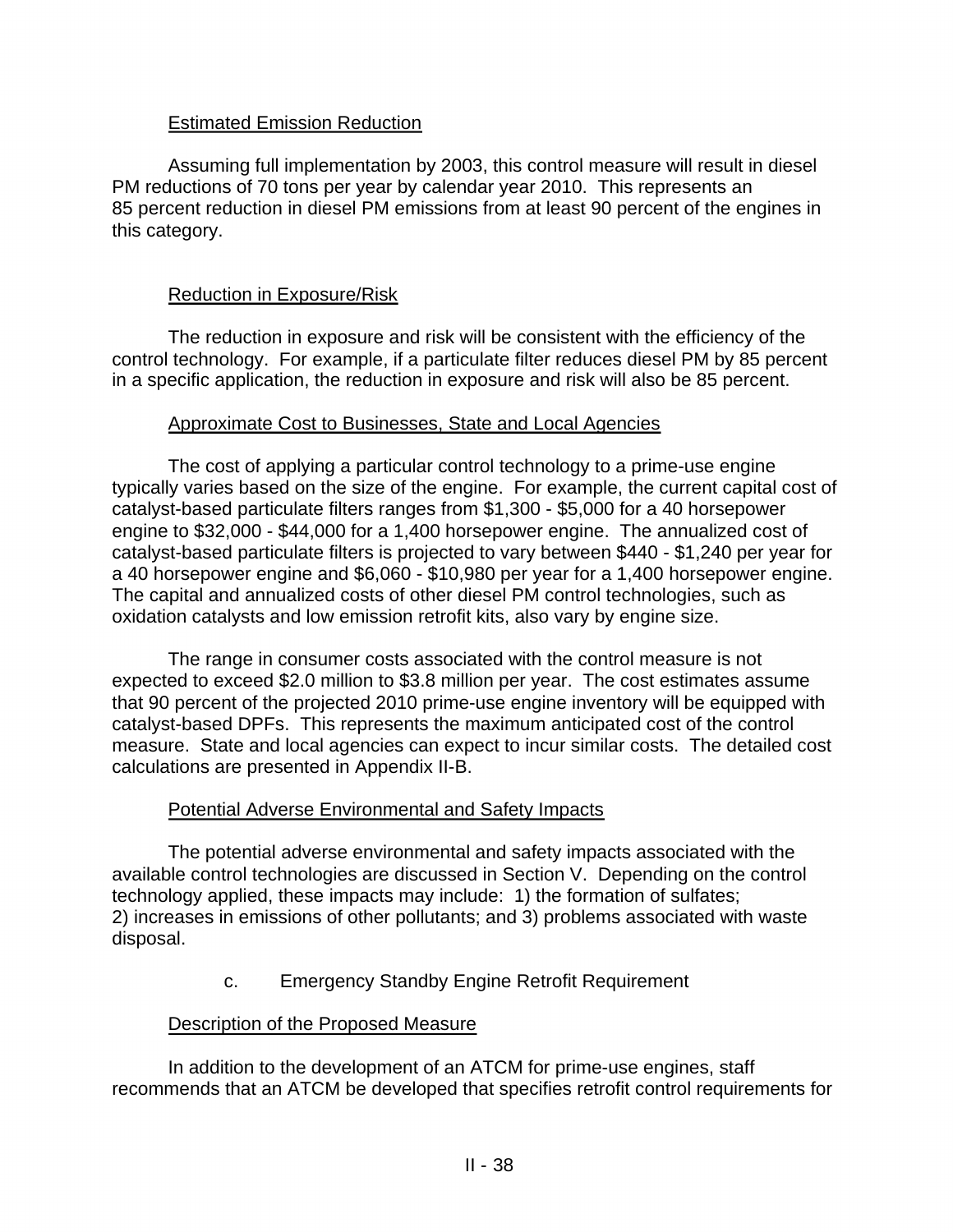existing emergency standby engines. The ATCM should require the application of catalyst-based DPFs where feasible. However, while catalyst based DPFs represent the most effective control technology, because of the variety of existing engines, staff recognizes that this technology may not be universally applicable to all retrofit applications. Therefore, a variety of control technologies should be evaluated during the development of the ATCM. The ARB should begin the ATCM regulatory development as soon as possible with the goal of Board adoption in 2002 and implementation in 2003. Additionally, this ATCM should be developed concurrently with the prime-use engine ATCM.

#### **Feasibility**

As discussed above, there are a variety of technologies that are available to reduce diesel PM from diesel-fueled engines. While many of these technologies have been applied primarily to mobile sources, some of the technologies have also been applied to stationary engines. For example, oxidation catalysts, which are in common use in urban transit buses, have also been applied to several stationary diesel-fueled engines. In addition, a diesel/natural gas bi-fuel retrofit kit has been installed on locomotive engines.

#### Estimated Emission Reduction

Assuming full implementation by 2003, this control measure will result in a diesel PM reduction of 105 tons per year by calendar year 2010. This represents an 85 percent reduction applied to 90 percent of the engines in this category.

### Reduction in Exposure/Risk

The reduction in exposure and risk will be consistent with the efficiency of the control technology.

### Approximate Cost to Businesses, State and Local Agencies

The cost of applying a particular control technology to an emergency standby engine typically varies based on the size of the engine. For example, the current capital cost of an oxidation catalyst ranges from \$400 for a 40 horsepower engine to \$20,000 for a 1,400 horsepower engine. The annualized cost for an oxidation catalyst is projected to vary between \$150 - \$850 per year for a 40 horsepower engine to \$1,650 - \$4,360 per year for a 1,400 horsepower engine. The capital and annualized costs of other diesel PM control technologies, such as particulate filters and bi-fuel retrofit kits, also vary by engine size. These costs will need to be evaluated further during the development of the ATCM.

The range in consumer costs associated with this control measure are not expected to exceed \$24.8 million to \$47.2 million per year. The cost estimates assume that 90 percent of the projected 2010 emergency standby engine inventory will be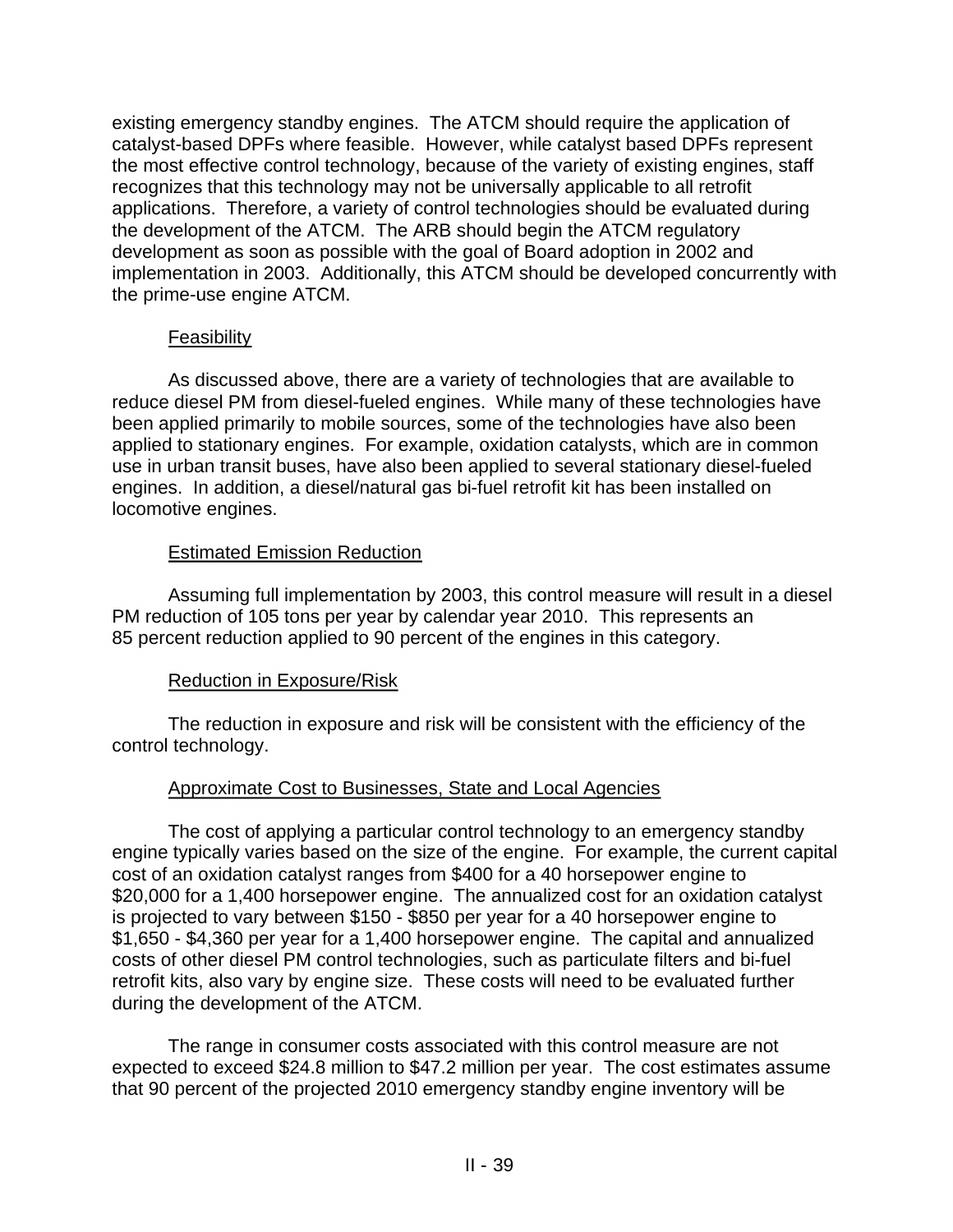equipped with catalyst-based DPFs. This represents the maximum anticipated cost of the control measure. State and local agencies can expect to incur similar costs. The detailed cost calculations are presented in Appendix II-B.

### Potential Adverse Environmental and Safety Impacts

The impacts associated with an ATCM for emergency standby engines will be similar to the impacts for the prime-use engine ATCM.

## 2. Retrofit of Existing Portable Engines

Staff recommends that regulations be developed to reduce diesel PM emissions from existing portable diesel-fueled engines. Specifically, the Statewide Portable Equipment Registration Program Regulation should be amended to include requirements for reducing diesel PM emissions from registered portable diesel-fueled engines. The new diesel PM control requirements should reduce diesel PM emissions to the lowest level achievable through the application of the best available control technology or a more effective control method, consistent with Section 39666(c) of the Health and Safety Code. In addition, an ATCM should be developed, for implementation by local districts, that is consistent with the amended Statewide Registration Program requirements.

Staff also recommends that ARB work with U.S. EPA on measures to reduce diesel PM emissions from non-road engines rated at less than 175 horsepower and used primarily in farm and construction operations. Specifically, the U.S. EPA should be encouraged to set standards that reduce diesel PM emissions from new non-road engines rated at less than 175 horsepower and used primarily in farm and construction operations to the lowest level achievable through the application of the best available control technology or a more effective control method. In addition, staff should work with U.S. EPA to clarify for preempted engine categories the time period after which a new off-road engine can be considered "non-new" and eligible for control by ARB.

### Description of the Proposed Measure

The Statewide Registration Program amendments and the portable engine ATCM should include requirements for reducing diesel PM emissions through the application of catalyst-based DPFs, electrification where feasible, and in consideration of alternate fuels. Staff anticipates that the revisions to the Statewide Registration Program could be adopted by the Board in 2002 with implementation beginning in 2003.

### Feasibility

Staff expects that operators of portable engines will meet the revised diesel PM emission standards by either: 1) replacing existing engines with electric motors; or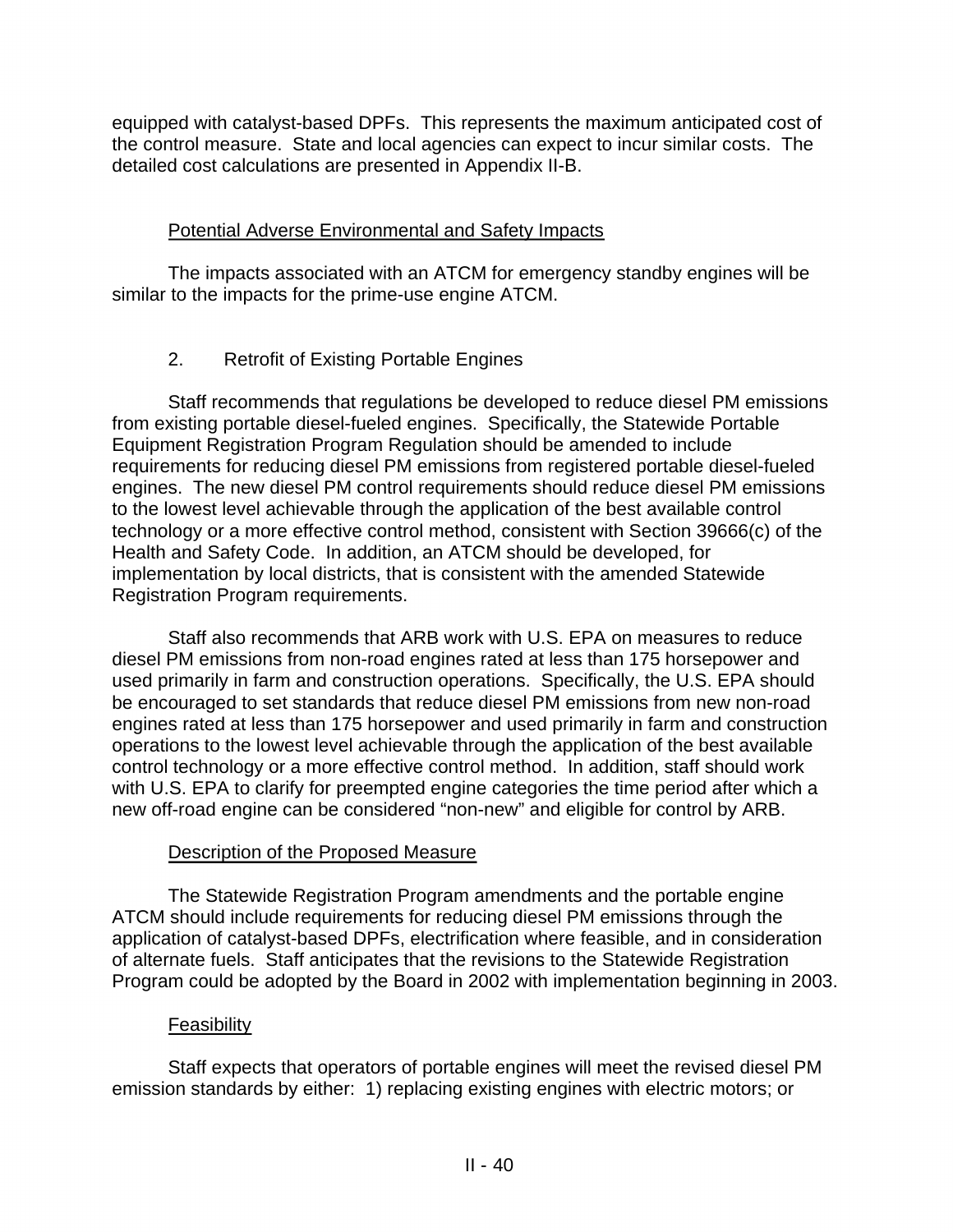2) retrofitting existing engines with either catalyst-based DPFs where feasible or with one of the control technology options identified in Chapter V where catalyst-based DPFs are not feasible. As discussed in Chapter V, there are several technologies that can be used to reduce diesel PM emissions. While some of the technologies that could be used in retrofit applications have not been demonstrated on portable applications, they have been demonstrated on mobile and/or stationary diesel-fueled engines. ARB staff expect that many of these technologies can be successfully applied to portable engines.

#### Estimated Emission Reduction

The proposed measure is estimated to reduce diesel PM emissions by 712 TPY by 2010. This represents an 85 percent reduction of diesel PM emissions from 90 percent of the engines in this category.

### Reduction in Exposure/Risk

The reduction in exposure and risk is expected to be consistent with the control efficiency achieved.

### Approximate Cost to Businesses, State and Local Agencies

The cost of applying a particular control technology varies based on the size of the engine. For example, the current capital cost of the CCTS retrofit kit ranges from \$1,500 for a 100 horsepower engine to \$6,000 for a 1,400 horsepower engine. The annualized cost for CCTS retrofit kits is projected to vary between \$490 - \$590 per year for a 100 horsepower engine to \$4,020 - \$4,890 per year for a 1,400 horsepower engine. The capital and annualized costs of other diesel PM control technologies, such as particulate filters and bi-fuel retrofit kits, also vary by engine size. These costs will need to be evaluated further during the development of the ATCM.

The range in consumer costs associated with this control measure are not expected to exceed \$29.2 million to \$75.1 million per year. The cost estimates assume that 90 percent of the projected 2010 portable engine inventory will be equipped with catalyst-based DPFs. This represents the maximum anticipated cost of the control measure. State and local agencies can expect to incur similar costs. The detailed cost calculations are presented in Appendix II-B.

#### Potential Adverse Environmental Impacts

There may be a range of potential adverse environmental impacts depending upon the control technique used, including formation of sulfates, disposal of waste, or minor emissions of various contaminants.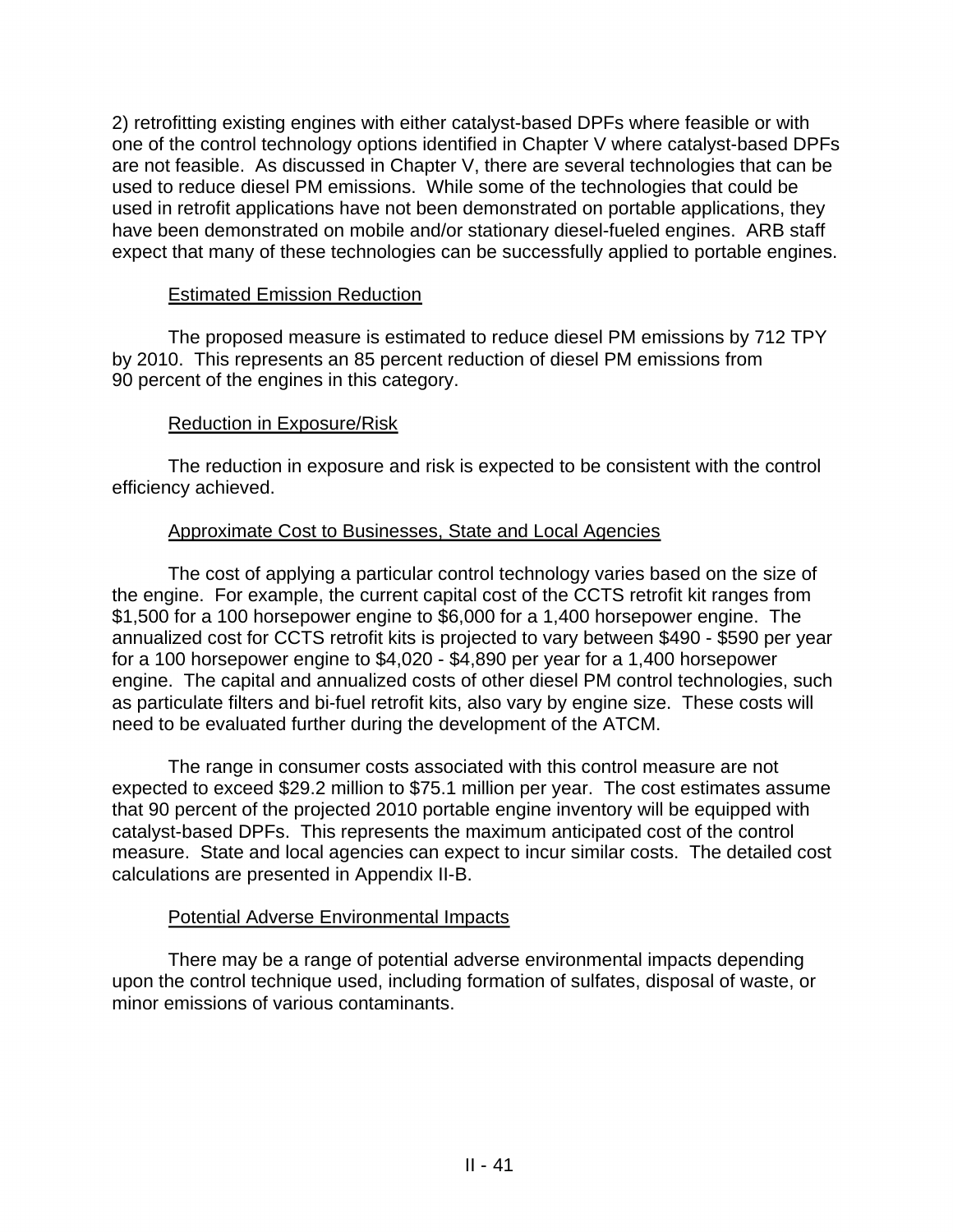### 3. Retrofit of Agricultural Irrigation Pump Engines

Currently, there are well over 7,000 agricultural irrigation pump engines in California, and they represent about 11 percent of the total stationary and portable engine inventory. Because of their high use, they are a significant source of diesel PM, contributing half of the diesel PM emissions from the entire stationary engine category. In addition, agricultural irrigation pumps tend to be concentrated in specific regions of the State, and their contribution to the ambient levels of diesel PM is expected to be proportionally higher within these regions.

#### Description of the Proposed Measure

While H&SC § 42310(e) prohibits districts from requiring a permit for most equipment used in agricultural operations, districts can establish emission control requirements for engines in this category. Therefore, ARB staff recommend working with the agricultural community to develop a comprehensive program to reduce emissions from engines used in agricultural operations. This agricultural engine emission reduction program should include: 1) the substitution of diesel-fueled engines with electrically driven equipment where feasible; and 2) a comprehensive retrofit element where electrical substitution is not feasible. Incentive programs may be considered to facilitate implementation of this control measure.

#### **Feasibility**

Over 90 percent of the agricultural irrigation pumps used in California are electrically driven, and ARB staff have observed diesel-fired agricultural irrigation pumps located directly adjacent to electrical service poles. As such, electrification appears to be a viable alternative to diesel engine use in many agricultural pumping activities. In addition, there are a variety of technologies that are available for retrofit applications, including catalyst-based DPFs. Staff expect that many of these technologies can be applied to engines used in agricultural operations.

### Estimated Emission Reduction

Assuming full implementation of this control measure by 2005, ARB staff anticipates that diesel PM emissions from agricultural irrigation pumps will be reduced by 297 TPY in 2010. These emission reduction estimates assume that 90 percent of the engines in this category will be equipped with emission control technologies capable of achieving 85 percent control.

#### Reduction in Exposure/Risk

The reduction in exposure and risk is expected to be consistent with the control efficiency achieved.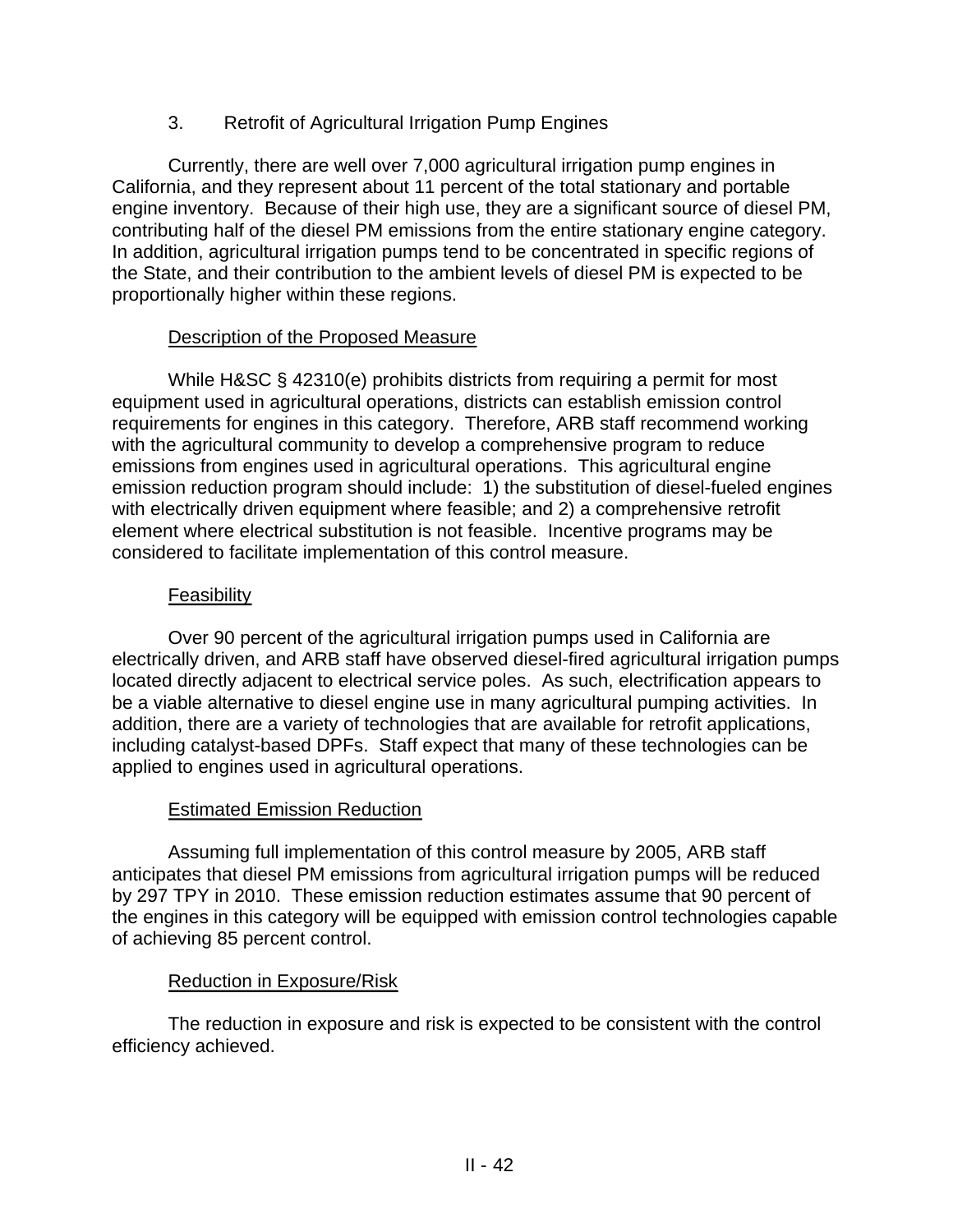#### Approximate Cost to Businesses, State and Local Agencies

The cost of applying a particular control technology to an engine used in agricultural irrigation operations depends on the size of the engine and/or the pumping requirements. For example, Pacific Gas and Electric (PG&E) staff estimate that the cost of purchasing and installing a new irrigation pump motor and the associated equipment (e.g., service pole, service panel, transformer, etc.) would be approximately \$10,000 for a 100 horsepower motor and \$46,500 for a 400 horsepower motor. ARB staff estimate that the costs associated with the purchase and installation of a catalyst-based DPFs are between \$5,200 and \$8,000 for a 100 horsepower engine and \$10,700 to \$11,000 for a 400 horsepower engine. However, these costs need to be evaluated further.

The range in consumer costs associated with this control measure are not expected to exceed \$3.9 million to \$9.9 million per year. The cost estimates assume that 90 percent of the engines in this category will be equipped with catalyst-based DPFs. State and local agencies can expect to incur similar costs. The detailed cost calculations are presented in Appendix II-B.

#### Potential Adverse Environmental Impacts

There are no known adverse environmental impacts associated with the electrification aspect of the proposed control measure. However, there may be adverse environmental impacts associated with the retrofit element of the proposed measure. These impacts may include: sulfate particle formation, waste disposal, and/or emissions of other air pollutants.

#### **VII. REFERENCES**

Air Resources Board, Mobile Source Control Division, Public Meeting to Consider Approval of California's Emissions Inventory for Off-Road Large Compressionignited (CI) Engines (>25 HP), January 2000

Challen, Bernard and Rodica Baranescu, eds. Diesel Engine Reference Book. 2<sup>nd</sup> ed. Warrendale, PA: SAE International, 1999

Majewski, W. Addy. DieselNet Technology Guide. Toronto, Ontario: Ecopoint, Inc.

. Manufacturers of Emission Controls Association. "Demonstration of Advanced Emission Control Technologies Enabling Diesel-Powered Heavy-Duty Engines to Achieve Low Emission Levels." Washington, D.C. 1999.

Mills, G.A. Ph.D. Thesis, University of Southamption, 1983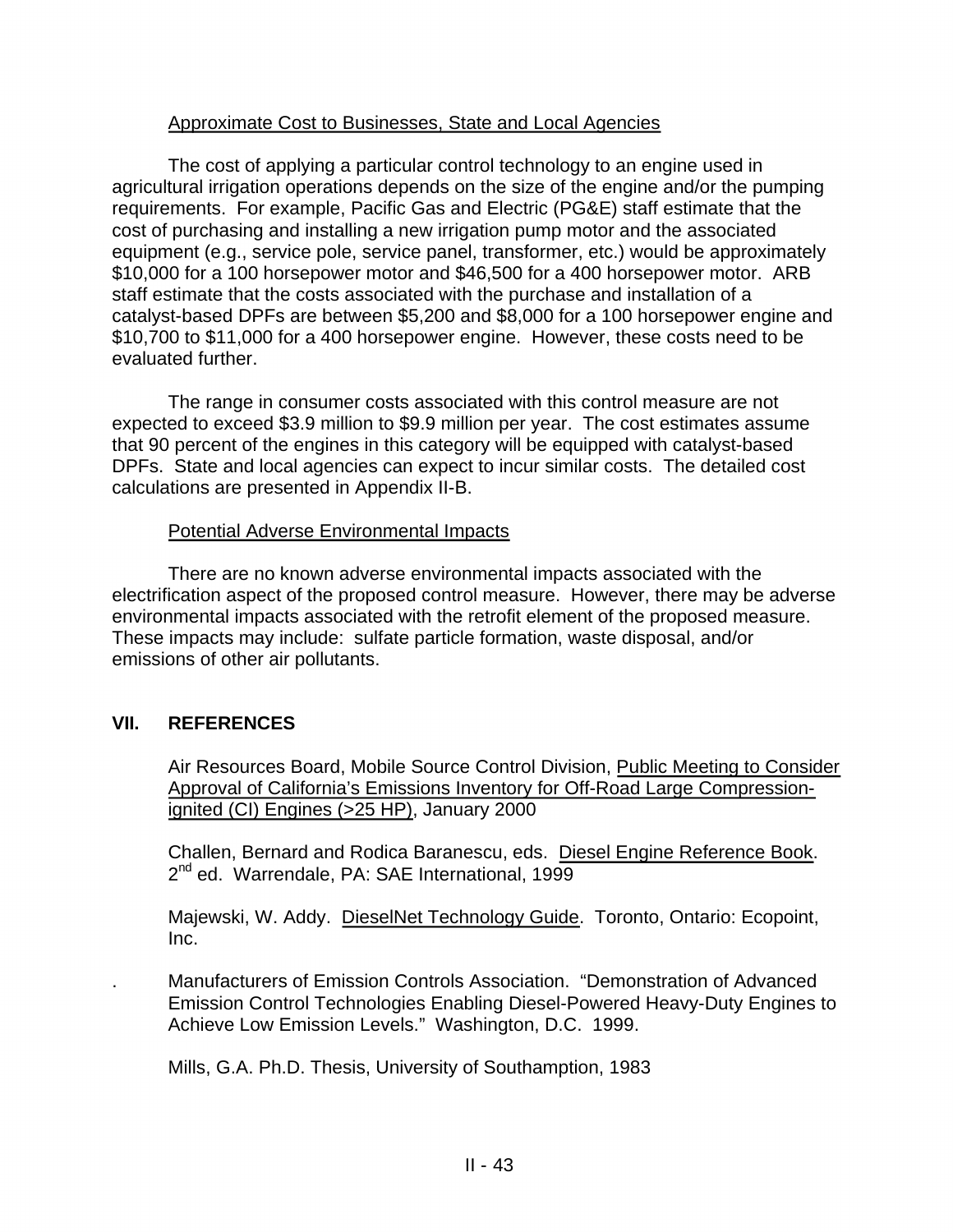National Agricultural Statistics Service, 1994 Farm and Ranch Irrigation Survey.

The Office of Environmental Health Hazard Assessment (OEHHA) is currently revising the CAPCOA Risk Assessment Guidelines. It is expected that districts will use the OEHHA risk assessment guidelines when completed later this year (2000).

For Group 2 engines, the Specific Findings Report should also report the full range of risk identified by the SRP; 1.3 x  $10^{-4}$  to 2.4 x  $10^{-3}$  chances per microgram per cubic meter of diesel particulate matter. The unit risk factor of  $3 \times 10^{-4}$  (µg/m<sup>3</sup>)<sup>-1</sup> is commonly expressed as 300 chances per microgram per meter cubed of diesel particulate matter.

. U.S. Department of Energy, et al. "Diesel Emission Control – Sulfur Effects (DECSE) Program Phase I Interim Data Report No. 4: Diesel Particulate Filters – Final Report." January 2000.

VERT: Suva, et al. "Available particulate trap systems for diesel-fueled engines." 1998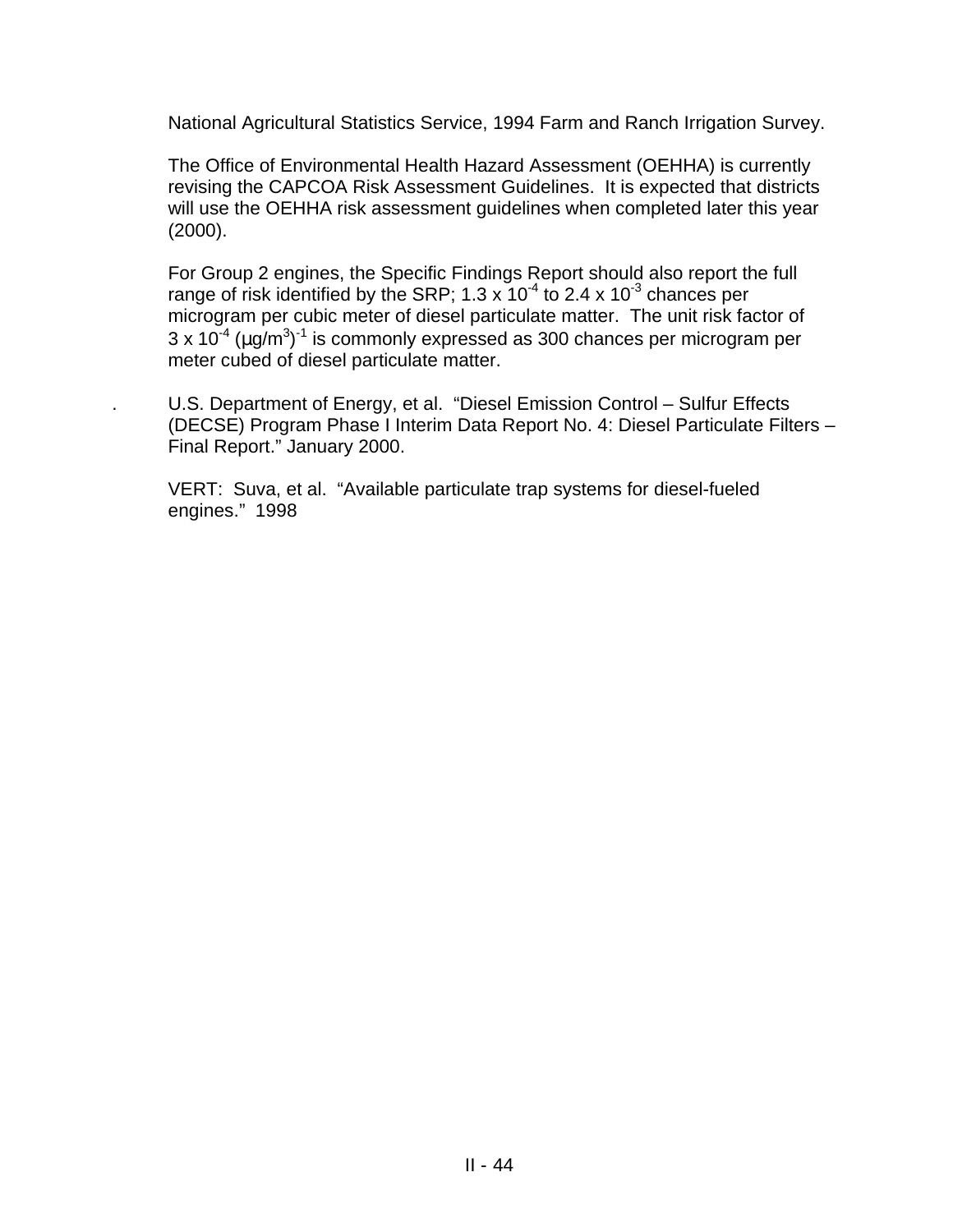### **Appendix II-A**

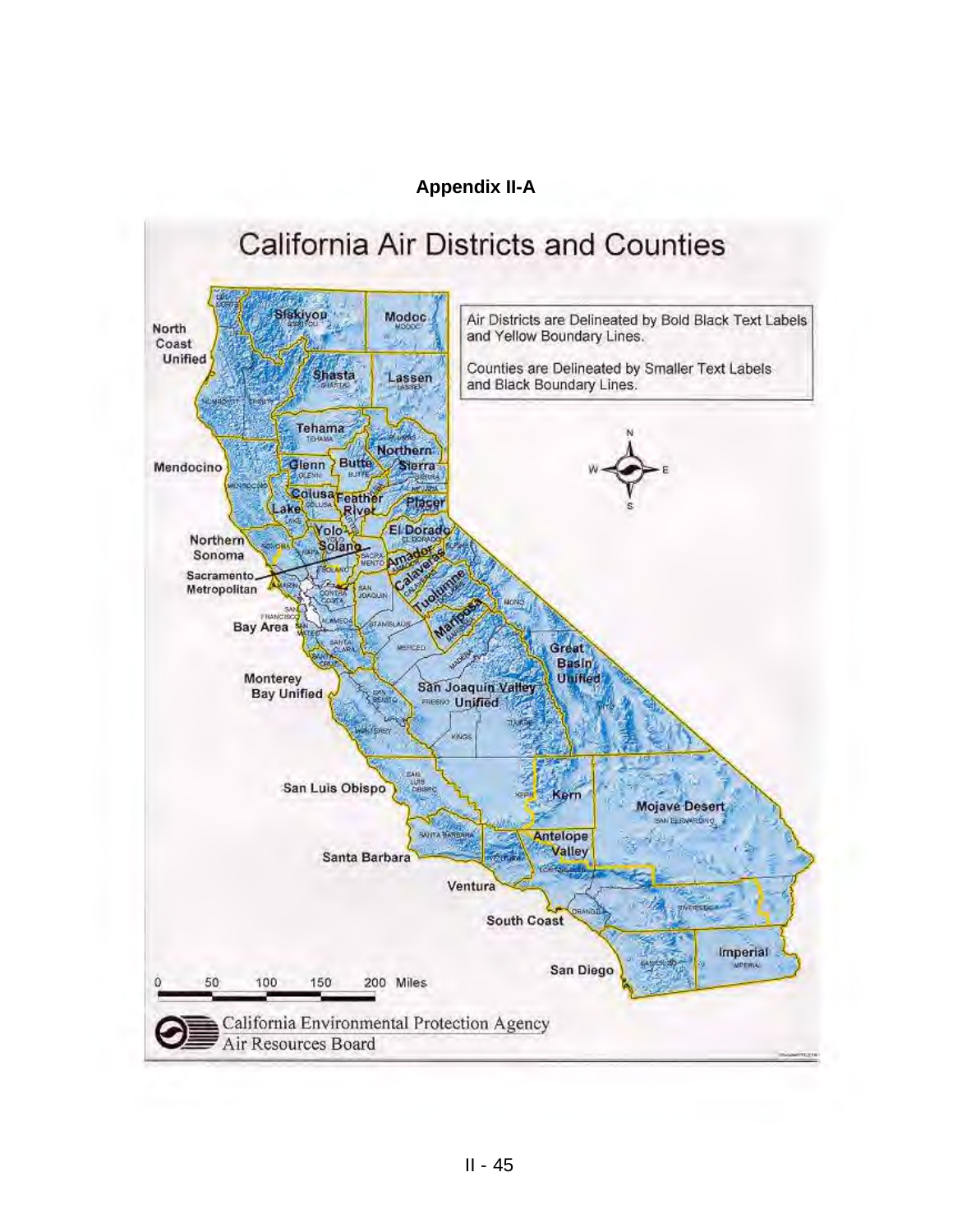### **Appendix II-B**

#### **Analysis of Control Technology Costs**

The California Health and Safety code requires the Air Resources Board (ARB) to evaluate the approximate cost of each airborne toxic control measure (ATCM). To address this requirement for the range in diesel particulate matter (Diesel PM) control options, staff collected detailed cost and durability (i.e., equipment life) information from the manufacturers of the technologies evaluated in the Risk Reduction Plan (RRP). Using this information, the Total Annual Cost<sup>1</sup> was determined for each technology. The Total Annual Cost and the equipment inventories, as discussed in Section IV of Appendix II, were then used to estimate the range of costs associated with potential ATCMs.

The information collected from each vendor included: the current retail cost of each technology (a.k.a. capital cost); the installation cost; and the operating and maintenance costs. The current retail cost was requested for five diesel engine "ratings," including: a 40 horsepower engine, a 100 horsepower engine, a 275 horsepower engine, a 400 horsepower engine, and a 1,400 horsepower engine<sup>2</sup>.

The current retail costs, as opposed to future costs assuming higher production volumes, were selected so that an operator who is considering the near term purchase of one of the control technologies evaluated in the RRP would have the latest cost information available. However, staff anticipates that the current retail costs will decline over the next few years as production volumes increase. For example, the Manufacturers of Emission Controls Association (MECA) projects that with a production volume of 200,000 units per year, the cost of a diesel particulate filter system will range from \$625 to \$2,250 for an engine with a displacement of between 7 and 13 liters. This represents an 80 percent decrease from the average current retail costs identified by several particulate filter system manufacturers.

The control technology manufacturers were also requested to provide estimates of the installation costs, operating costs and maintenance costs for their respective products. The installation cost is a one-time cost that includes both the time and materials associated with installing a product in a specific application. Installation costs tend to vary depending on the technology and the specific type of application.

The operating cost is an annual cost associated with operating a specific technology, such as the cost of supplemental fuel, if required. Operating costs can also be negative, which represent a cost savings (e.g., improved fuel economy). The

 $\overline{a}$ 

<sup>&</sup>lt;sup>1</sup> The Total Annual Cost is also known as the Annualized Cost or the Equivalent Uniform Annual Cost.

<sup>2</sup>These engine size ranges were selected earlier in the control technology evaluation process when it appeared that the engines would be categorized via engine size similar to the non-road engine regulations (i.e., < 50 hp, 50 – 175 hp, 175 - 750 hp, and > 750 hp). The five engine sizes (i.e., 40 hp, 100 hp, 275 hp, 400 hp and 1,400 hp) represented an early estimate of the average size of stationary and portable engines used in California within the respective horsepower ranges (i.e., < 50 hp, 50 - 175 hp, 175 - 750 hp, and > 750 hp).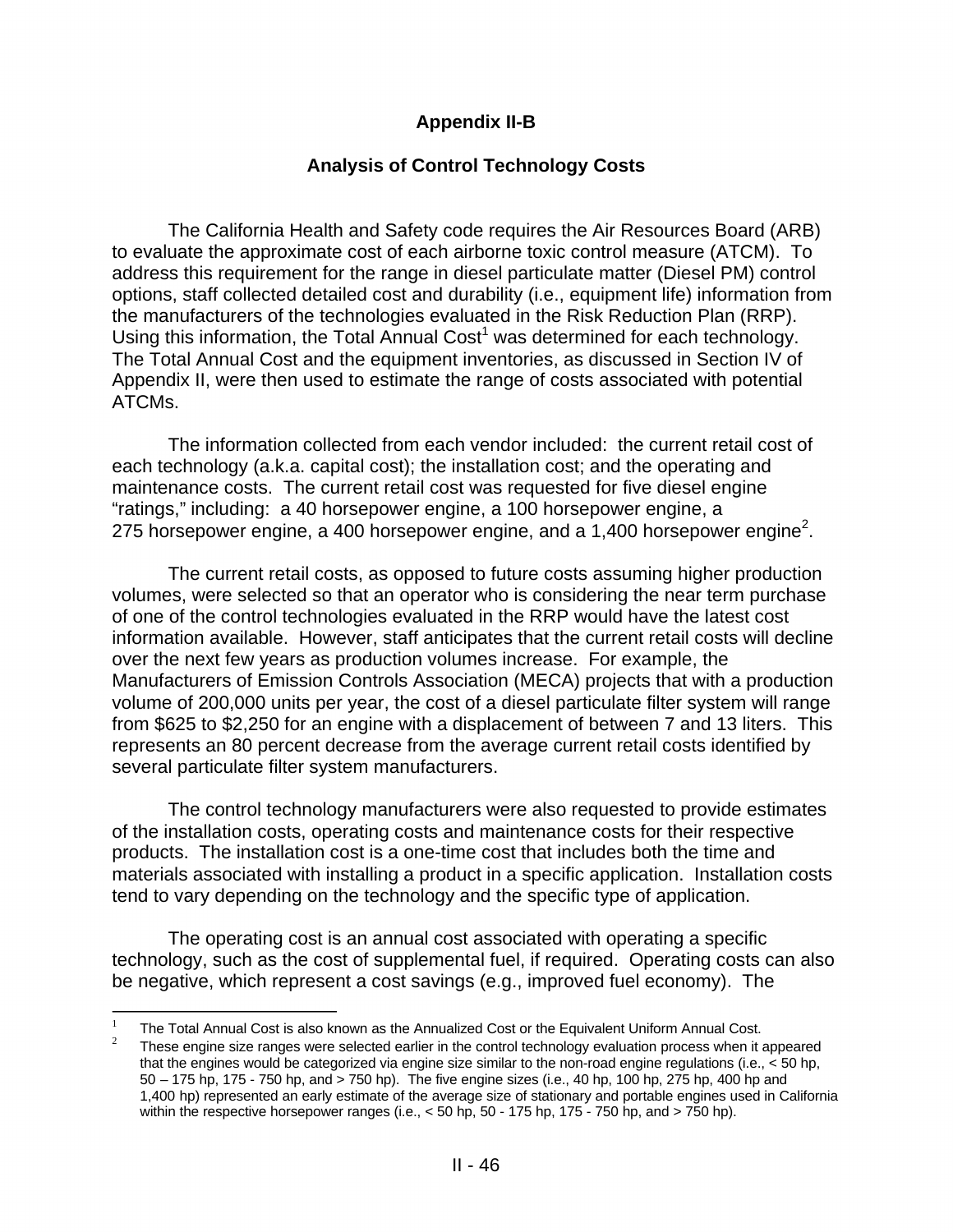maintenance cost is also an annual cost and includes items such as periodic cleaning. Similar to operating costs, some technologies may have negative maintenance costs. For example, some technologies may allow less frequent engine oil changes.

The control technology manufacturers provided estimates of the "equipment life" or durability of each technology. Recognizing that the equipment life may be different than its economic life, the "life" considered in the Total Annual Cost calculations is computed as the lessor of the equipment life or the maximum economic life. The maximum economic life is assumed to be 10 years, which is consistent with ARB cost effectiveness guidance<sup>3</sup>. Since product vendors tended to estimate the equipment life based on the number of hours the product can operate, the equipment life (in years) was calculated based on an assumption of 500 hours per year of operation. Five hundred hours per year represents the threshold between low use engines and high use engines presented in Section IV of Appendix II. An interest rate of 9 percent was selected after consulting with staff in the ARB's Economic Studies Section.

The cost information provided by the product vendors showed a range in costs and equipment life. Therefore, both a high and a low Total Annual Cost were computed for each technology.

The following formula was used to determine the Total Annual Cost:

$$
TotalAnnualCost = \left[ \frac{I(1+I)}{(1+I)^{-n} - 1} * (CC + IC) \right] + OC + MC
$$

Where,

 $I =$  Interest Rate (9 percent)  $n =$  the lessor of: - Equipment Life (hr)  $\div$  Annual Operating Time (500 hr/yr) - Economic Life (10 yr)  $CC =$  Capital Cost  $(\$)$  $IC =$  Installation Cost  $(\$)$  $OC = Operating Cost ($/yr)$  $MC = Maintenance Cost ($(/yr)$ 

The Total Annual Cost calculations are presented in Table B-1. This information is also summarized in Table 7 of Appendix II.

 3 "Cost-Effectiveness: District Options for Satisfying the Requirements of the California Clean Air Act," September, 1990, Air Resources Board Office of Air Quality Planning & Liaison.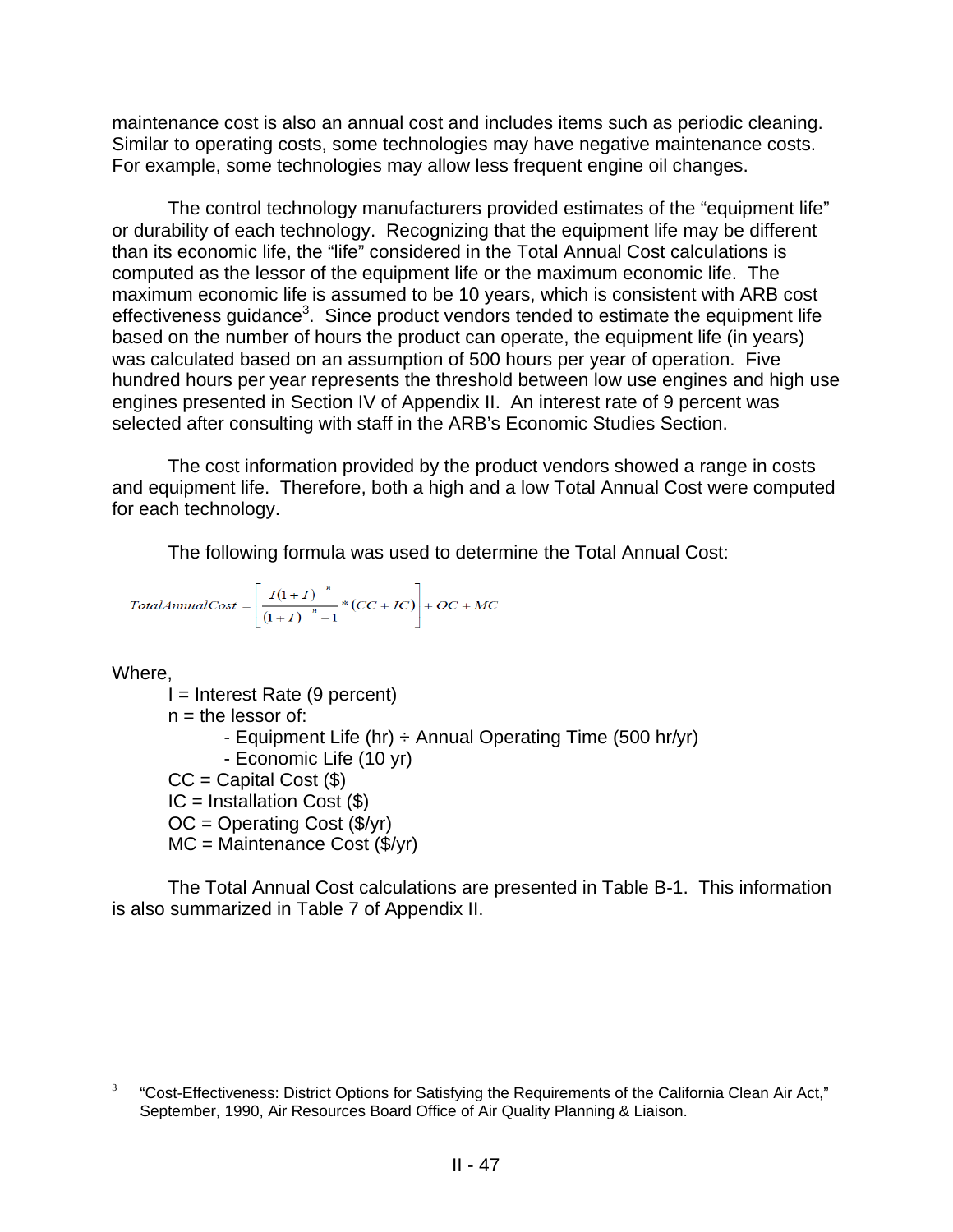#### **Table B-1: Equivalent Uniform Annual Cost**

| Control                                    |             | Annual     |                                            | Equipment/Economic Life |                                                  | Interest       |              | <b>Capital Cost</b> |                    |                 |               | <b>Installation Cost</b> |                            |            | <b>Operating Cost</b>                  |                     |                          |                           | <b>Maintenance Cost</b>                              |              | <b>Total Annual Cost</b> |                    |                   |
|--------------------------------------------|-------------|------------|--------------------------------------------|-------------------------|--------------------------------------------------|----------------|--------------|---------------------|--------------------|-----------------|---------------|--------------------------|----------------------------|------------|----------------------------------------|---------------------|--------------------------|---------------------------|------------------------------------------------------|--------------|--------------------------|--------------------|-------------------|
| Technology                                 | ΗP          | Hours      | Min                                        | Max                     | NTE                                              | Rate           |              | Min                 |                    | Max             |               | Min                      |                            | Max        | Min                                    | Max                 | Min                      |                           | Max                                                  |              | Min                      |                    | Max               |
|                                            | (hp)        | (hr)       | (hr)                                       | (hr)                    | (v <sub>r</sub> )                                | (% )           |              | (S)                 |                    | (S)             |               | (S)                      |                            | (S)        | (S/vr)                                 | (S/vr)              | (S/vr)                   |                           | (S/vr)                                               |              | (S/vr)                   |                    | S(vr)             |
| DOC                                        | 40          | 500        | 4.000                                      | 10.000                  | 10                                               | 9.00%          | s.           | 400                 | - \$               | 600             | - \$          | 167                      | - \$                       | 167        | \$                                     | \$                  | \$                       | 64<br>- \$                | 712                                                  | - \$         | 152                      | -S                 | 851               |
| <b>DOC</b>                                 | 100         | 500        | 4,000                                      | 10,000                  | 10                                               | 9.00%          | \$.          | 680                 | $\mathbf{\hat{s}}$ | 1,356           | Ŝ.            | 167                      | -S                         | 167        | \$.                                    | \$                  | S.                       | 64<br>-S                  | 712                                                  | -S           | 196                      | £.                 | 987               |
| <b>DOC</b>                                 | 275         | 500        | 4,000                                      | 10,000                  | 10                                               | 9.00%          | \$           | 2,100               | -\$                | 2,600           | \$            | 167                      | -S                         | 167        | S                                      | S                   | -S                       | 64<br>\$                  | 712                                                  |              | 417                      | -S                 | 1,212             |
| DOC                                        | 400         | 500        | 4,000                                      | 10,000                  | 10                                               | 9.00%          | \$           | 2,800               | \$                 | 3,700           | -S            | 167                      | - \$                       | 167        | £.                                     | S                   | $\mathbf{\hat{s}}$       | 64<br>\$                  | 712                                                  | -\$          | 526                      | -S                 | 1,411             |
| DOC                                        | 1400        | 500        | 4,000                                      | 10,000                  | 10                                               | 9.00%          | s.           | 10,000              | - \$               | 20,000          |               | 167                      | - \$                       | 167        | ፍ                                      | ፍ                   | ¢                        | 64<br>$\mathcal{L}$       | 712                                                  | - \$         | 1,648                    | $\hat{\mathbf{r}}$ | 4,356             |
| DPF                                        | 40          | 500        | 8.000                                      | 12.000                  | 10                                               | 9.00%          | \$           | 3.300               | -S                 | 5.000           | -S            | 167                      | $\mathbf{\hat{s}}$         | 518        | 28<br>£.                               | $\mathcal{S}$<br>28 | $\mathbf{\hat{s}}$       | 156<br>- \$               | 312                                                  |              | 724                      | £.                 | 1,200             |
| <b>DPF</b>                                 | 100         | 500        | 8,000                                      | 12,000                  | 10                                               | 9.00%          | \$           | 5,000               | $\mathbf{\hat{s}}$ | 7,500           | -S            | 167                      | $\mathbf{\hat{s}}$         | 518        | 64<br>£.                               | 64<br>- \$          | \$                       | -S<br>156                 | 312                                                  | -\$          | 1,025                    | - \$               | 1,625             |
| <b>DPF</b>                                 | 275         | 500        | 8,000                                      | 12,000                  | 10                                               | 9.00%          | s.           | 6,900               | \$                 | 9,000           | -S            | 167                      | \$                         | 518        | \$<br>175                              | \$<br>175           | \$                       | 156<br>- \$               | 312                                                  | - \$         | 1,432                    | -S                 | 1,970             |
| <b>DPF</b>                                 | 400         | 500        | 8,000                                      | 12,000                  | 10                                               | 9.00%          | \$           | 10,500              | \$                 | 10,500          | -96           | 167                      | -S                         | 518        | 253<br>\$                              | 253<br>-S           | -\$                      | 156<br>- \$               | 312                                                  | -\$          | 2,071                    | \$                 | 2,282             |
| DPF                                        | 1400        | 500        | 8,000                                      | 12,000                  | 10                                               | 9.00%          | \$           | 32,000              | \$                 | 44,000          |               | 167                      | -96                        | 518        | 888<br>- \$                            | 888<br>- \$         | - \$                     | 156<br>- 96               | 312                                                  |              | 6,056                    | -S                 | 8,136             |
| ECOTIP                                     | 40          |            | Not available for engines in this          |                         | size category.                                   |                |              |                     |                    |                 |               |                          |                            |            |                                        |                     |                          |                           |                                                      |              |                          |                    |                   |
| ECOTIP                                     | 100         | 500        | 4,000                                      | 6,000                   | 10                                               | 9.00%          | \$           | 200                 | - \$               | 200             | \$            |                          | <b>S</b>                   |            | (106)<br>\$                            | $(106)$ \$<br>- \$  |                          | £.                        |                                                      | -S           | $(75)$ \$                |                    | (70)              |
| ECOTIP                                     | 275         | 500        | 4,000                                      | 6,000                   | 10                                               | 9.00%          | \$           | 200                 | - \$               | 300             | -S            |                          | -S                         |            | (291)<br>\$                            | - \$<br>(291)       | -\$                      | -S.                       | $\overline{\phantom{a}}$<br>$\overline{\phantom{a}}$ | - S          | (260)                    | \$                 | (237)             |
| ECOTIP<br>ECOTIP                           | 400<br>1400 | 500<br>500 | 4,000<br>4.000                             | 6,000<br>6.000          | 10<br>10                                         | 9.00%<br>9.00% | \$<br>\$.    | 300<br>400          | - \$<br>- \$       | 400<br>800      | \$            |                          | -S                         |            | \$<br>(422)<br>$$(1.479)$ \$ $(1.479)$ | \$<br>(422)         | -\$<br>$\mathcal{S}$     | \$.<br>¢                  |                                                      | -S<br>-S     | (375)<br>(1.417)         | \$<br>$^{\circ}$   | (349)<br>(1, 335) |
| CCTS                                       |             |            |                                            |                         |                                                  |                |              |                     |                    |                 |               |                          |                            |            |                                        |                     |                          |                           |                                                      |              |                          |                    |                   |
| CCTS                                       | 40<br>100   | 500        | Not available for engines in this<br>3,000 | 8,000                   | size category.<br>10                             | 9.00%          | \$           | 1,500               | - \$               | 1,500           | S.            |                          | -S                         |            | \$.<br>254                             | 254<br>\$           | - \$                     | S                         | $\overline{\phantom{a}}$                             | £.           | 488                      | - \$               | 589               |
| CCTS                                       | 275         | 500        |                                            |                         |                                                  | 9.00%          | \$           | 1,500               |                    | 2,300           | -S            |                          | -S                         |            | \$<br>699                              | \$<br>699           | -S                       | £.                        | $\overline{\phantom{a}}$                             |              |                          |                    | 1,212             |
| CCTS                                       | 400         | 500        | 3,000<br>3,000                             | 8,000<br>8,000          | 10<br>10                                         | 9.00%          | s.           | 1.800               | -\$<br>-S          | 3.000           | -S            |                          | $\mathfrak{L}$             |            | \$1.012                                | \$<br>1.012         | -S                       | £.                        | $\overline{\phantom{a}}$                             | £.           | 933<br>1.293             | \$<br><b>S</b>     | 1,681             |
| CCTS                                       | 1400        | 500        | 3.000                                      | 8.000                   | 10                                               | 9.00%          | \$.          | 3.000               | -S                 | 6.000           |               |                          |                            |            | \$3.550                                | s.<br>3.550         | £.                       | £.                        |                                                      |              | 4.018                    |                    | 4.888             |
| Repower - Tier 2                           | 40          | 500        | 8,000                                      | 8,000                   | 10                                               | 9.00%          | \$           | 4,290               | \$                 | 4,290           |               | 2,380                    | \$                         | 2,380      | \$                                     |                     | S                        | \$                        | $\overline{\phantom{a}}$                             | -S           | 1,039                    | -8                 | 1,039             |
| Repower - Tier 2                           | 100         | 500        | 8,000                                      | 8,000                   | 10                                               | 9.00%          | \$           | 6,960               | \$                 | 18,840          | \$            | 4,390                    | -S                         | 4,390      | \$.                                    | \$.                 | £.                       | £.                        | $\overline{\phantom{a}}$                             |              | 1,769                    | -S                 | 3,620             |
| Repower - Tier 2                           | 275         | 500        | 8,000                                      | 8,000                   | 10                                               | 9.00%          | \$           | 12,440              | \$                 | 32,150          | \$            | 3,450                    | \$                         | 6,190      | \$                                     | S                   | S                        | £.                        |                                                      | -S           | 2,476                    | S.                 | 5,974             |
| Repower - Tier 2                           | 400         | 500        | 8,000                                      | 8,000                   | 10                                               | 9.00%          | $\mathbb{S}$ | 23.100              | -S                 | 48.370          | \$            | 8.430                    | S.                         | 8.430      | £.                                     | S                   | $\mathfrak{L}$           | \$.                       | $\overline{\phantom{a}}$                             | - \$         | 4.913                    | -S                 | 8,851             |
| Repower - Tier 2                           | 1400        | 500        | 8.000                                      | 8.000                   | 10                                               | 9.00%          |              | \$186,890           |                    | \$186.890       |               | 23.630                   | $\mathbf{s}$               | 23.630     |                                        |                     | $\hat{\mathbf{r}}$       | ፍ                         |                                                      |              | 32.803                   | $\mathbb{Q}$       | 32.803            |
| NOxTECH                                    | 40          | 500        | 8,000                                      | 8,000                   | 10                                               | 9.00%          | \$           | 400                 | -S                 | 1,200           | -S            | 6.400                    |                            | \$14,400   | £.<br>94                               | \$.<br>150          | $\mathbf{s}$             | -S.                       | $\overline{\phantom{a}}$                             |              | 1,153                    | -S                 | 2,581             |
| NOxTECH                                    | 100         | 500        | 8,000                                      | 8,000                   | 10                                               | 9.00%          | \$           | 1,000               | -S                 | 3,000           | \$            | 6,400                    |                            | \$14,400   | \$<br>212                              | 339<br>- \$         | £.                       | £.                        | $\overline{\phantom{a}}$                             | -S           | 1,365                    | -S                 | 3,050             |
| $N$ O x T E C H                            | 275         | 500        | 8,000                                      | 8.000                   | 10                                               | 9.00%          | \$           | 2.750               | S                  | 8,250           | \$            | 6.400                    |                            | \$14.400   | Ŝ.<br>583                              | Ŝ.<br>932           | -S                       | £.                        |                                                      |              | 2.008                    | - \$               | 4,462             |
| NOxTECH                                    | 400         | 500        | 8,000                                      | 8,000                   | 10                                               | 9.00%          | \$           | 4.000               | \$                 | 12,000          | -S            | 6,400                    |                            | \$14,400   | 844<br>\$                              | \$<br>1,350         | $\mathbf{s}$             | £.                        | $\overline{\phantom{a}}$                             | - \$         | 2,464                    | s                  | 5,463             |
| NOxTECH                                    | 1400        | 500        | 8.000                                      | 8.000                   | 10                                               | 9.00%          | s.           | 14,000              | -S                 | 42,000          | -8            | 6,400                    |                            | \$14,400   | \$2,958                                | 4,734<br>S.         | $\mathcal{F}$            | £.                        |                                                      |              | 6,137                    | -S                 | 13,522            |
| SINOx                                      | 40          |            |                                            |                         | Not available for engines in this size category  |                |              |                     |                    |                 |               |                          |                            |            |                                        |                     |                          |                           |                                                      |              |                          |                    |                   |
| SINOx                                      | 100         |            |                                            |                         | Not available for engines in this size category. |                |              |                     |                    |                 |               |                          |                            |            |                                        |                     |                          |                           |                                                      |              |                          |                    |                   |
| SINOx                                      | 275         | 500        | 20,000                                     | 20,000                  | 10                                               | 9.00%          | \$           | 13.750              | S.                 | 16.500          | -S            | 500                      | S.                         | 5.000      | -S                                     | - \$                | -S                       | 715<br>- \$               | 715                                                  | -S           | 2.935                    | -S                 | 4.065             |
| SINOx                                      | 400         | 500        | 20,000                                     | 20,000                  | 10                                               | 9.00%          | $\mathbb{S}$ | 20,000              | S.                 | 24,000          | \$            | 500                      | $\mathbb{S}$               | 5,000      | Ŝ.                                     | \$                  | $\mathbf{\hat{s}}$       | 800<br>$\mathbf{\hat{s}}$ | 800                                                  | $\mathbf{s}$ | 3,994                    | -S                 | 5,319             |
| SINOx                                      | 1400        | 500        | 20,000                                     | 20,000                  | 10                                               | 9.00%          | s.           | 70,000              | -S                 | 84,000          |               | 500                      | - \$                       | 5,000      | $\hat{\tau}$                           | ቁ                   | $\mathbf{s}$<br>1,400    | <b>S</b>                  | 1,400                                                | \$           | 12,385                   | $^{\circ}$         | 15,268            |
| ITG Bi-Fuel                                | 40          | 500        | 8,000                                      | 8,000                   | 10                                               | 9.00%          | \$           | 4,000               | -S                 | 4,000           | \$            | 1,800                    | \$                         | 2,250      | \$<br>(150)                            | \$<br>(150)         | -\$                      | \$                        | $\sim$                                               | - \$         | 754                      | - \$               | 824               |
| ITG Bi-Fuel                                | 100         | 500        | 8.000                                      | 8.000                   | 1 <sub>0</sub>                                   | 9.00%          | \$           | 6,000               | - S                | 6,000           | <b>S</b>      | 1,800                    | \$                         | 2,250      | \$<br>(340)                            | - \$<br>$(340)$ \$  |                          | Ŝ.                        | $\overline{\phantom{a}}$                             | -S           | 875                      | $\mathbf{s}$       | 946               |
| ITG Bi-Fuel                                | 275         |            |                                            |                         | Information not provided by the manufacturer.    |                |              |                     |                    |                 |               |                          |                            |            |                                        |                     |                          |                           |                                                      |              |                          |                    |                   |
| ITG Bi-Fuel                                | 400         | 500        | 8,000                                      | 8,000                   | 10                                               | 9.00%          | $\mathbb{S}$ | 14.000              | \$                 | 14,000          | - \$          | 1,800                    | \$                         | 2,250      | \$(1,340)                              | \$(1,340)           | - \$                     |                           | ٠                                                    | \$           | 1,122                    | -S                 | 1,192             |
| ITG Bi-Fuel                                | 1400        | 500        | 8,000                                      | 8,000                   | 10                                               | 9.00%          | s            | 38,000              | <b>S</b>           | 38,000          | -S            | 1,800                    | -S                         | 2,250      | \$(4,680)                              | \$(4,680)           | -S                       |                           |                                                      |              | 1,522                    | -96                | 1,592             |
| FBC + DPF                                  | 40          | 500        | 8,000                                      | 8.000                   | 10                                               | 9.00%          | S            | 1.300               | <b>S</b>           | 4.300           | - \$          | 167                      | -S                         | 518        | 58<br>\$.                              | S<br>173            | -S                       | 156<br>- \$               | 312                                                  | - \$         | 442                      | - \$               | 1,235             |
| FBC + DPF                                  | 100         | 500        | 8,000                                      | 8,000                   | 10                                               | 9.00%          | \$.          | 2,000               | $\mathbf{s}$       | 5,000           | - \$          | 167                      | -S                         | 518        | \$<br>130                              | $\mathbf{s}$<br>390 | -S                       | 156<br>- \$               | 312                                                  |              | 624                      | -8                 | 1,562             |
| FBC + DPF                                  | 275         | 500        | 8,000                                      | 8,000                   | 10                                               | 9.00%          | \$           | 3,500               | -S                 | 6,500           | -S            | 167                      | -\$                        | 518        | 358<br>\$                              | S.<br>1,073         | -S                       | 156<br>-S                 | 312                                                  | -96          | 1,085                    | -S                 | 2,478             |
| FBC + DPF                                  | 400         | 500        | 8,000                                      | 8,000                   | 10                                               | 9.00%          | \$           | 7,000               | S.                 | 10,000          | -S            | 167                      | - \$                       | 518        | \$<br>518                              | \$1,553             | -S                       | 156<br>-S                 | 312                                                  | - \$         | 1,790                    | -S                 | 3,503             |
| FBC + DPF<br><b>Electric DPF</b>           | 1400        | 500        | 8,000                                      | 8,000                   | 10                                               | 9.00%          | \$<br>\$.    | 30,000              | S.<br><b>S</b>     | 33,000          | $\mathcal{F}$ | 167                      | - \$<br>$\mathbf{\hat{s}}$ | 518        | \$1,815<br>\$.                         | -S<br>5,445<br>\$.  | -S<br>$\mathbf{\hat{s}}$ | 156                       | 312                                                  |              | 6,672                    | - \$               | 10,980            |
|                                            | 40          | 500        | 8.000                                      | 8,000                   | 10                                               | 9.00%          | \$.          | 4.450               | $\mathbf{s}$       | 4.450           |               | 206                      |                            | 518        | 131                                    | 131<br>$\mathbf{s}$ |                          | 31<br>- \$                | 312                                                  |              | 888                      | £.<br>$\mathbf{s}$ | 1,217             |
| <b>Electric DPF</b><br><b>Electric DPF</b> | 100<br>275  | 500<br>500 | 8,000<br>8,000                             | 8,000<br>8,000          | 10<br>10                                         | 9.00%<br>9.00% | \$           | 5,780<br>11,690     | S.                 | 5,780<br>11,690 | - \$<br>- SS  | 206<br>206               | -S<br>-\$                  | 518<br>518 | \$<br>127<br>\$<br>117                 | 127<br>117<br>S.    | -S<br>-\$                | 31<br>- \$<br>31          | 312<br>312                                           | - \$<br>- \$ | 1.091<br>2,001           | £.                 | 1,420<br>2,331    |
| <b>Electric DPF</b>                        | 400         | 500        | 8,000                                      | 8,000                   | 10                                               | 9.00%          | \$           | 14,000              | S.                 | 14,000          | - \$          | 206                      | \$                         | 518        | 169<br>\$                              | 169<br>S.           | -S                       | - \$<br>31<br>\$          | 312                                                  | \$           | 2,413                    | S.                 | 2,743             |
| <b>Electric DPF</b>                        | 1400        | 500        | 8,000                                      | 8,000                   | 10                                               | 9.00%          | \$           | 40,250              | \$                 | 40,250          |               | 206                      | -S                         | 518        | \$<br>592                              | 592<br>-S           | -S                       | 31<br>- \$                | 312                                                  |              | 6,927                    | -S                 | 7,256             |
| <b>Electrification</b>                     | 50          | 500        | 10.000                                     | 30.000                  | 10                                               | 9.00%          | \$.          | 5.241               | <b>S</b>           | 5.241           | - \$          | 1.230                    | \$                         | 1.230      | \$.                                    | S                   | £.                       | -86                       |                                                      |              | 1.008                    | -96                | 1,008             |
| Electrification                            | 100         | 500        | 10,000                                     | 30,000                  | 10                                               | 9.00%          | \$.          | 8,790               | £.                 | 8,790           | - \$          | 1,230                    | S.                         | 1,230      | £.                                     | £.                  | £.                       | $\mathbf{f}$              |                                                      | £.           | 1,561                    | - 96               | 1,561             |
| Electrification                            | 125         | 500        | 10,000                                     | 30,000                  | 10                                               | 9.00%          | \$           | 10,919              | -S                 | 10,919          | - \$          | 1,415                    | \$                         | 1,415      | S.                                     | S                   | \$                       | -S                        |                                                      | \$           | 1,922                    | \$                 | 1,922             |
| <b>Electrification</b>                     | 400         | 500        | 10,000                                     | 30,000                  | 10                                               | 9.00%          | \$           | 40,470 \$           |                    | 40,470          | - \$          | 6,065                    | \$                         | 6,065      | \$                                     | £.                  | $\mathbf{s}$             | ¢                         |                                                      | -S           | 7,251                    | S.                 | 7,251             |

Notes:

1. Diesel Fuel Cost: \$1.63 Statewide average as of March 31, 2000.<br>2. () represents a savings.<br>3. The Total Annual Cost is also known as the Annualized Cost or the Equivalent Uniform Annual Cost.<br>4. The analysis of the Tot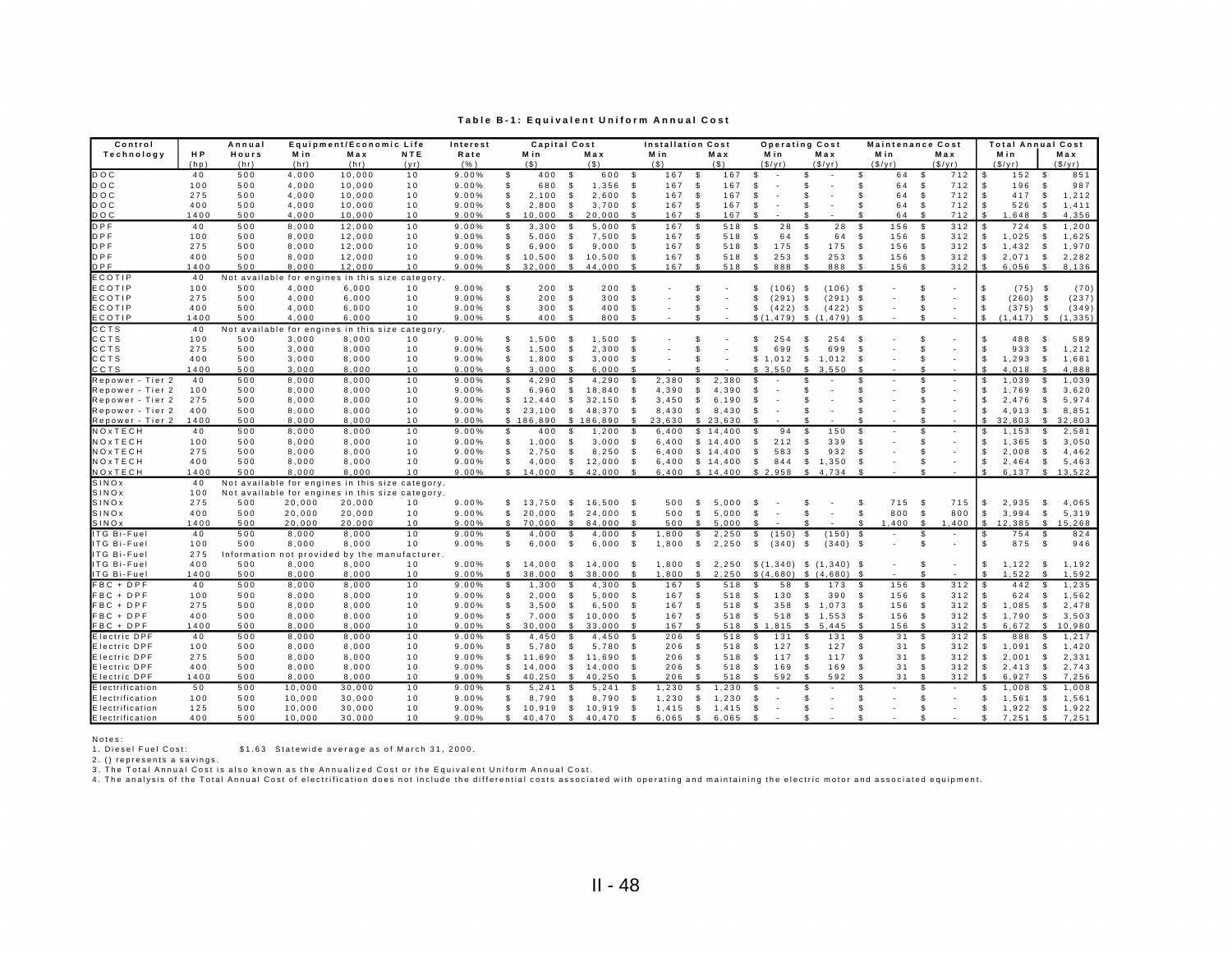The cost of each control measure, not just the cost of each control technology, must be evaluated to satisfy the requirements of the California Health and Safety Code. The control measures recommended by staff include promulgating ATCMs for stationary diesel-fueled engines, amending the Statewide Portable Equipment Registration Program regulation for portable diesel-fueled engines, and establishing an electrification/retrofit program for engines used in agricultural operations. The range of costs for these control measures can be determined by multiplying the cost of the control technologies by the inventory of sources over which the technologies are expected to be applied.

As is discussed in Section V of Appendix II, there is a wide range in effectiveness of the various control technologies, as well as a wide range in costs. To determine the costs for the available control measures, staff evaluated the range of costs associated with catalyst-based diesel particulate filters (DPF), which represent the highest efficiency diesel PM control technology.

Because the cost of catalyst-based DPFs vary by engine size, specific engine sizes are needed to determine the cost of these control technologies. The average horsepower for stationary engines (backup and prime), portable engines and agricultural engines was determined from information collected by the local districts and from the *Emission Inventory of Off-Road Large Compression-Ignited Engines (>25 HP) Using the New Offroad Emissions Model*, respectively. The new engine category assume 93 stationary backup engines, 10 new stationary prime engines and 6 new replacement stationary prime engines and 60 replacement agricultural engines are permitted each year. The average horsepower of engines in these categories (i.e., stationary backup, stationary prime, portable and agricultural) is presented in Table B-2. The costs associated with applying catalyst-based DPFs to these four engine categories were then interpolated from the Total Annual Cost data presented in Table B-1.

The Total Annual Cost of each control technology was then multiplied by the respective engine inventory, as presented in Section IV of Appendix II, to determine the cost range for the available control measures. This information is presented in Table B-2.

|                      | $1900$ P. Song of Model Cool $\alpha$ and $\alpha$ |           |    |         |                         |                             |              |  |  |  |
|----------------------|----------------------------------------------------|-----------|----|---------|-------------------------|-----------------------------|--------------|--|--|--|
| Engine               | Average                                            | 2010      |    |         | <b>Annualized Costs</b> | <b>Control Measure Cost</b> |              |  |  |  |
| Category             | <b>Horsepower</b>                                  | Inventory |    | Low     | Hiah                    | Low                         | Hiah         |  |  |  |
| New Engine           | 400                                                | 1352      |    | \$1,790 | \$3,503.00              | \$2,420,080                 | \$4,736,056  |  |  |  |
| Stationary - Backup* | 550                                                | 11.344    | \$ | 2,430   | 4,625<br>\$             | \$24,809,328                | \$47,219,400 |  |  |  |
| Stationary - Prime*  | 480                                                | 1.025     | \$ | 2,131   | \$<br>4,101             | 1.965.848<br>\$             | \$3,783,173  |  |  |  |
| Portable Engines*    | 110                                                | 49,860    | \$ | 650     | \$<br>1,674             | \$29,168,100                | \$75,119,076 |  |  |  |
| Agricultural*        | 120                                                | 6,380     | \$ | 677     | 1,722<br>\$             | 3,887,334<br>\$             | \$9,887,724  |  |  |  |

| Table B-2: Control Measure Cost Analysis |  |  |
|------------------------------------------|--|--|
|------------------------------------------|--|--|

\* Percent of engine population controlled: 90%